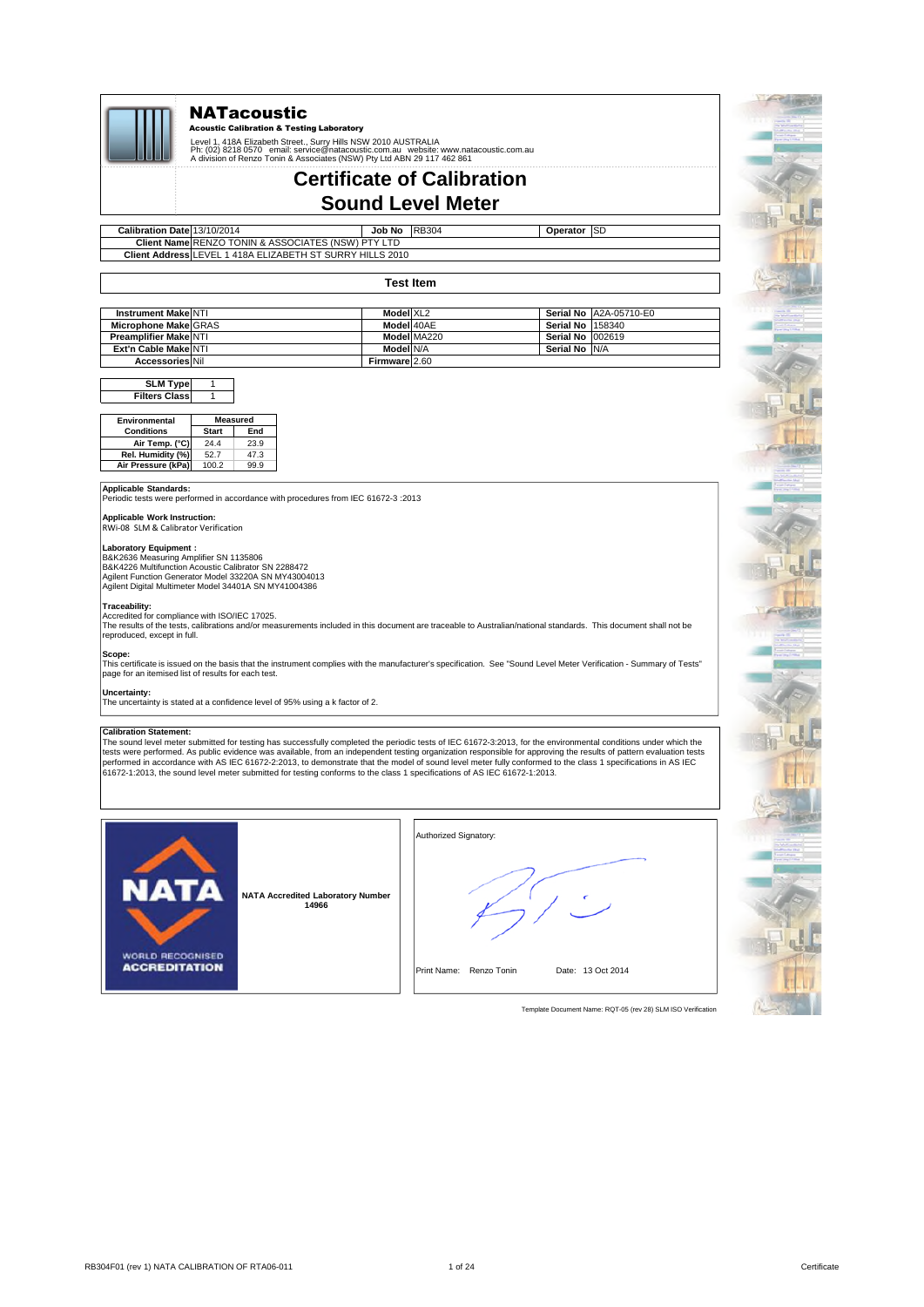| <b>NATacoustic</b>                                                                                              |             |                                                   |                                                    |                                                                                 |                                                       |               |
|-----------------------------------------------------------------------------------------------------------------|-------------|---------------------------------------------------|----------------------------------------------------|---------------------------------------------------------------------------------|-------------------------------------------------------|---------------|
| Sound Level Meter Verification - Summary of Tests                                                               |             |                                                   |                                                    |                                                                                 |                                                       |               |
| Calibration Date 13/10/2014<br>Job No                                                                           | RB304       |                                                   | Operator SD                                        |                                                                                 |                                                       |               |
| Client Name RENZO TONIN & ASSOCIATES (NSW) PTY LTD<br>Client Address LEVEL 1 418A ELIZABETH ST SURRY HILLS 2010 |             |                                                   |                                                    |                                                                                 |                                                       |               |
| 1. Instrument Information & Reference Conditions                                                                |             |                                                   |                                                    |                                                                                 |                                                       |               |
| <b>Instrument Make NTI</b><br>Model XL2                                                                         |             |                                                   |                                                    | Serial No A2A-05710-E0                                                          |                                                       |               |
| Model 40AE<br>Microphone Make GRAS<br>Preamplifier Make NTI                                                     | Model MA220 |                                                   | <b>Serial No 158340</b><br><b>Serial No 002619</b> |                                                                                 |                                                       |               |
| Model N/A<br>Ext'n Cable Make NTI                                                                               |             |                                                   | Serial No N/A                                      |                                                                                 |                                                       |               |
| Firmware 2.60<br><b>Accessories Nil</b>                                                                         |             |                                                   |                                                    |                                                                                 |                                                       |               |
| <b>Freq Weightings</b><br><b>FLAT</b><br>С<br>No<br>A<br>Yes                                                    | Yes         | z<br>Yes                                          |                                                    |                                                                                 |                                                       |               |
| <b>Time Weightings</b><br>Slow<br>Yes<br>Fast<br>Yes<br>Impulse                                                 | Yes         |                                                   |                                                    |                                                                                 |                                                       |               |
| <b>SLM Type</b><br>$\mathbf{1}$<br><b>Filter Class</b><br>1                                                     |             |                                                   |                                                    |                                                                                 |                                                       |               |
|                                                                                                                 |             |                                                   |                                                    |                                                                                 |                                                       |               |
| <b>Instruction Manual is Available</b>                                                                          |             |                                                   |                                                    |                                                                                 |                                                       | Yes           |
| 2. Preliminary Inspection and Power Supply                                                                      |             |                                                   |                                                    |                                                                                 | Logger Inspected<br><b>Calibration Equipment Okay</b> | Yes<br>Yes    |
|                                                                                                                 |             |                                                   |                                                    |                                                                                 | Power Supply Ok (Start)                               | Yes           |
|                                                                                                                 |             |                                                   |                                                    |                                                                                 | Power Supply Ok (End)                                 | Yes           |
| 3. Environmental Conditions                                                                                     |             |                                                   |                                                    | Environmental                                                                   | <b>Measured</b>                                       |               |
|                                                                                                                 |             |                                                   |                                                    | <b>Conditions</b>                                                               | <b>Start</b>                                          | End           |
|                                                                                                                 |             |                                                   |                                                    | Air Temp. (°C)                                                                  | 24.4                                                  | 23.9          |
|                                                                                                                 |             |                                                   |                                                    | Rel. Humidity (%)<br>Air Pressure (kPa)                                         | 52.7<br>100.2                                         | 47.3<br>99.9  |
|                                                                                                                 |             |                                                   |                                                    | Conforming                                                                      | Yes                                                   | Yes           |
| <b>Test Description</b>                                                                                         |             |                                                   |                                                    |                                                                                 | Value /                                               | <b>Uncert</b> |
|                                                                                                                 |             |                                                   |                                                    |                                                                                 | Conforming                                            | $(+/-)$       |
| 4(a). Initial Calibration                                                                                       |             |                                                   |                                                    | <b>Calibration Frequency Hz</b>                                                 | 1000.0                                                | N/A           |
|                                                                                                                 |             |                                                   |                                                    | Indicated Level Before Adjustment (dB)<br>Indicated Level After Adjustment (dB) | 93.9<br>94.0                                          | 0.11<br>0.11  |
|                                                                                                                 |             | <b>Stability During Continuous Operation (dB)</b> |                                                    |                                                                                 | Yes                                                   | N/A           |
| 5(a). Self-Generated Noise, Microphone Installed                                                                |             |                                                   |                                                    | Α                                                                               | 15.9                                                  | 0.09          |
| 5(b). Self-Generated Noise, Electrical                                                                          |             |                                                   |                                                    | A<br>С                                                                          | 7.8<br>11.3                                           | 0.09<br>0.09  |
|                                                                                                                 |             |                                                   |                                                    | z                                                                               | 17.3                                                  | 0.09          |
| 6. Acoustical Signal Test                                                                                       |             |                                                   |                                                    | 125 Hz                                                                          | Yes                                                   | 0.42          |
|                                                                                                                 |             |                                                   |                                                    | 1 kHz<br>8 kHz                                                                  | Yes<br>Yes                                            | 0.42<br>0.60  |
| 7. Electrical Frequency Weighting                                                                               |             |                                                   |                                                    | А                                                                               | Yes                                                   | 0.09          |
|                                                                                                                 |             |                                                   |                                                    | <b>C</b><br>z                                                                   | Yes<br>Yes                                            | 0.09<br>0.09  |
| 8. Frequency & Time Weightings 1kHz                                                                             |             | 8(a). Frequency Weighting                         |                                                    | C                                                                               | Yes                                                   | 0.09          |
|                                                                                                                 |             |                                                   |                                                    | z                                                                               | Yes                                                   | 0.09          |
|                                                                                                                 |             | 8(b). Time Weighting                              |                                                    | <b>FLAT</b><br>Slow                                                             | N/A<br>Yes                                            | 0.09<br>0.09  |
|                                                                                                                 |             |                                                   |                                                    | Leg                                                                             | Yes                                                   | 0.09          |
| 9(a). Level Linearity 8kHz (Increasing)<br>9(b). Level Linearity 8kHz (Decreasing)                              |             |                                                   |                                                    | Conformina<br>Conforming                                                        | Yes<br>Yes                                            | 0.13<br>0.13  |
| 10(a). Level Linearity Including the Level Range (Reference Signal)                                             |             |                                                   |                                                    | Conforming                                                                      | Yes                                                   | 0.13          |
| 10(b). Level Linearity Including the Level range (5dB Above Under-range)                                        |             |                                                   |                                                    | Conforming                                                                      | Yes                                                   | 0.13          |
| 11. Toneburst Response                                                                                          |             |                                                   |                                                    | Fast<br>Slow                                                                    | Yes<br>Yes                                            | 0.13<br>0.13  |
|                                                                                                                 |             |                                                   |                                                    | SEL/Leq                                                                         | Yes                                                   | 0.13          |
| 12. Peak C sound level                                                                                          |             |                                                   |                                                    | 8 kHz<br>500 Hz                                                                 | Yes<br>Yes                                            | 0.09<br>0.09  |
| 13. Overload indication                                                                                         |             |                                                   |                                                    | Conforming                                                                      | Yes                                                   | 0.09          |
|                                                                                                                 |             |                                                   |                                                    | Latches                                                                         | N/A                                                   | N/A           |
| 14. High-level Stability<br>15(a). Octave Band Filter                                                           |             |                                                   |                                                    | Conforming<br>4 Hz                                                              | Yes<br>N/A                                            | 0.09<br>0.09  |
|                                                                                                                 |             |                                                   |                                                    | 8 Hz                                                                            | Yes                                                   | 0.09          |
|                                                                                                                 |             |                                                   |                                                    | 16 Hz                                                                           | Yes                                                   | 0.09          |
|                                                                                                                 |             |                                                   |                                                    | 31.5 Hz<br>63 Hz                                                                | Yes<br>Yes                                            | 0.09<br>0.09  |
|                                                                                                                 |             |                                                   |                                                    | 125 Hz                                                                          | Yes                                                   | 0.09          |
|                                                                                                                 |             |                                                   |                                                    | 250 Hz<br>500 Hz                                                                | Yes<br>Yes                                            | 0.09<br>0.09  |
|                                                                                                                 |             |                                                   |                                                    | 1 kHz                                                                           | Yes                                                   | 0.09          |
|                                                                                                                 |             |                                                   |                                                    | 2 kHz                                                                           | Yes                                                   | 0.09          |
| 15(b). Octave Band Filter                                                                                       |             |                                                   |                                                    | 4 kHz<br>8 kHz                                                                  | Yes<br>Yes                                            | 0.09<br>0.09  |
|                                                                                                                 |             |                                                   |                                                    | 16 kHz                                                                          | Yes                                                   | 0.09          |
| 16(a). Third Octave Band Filter                                                                                 |             |                                                   |                                                    | 32 kHz<br>4Hz                                                                   | N/A<br>N/A                                            | 0.09<br>0.09  |
|                                                                                                                 |             |                                                   |                                                    | 5Hz                                                                             | N/A                                                   | 0.09          |
|                                                                                                                 |             |                                                   |                                                    | 6.3Hz                                                                           | Yes                                                   | 0.09          |
|                                                                                                                 |             |                                                   |                                                    | 8Hz<br>10Hz                                                                     | Yes<br>Yes                                            | 0.09<br>0.09  |
|                                                                                                                 |             |                                                   |                                                    | 12.5Hz                                                                          | Yes                                                   | 0.09          |
|                                                                                                                 |             |                                                   |                                                    | 16Hz                                                                            | Yes                                                   | 0.09          |
|                                                                                                                 |             |                                                   |                                                    | 20Hz<br>25Hz                                                                    | Yes<br>Yes                                            | 0.09<br>0.09  |
|                                                                                                                 |             |                                                   |                                                    | 31.5Hz                                                                          | Yes                                                   | 0.09          |
| 16(b). Third Octave Band Filter                                                                                 |             |                                                   |                                                    | 40Hz<br>50Hz                                                                    | Yes<br>Yes                                            | 0.09<br>0.09  |
|                                                                                                                 |             |                                                   |                                                    | 63Hz                                                                            | Yes                                                   | 0.09          |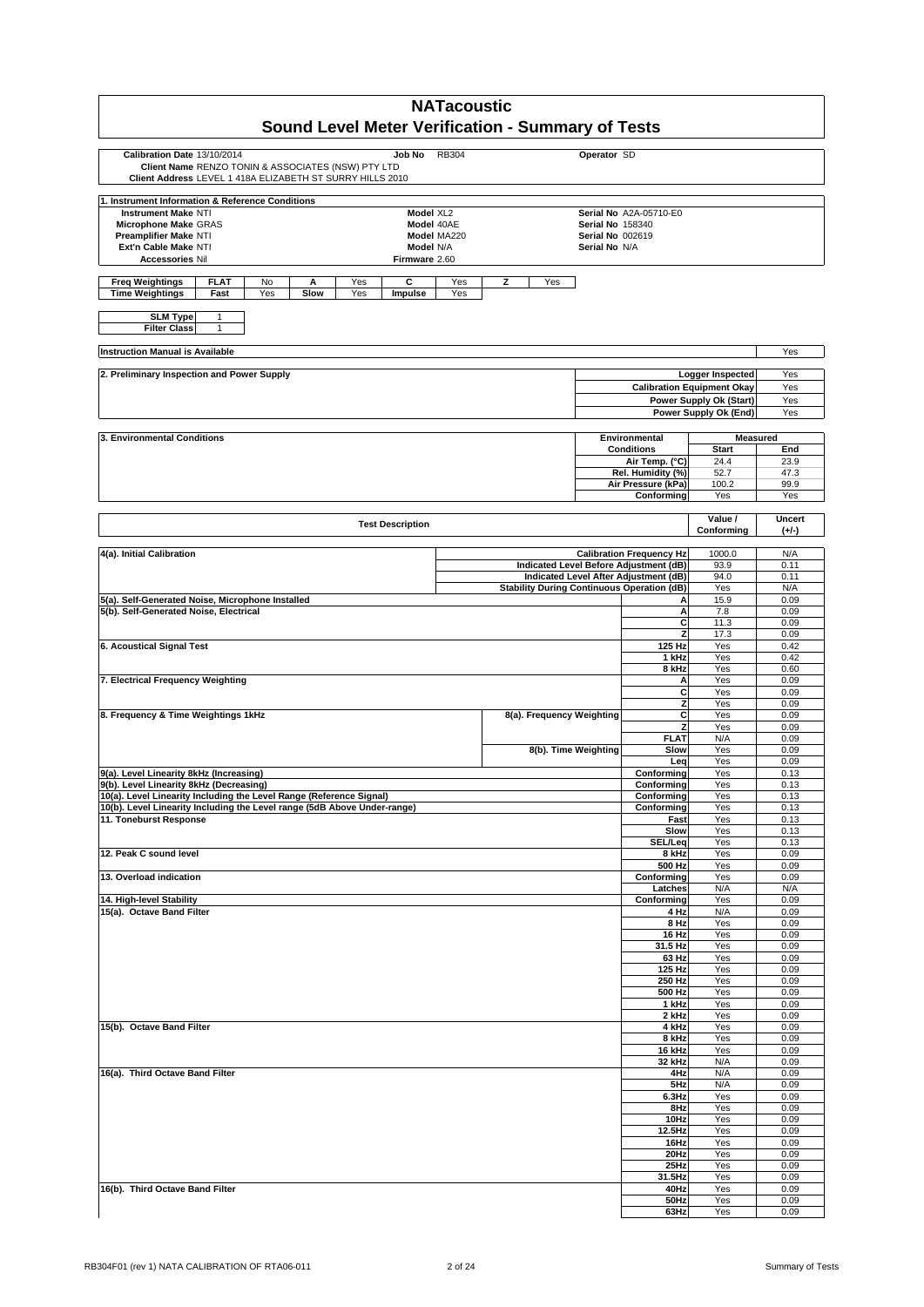| <b>SLM Overall Conforming</b>   |               |            | Yes          |
|---------------------------------|---------------|------------|--------------|
|                                 | 31.5kHz       | N/A        | 0.09         |
|                                 | 25kHz         | N/A        | 0.09         |
|                                 | 20kHz         | Yes        | 0.09         |
|                                 | 16kHz         | Yes        | 0.09         |
|                                 | 12.5kHz       | Yes        | 0.09         |
|                                 | 10kHz         | Yes        | 0.09         |
|                                 | 8kHz          | Yes        | 0.09         |
|                                 | 6.3kHz        | Yes        | 0.09         |
|                                 | 5kHz          | Yes        | 0.09         |
| 16(d). Third Octave Band Filter | 4kHz          | Yes        | 0.09         |
|                                 | 3.15kHz       | Yes        | 0.09         |
|                                 | 2.5kHz        | Yes        | 0.09         |
|                                 | 2kHz          | Yes        | 0.09         |
|                                 | 1.6kHz        | Yes        | 0.09         |
|                                 | 1.25kHz       | Yes<br>Yes | 0.09<br>0.09 |
|                                 | 800Hz<br>1kHz | Yes        | 0.09         |
|                                 | 630Hz         | Yes        | 0.09         |
|                                 | 500Hz         | Yes        | 0.09         |
| 16(c). Third Octave Band Filter | 400Hz         | Yes        | 0.09         |
|                                 | 315Hz         | Yes        | 0.09         |
|                                 | 250Hz         | Yes        | 0.09         |
|                                 | 200Hz         | Yes        | 0.09         |
|                                 | 160Hz         | Yes        | 0.09         |
|                                 | 125Hz         | Yes        | 0.09         |
|                                 | 100Hz         | Yes        | 0.09         |
|                                 | 80Hz          | Yes        | 0.09         |

The calibration of all instruments used in these tests is traceable to Australian Physical Standards held by the National Measurement Institute, Sydney, Australia.<br>This document shall be reproduced only in full unless the

 $\boxed{\cup}$  Checked

 $\overline{\phantom{a}}$ 

Template Document Name: RQT-05 (rev 28) SLM ISO Verification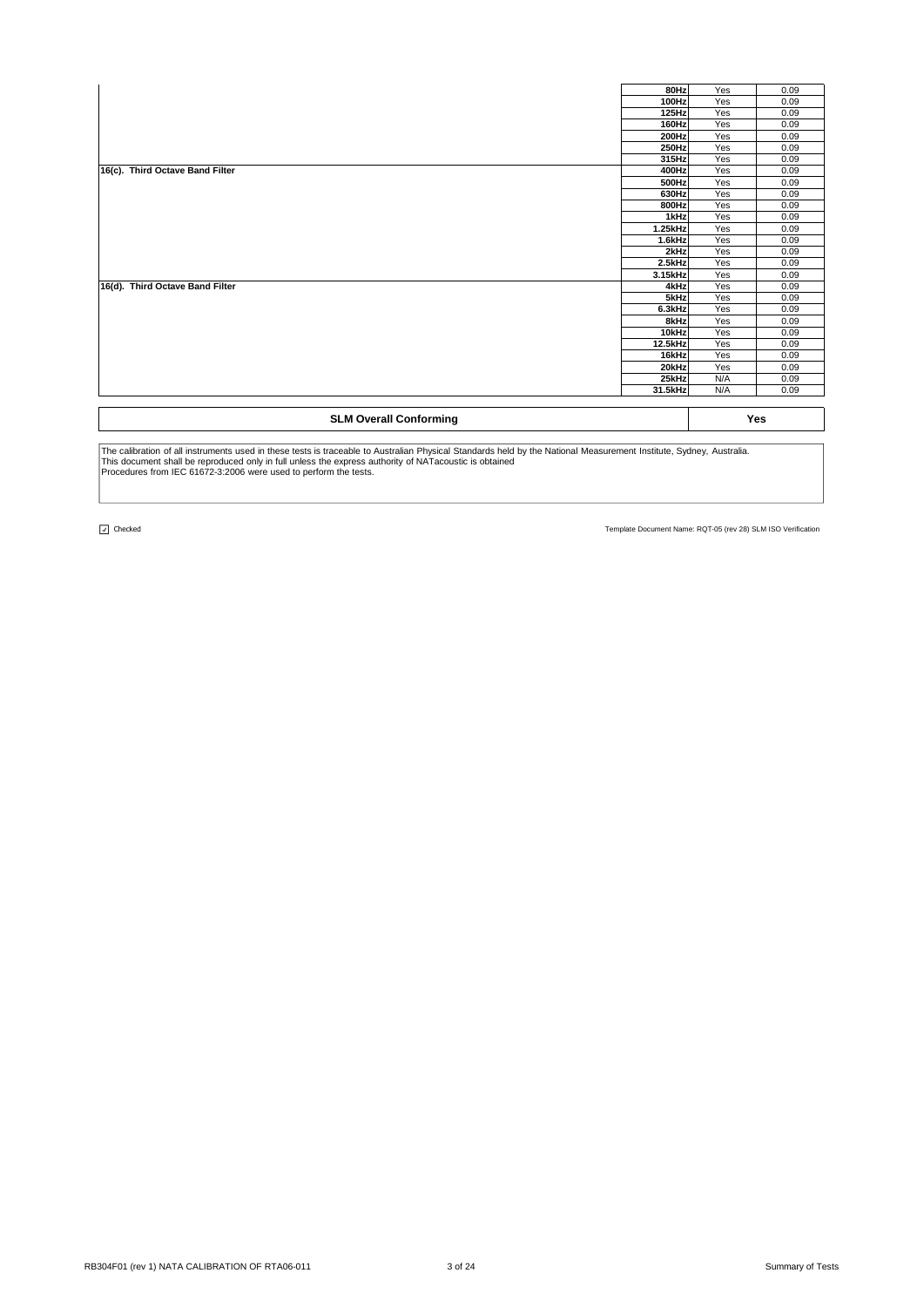#### **Calibration Date** 13/10/2014 13/10 10 Job No RB304 9 Deperator 5D **Client Name Client Address 1(a). Instrument Information** RENZO TONIN & ASSOCIATES (NSW) PTY LTD LEVEL 1 418A ELIZABETH ST SURRY HILLS 2010 13/10/2014 **Job No Operator**

| 1. Instrument Information   |  |                       |             |               |              |    |  |
|-----------------------------|--|-----------------------|-------------|---------------|--------------|----|--|
| <b>Instrument Make NTI</b>  |  | Model XL <sub>2</sub> |             | <b>Serial</b> | A2A-05710-E0 |    |  |
| Microphone Make GRAS        |  | Model 40AE            |             | <b>Serial</b> | 158340       | юF |  |
| <b>Preampifier Make NTI</b> |  |                       | Model MA220 | <b>Serial</b> | 002619       |    |  |
| Ext'n Cable Make NTI        |  | Model N/A             |             | <b>Serial</b> | IN/A         |    |  |
| <b>Accessories Nil</b>      |  |                       |             | Firmware 2.60 |              |    |  |

| <b>Freq Weightings</b> | А              | <b>Yes</b> |
|------------------------|----------------|------------|
|                        | с              | Yes        |
|                        | 7              | <b>Yes</b> |
|                        | <b>FLAT</b>    | <b>No</b>  |
|                        |                |            |
|                        | Fast           | Yes        |
| <b>Time Weightings</b> | <b>Slow</b>    | Yes        |
|                        | <b>Impulse</b> | Yes        |

|                  | Lea        | <b>Yes</b> |
|------------------|------------|------------|
| <b>Functions</b> | <b>SEL</b> | Yes        |
|                  | Peak       | Yes        |

|                          | Range       |          | <b>Indicator Range</b> | <b>Primary Range</b> |                |  |
|--------------------------|-------------|----------|------------------------|----------------------|----------------|--|
| <b>Instrument Ranges</b> | <b>Name</b> | Low dB   | High dB                | Low dB               | <b>High dB</b> |  |
|                          | <b>HIGH</b> | 40       | 140                    | 60                   | 140            |  |
| 2                        | <b>MID</b>  | 20       | 120                    | 40                   | 120            |  |
|                          | <b>LOW</b>  | $\Omega$ | 100                    | 20                   | 100            |  |
|                          |             |          |                        |                      |                |  |
| 5                        |             |          |                        |                      |                |  |
| հ                        |             |          |                        |                      |                |  |
|                          |             |          |                        |                      |                |  |
| я                        |             |          |                        |                      |                |  |
| 9                        |             |          |                        |                      |                |  |
| 10                       |             |          |                        |                      |                |  |
| <b>Check List</b>        |             |          | OK                     |                      |                |  |

| <b>Reference Range</b> |  |
|------------------------|--|
| Ref. SPL @ 1kHz        |  |
|                        |  |

| <b>Linearity Limits on Ref range</b> | Low dB | <b>High dB</b> |
|--------------------------------------|--------|----------------|
| 1kHz Leq (A weighting)               | 40.0   | 120.0          |
| 4kHz Leal                            | 40.0   | 120.0          |
| 8kHz Leg                             | 40.0   | 120.0          |
|                                      |        |                |

**SLM Class Highest Range for 10(b),12,13** MID

| OLIVI VIDSSI        |  |
|---------------------|--|
| <b>Filter Class</b> |  |
| <b>Filter Base</b>  |  |
|                     |  |

| 40.0       | 120.0 | <b>Colour Legend</b>           |        |
|------------|-------|--------------------------------|--------|
| 40.0       | 120.0 | <b>Enter Value</b>             | 110    |
| 40.0       | 120.0 | <b>Operator Action</b>         | 110    |
|            |       | <b>Difference</b>              | 1.0    |
| <b>MID</b> |       | <b>Error/Outside Tolerance</b> | 2.0    |
|            |       | <b>Tolerance</b>               | $+/-1$ |
|            |       | <b>Select Toggle</b>           | Val    |
|            |       | Informative                    | 110    |
|            |       | Conforming                     | Yes    |

| Instruction Manual Title (Clause 3.1&3.2, IEC 61672-3:2013) NTI XL2 Operating Manual    |     |
|-----------------------------------------------------------------------------------------|-----|
| Version $2.5$                                                                           |     |
| Publication Date 2/11/2012                                                              |     |
| Source of Document (& Date of Download if Applicable) N/A                               |     |
|                                                                                         |     |
| <b>Conformina</b>                                                                       | Yes |
|                                                                                         |     |
| Pattern Evaluation Test Report (Clause 3.5, IEC 61672-3:2013) Type Approval Certificate |     |
| Reference Number or Page Number PTB-1.53-4058763                                        |     |
| Publication Date 14/01.2013                                                             |     |
| Source of Document (& Date of Download if Applicable) N/A                               |     |
|                                                                                         |     |

**Yes**

**Conforming**

O Checked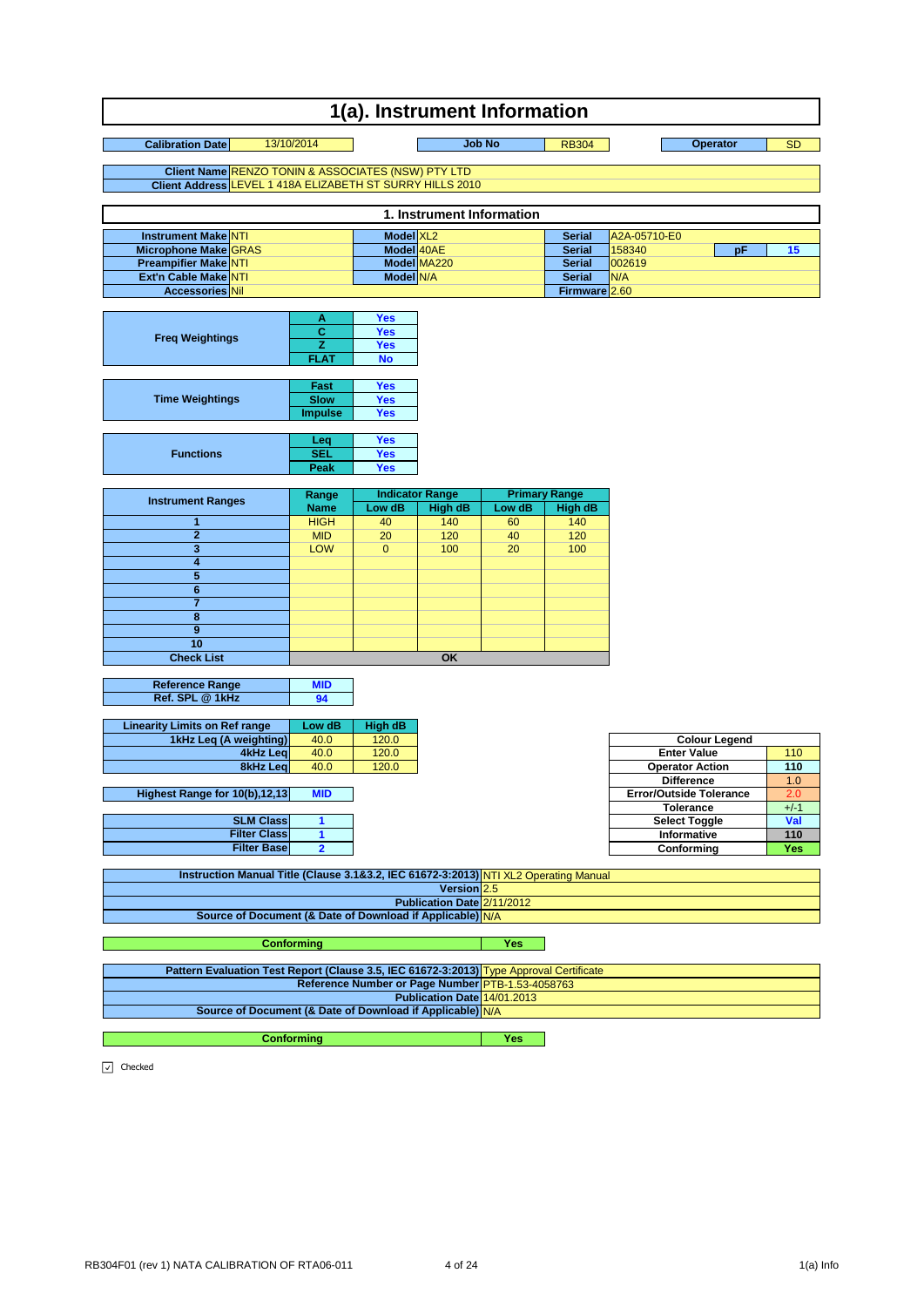# **1(b). Acoustic Corrections**

|            | <b>Absolute Corrections and Uncertainties</b> |                           |    |             |    |                   |                        |         |              |                  |  |  |
|------------|-----------------------------------------------|---------------------------|----|-------------|----|-------------------|------------------------|---------|--------------|------------------|--|--|
| Frea       |                                               | <b>Mic FF to Pressure</b> |    | <b>Case</b> |    | <b>Windscreen</b> |                        | Other * | <b>Total</b> |                  |  |  |
| (Hz)       | dB                                            | Uncert dB                 | dB | Uncert dB   | dB | Uncert dB         | <b>Uncert dB</b><br>dB |         | dB           | <b>Uncert dB</b> |  |  |
| 31.5       | 0.00                                          |                           |    |             |    |                   |                        |         | 0.00         | 0.41             |  |  |
| 63         | 0.00                                          |                           |    |             |    |                   |                        |         | 0.00         | 0.41             |  |  |
| 125        | 0.00                                          |                           |    |             |    |                   |                        |         | 0.00         | 0.41             |  |  |
| 250        | 0.00                                          |                           |    |             |    |                   |                        |         | 0.00         | 0.41             |  |  |
| 500        | 0.00                                          |                           |    |             |    |                   |                        |         | 0.00         | 0.41             |  |  |
| 1k         | 0.20                                          |                           |    |             |    |                   |                        |         | 0.20         | 0.41             |  |  |
| 2k         | 0.45                                          |                           |    |             |    |                   |                        |         | 0.45         | 0.41             |  |  |
| 4k         | 1.05                                          |                           |    |             |    |                   |                        |         | 1.05         | 0.41             |  |  |
| 8k         | 3.20                                          |                           |    |             |    |                   |                        |         | 3.20         | 0.58             |  |  |
| 12.5k      | 5.60                                          |                           |    |             |    |                   |                        |         | 5.60         | 0.64             |  |  |
| <b>16k</b> | 7.10                                          |                           |    |             |    |                   |                        |         | 7.10         | 0.64             |  |  |

**Source of Windscreen Correction** N/A **\*Description of Other Correction** N/A **Source of Mic FF to Pressure Correction** Interpolated from GRAS Calibration Curve **Source of Case Correction N/A** 

#### *Descriptions of Tests*

#### **1(b). Acoustical signal tests of a frequency weighting (IEC 61672-3)**

**(Clause 12.2)**

Correction data shall account for:

- the equivalent free-field or random-incidence frequency response of the sound level meter if the source of sound or simulated sound is the pressure field in a multi-frequency sound calibrator, in a comparison coupler, or from an electrostatic actuator; and,

- if applicable, the average influence on the frequency response of a typical microphone of a windscreen and any accessories that are part of the configuration of the sound level meter for normal use.

#### **(Clause 12.3)**

Correction data shall be obtained from tables in the Instruction Manual for the sound level meter.

**(Clause 12.4)**

If the necessary correction data are not available from the Instruction Manual, data from the manufacturer of the microphone, multi-frequency sound calibrator, comparison coupler, or electrostatic actuator may then be used. This data shall be publicly available

#### **(Clause 12.5)**

The source for the free-field or random-incidence correction data shall be stated in the documentation for the results of the periodic tests. The source for the associated uncertainties of measurement shall be the same as the source for the corresponding correction data. If the uncertainties of the corresponding free-field correction data are not available, the applicable maximum-permitted uncertainties given in IEC 62585 shall be used in the calculation of the laboratory's total uncertainty budget.

NOTE: Where the uncertainties due to the "Mic FF to Pressure", "Case" or "Windscreen" are omitted in the table above, the following statement applies:

No information on the uncertainty of measurement, required by IEC 61672-3:2013, for the correction data given in the Instruction Manual or obtained from the manufacturer or supplier of the sound level meter, or the manufacturer of the microphone, or the manufacturer of the multifrequency sound calibrator was provided in the Instruction Manual or made available by the manufacturer or supplier of the sound level meter. The uncertainty of measurement of the correction data was therefore assumed to be the maximum-permitted uncertainty given in IEC 62585 for the corresponding free-field correction data and for a coverage probability of 95 %.

 $\boxed{\sqrt}$  Checked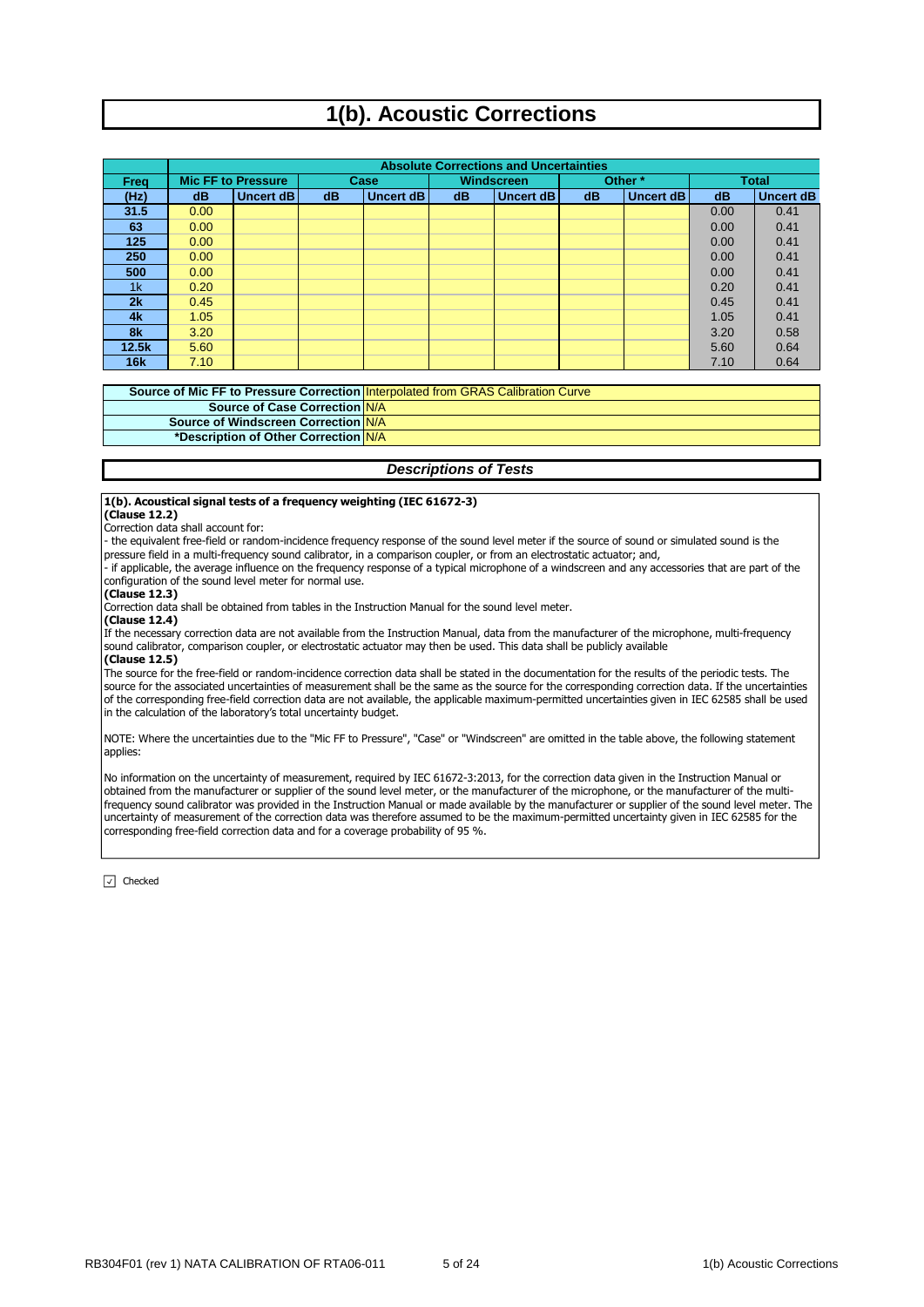# **1(c). Electrical Corrections**

|       |      | <b>Absolute Corrections and Uncertainties</b> |      |           |      |            |         |           |      |                  |  |  |  |
|-------|------|-----------------------------------------------|------|-----------|------|------------|---------|-----------|------|------------------|--|--|--|
| Frea  |      | Mic 0 deg FF Resp                             |      | Case      |      | Windscreen | Other * |           |      | <b>Total</b>     |  |  |  |
| (Hz)  | dB   | Uncert dB                                     | dB   | Uncert dB | dB   | Uncert dB  | dB      | Uncert dB | dB   | <b>Uncert dB</b> |  |  |  |
| 31.5  | 0.00 |                                               | 0.00 |           | 0.00 |            | 0.00    |           | 0.00 | 0.41             |  |  |  |
| 63    | 0.00 |                                               | 0.00 |           | 0.00 |            | 0.00    |           | 0.00 | 0.41             |  |  |  |
| 125   | 0.00 |                                               | 0.00 |           | 0.00 |            | 0.00    |           | 0.00 | 0.41             |  |  |  |
| 250   | 0.00 |                                               | 0.00 |           | 0.00 |            | 0.00    |           | 0.00 | 0.41             |  |  |  |
| 500   | 0.00 |                                               | 0.00 |           | 0.00 |            | 0.00    |           | 0.00 | 0.41             |  |  |  |
| 1k    | 0.05 |                                               | 0.00 |           | 0.00 |            | 0.00    |           | 0.05 | 0.41             |  |  |  |
| 2k    | 0.10 |                                               | 0.00 |           | 0.00 |            | 0.00    |           | 0.10 | 0.41             |  |  |  |
| 4k    | 0.00 |                                               | 0.00 |           | 0.00 |            | 0.00    |           | 0.00 | 0.41             |  |  |  |
| 8k    | 0.30 |                                               | 0.00 |           | 0.00 |            | 0.00    |           | 0.30 | 0.58             |  |  |  |
| 12.5k | 0.56 |                                               | 0.00 |           | 0.00 |            | 0.00    |           | 0.56 | 0.64             |  |  |  |
| 16k   | 0.77 |                                               | 0.00 |           | 0.00 |            | 0.00    |           | 0.77 | 0.64             |  |  |  |

**Source of Mic 0 deg Free-field Response Source of Case Correction N/A** Interpolated from GRAS Calibration Curve **Source of Windscreen Correction** N/A

**\*Description of Other Correction** N/A

#### *Descriptions of Tests*

## **1(c). Acoustical signal tests of a frequency weighting (IEC 61672-3)**

#### **(Clause 13.6)**

For each frequency weighting and at each test frequency, corrections shall be applied to the relative frequency weightings determined in 13.5 to account for:

– the deviation of the free-field or random-incidence frequency response of the microphone in the reference direction from a uniform frequency response;

– the average effects of reflections from the case of the sound level meter and of diffraction of sound around the microphone and preamplifier; and, – if applicable, the average influence on the frequency response of a typical microphone of a windscreen and any accessories that are part of the configuration of the sound level meter for normal use.

#### **(Clause 13.7)**

Corrections for the effects of reflections and diffraction and for the influence of the windscreen and windscreen accessories on the free-field or random-incidence frequency response shall be the same as used for the frequency-weighting tests with acoustical signals.

NOTE: Where the uncertainties due to the "Mic FF to Pressure", "Case" or "Windscreen" are omitted in the table above, the following statement applies:

No information on the uncertainty of measurement, required by IEC 61672-3:2013, for the correction data given in the Instruction Manual or obtained from the manufacturer or supplier of the sound level meter, or the manufacturer of the microphone, or the manufacturer of the multifrequency sound calibrator was provided in the Instruction Manual or made available by the manufacturer or supplier of the sound level meter. The uncertainty of measurement of the correction data was therefore assumed to be the maximum-permitted uncertainty given in IEC 62585 for the corresponding free-field correction data and for a coverage probability of 95 %.

 $\boxed{\vee}$  Checked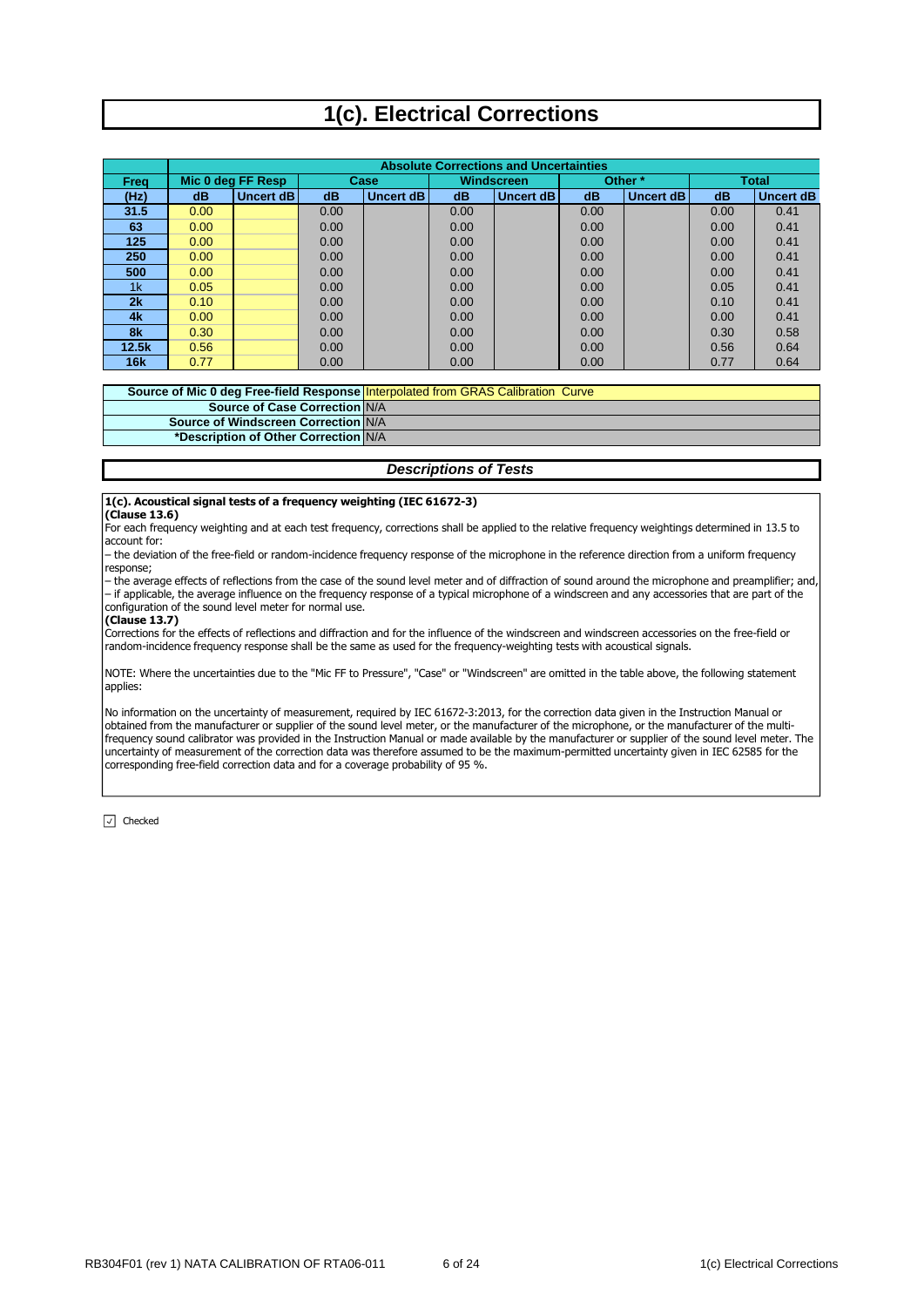## **2. Preliminary,3.Environmental Conditions & 4. Calibration**

#### **2. Preliminary Inspection and Power Supply**

| Instrument Inspected                       | Yes |
|--------------------------------------------|-----|
| <b>Laboratory Calibration Equipment Ok</b> | Yes |
| <b>Power Supply Ok (Start)</b>             | Yes |
| Power Supply Ok (End)                      | Yes |
|                                            |     |

| 3. Environmental Conditions                       |              |      |         |     |            |  |  |  |  |  |  |
|---------------------------------------------------|--------------|------|---------|-----|------------|--|--|--|--|--|--|
| Limits<br><b>Environmental</b><br><b>Measured</b> |              |      |         |     |            |  |  |  |  |  |  |
| <b>Conditions</b>                                 | <b>Start</b> | End  | Uncert. | Min | <b>Max</b> |  |  |  |  |  |  |
| Air Temp. (°C)                                    | 24.4         | 23.9 | 1.11    | 20  | 26         |  |  |  |  |  |  |
| Rel. Humidity (%)                                 | 52.7         | 47.3 | 5.64    | 25  | 70         |  |  |  |  |  |  |
| Air Pressure (kPa)                                | 100.2        | 99.9 | 2.06    | 80  | 105        |  |  |  |  |  |  |
|                                                   |              |      |         |     |            |  |  |  |  |  |  |

#### **Yes Yes Conforming**

|                                           |                 | 4(a). Initial Calibration |
|-------------------------------------------|-----------------|---------------------------|
| <b>SLM Settings</b>                       |                 |                           |
| <b>Time Weighting</b>                     | Fast            |                           |
| <b>Frequency Weighting</b>                | z               |                           |
| <b>SLM Range</b>                          | <b>MID</b>      |                           |
| <b>Microphone / Windshield Correction</b> | <b>OFF</b>      |                           |
| <b>Polarization Voltage (V)</b>           | $\Omega$        |                           |
| <b>Microphone Sensitivity (mV/Pa)</b>     | 47.4            |                           |
|                                           |                 |                           |
| <b>B&amp;K 4226 Calibrator Settings</b>   |                 |                           |
| "Sound Field"                             | <b>Pressure</b> |                           |
| "Microphone"                              | N/A             |                           |
| <b>Calibration Level (Lin)</b>            | 94              |                           |
| <b>Calibration Frequency (Hz)</b>         | 1000            |                           |
|                                           |                 |                           |
| <b>Calibration</b>                        |                 |                           |
| Indicated Level before adjust. (dB)       | 93.9            |                           |
| Adjustment required                       | <b>Yes</b>      |                           |
| Indicated level after adjust. (dB)        | 94              |                           |
|                                           |                 |                           |
|                                           |                 | 4(b). Final Calibration   |
| Level at conclusion of testing (dB)       | 94.1            |                           |
| <b>Difference</b>                         | 0.1             |                           |
| <b>Tolerance</b>                          | ± 0.1           |                           |
|                                           |                 |                           |

**Yes 0.11 Uncertainty (+/-) dB Conforming**

#### *Descriptions of Tests*

**2. Preliminary Inspection and Power Supply (IEC 61672-3 Clause 5 "Preliminary Inspection" & Clause 6 "Power Supply")<br>Prior to any measurements, the sound level meter and all accessories shall be visually inspected, paying** ensure that they are in working order. If the controls, display, and other essential elements are not in proper working order, no periodic tests shall be performed.

For all tests, the sound level meter shall be powered from its preferred supply or a suitable alternative. Before and after conducting the set of<br>tests with acoustical signals and before and after conducting the set of tes equivalent indication of the status of the power supply is not within the operating limits and the reason cannot be attributed to partially discharged batteries or an incorrect selection of the voltage of the public power supply, then no periodic tests shall be performed as a malfunction is indicated.

#### **3. Environmental conditions (IEC 61672-3 Clause 7 "Environmental Conditions")**

| Periodic tests shall be performed within the following ranges of environmental conditions: 80 kPa to 105 kPa for static air pressure, 20 °C to 26<br>| °C for air temperature and 25 % to 70 % for relative humidity. These con

**4a. Calibration (IEC 61672-3 Clause 10 "Indication at the calibration check frequency")**<br>The sound level meter shall be adjusted, if necessary, to indicate the required sound level for the environmental conditions under w

**4b. Long-term Stability (IEC 61672-3 Clause 15)**<br>The long-term stability of a sound level meter is evaluated from the difference between the A-weighted sound levels indicated in response to<br>steady 1 kHz signals applied at which is required to display the reference sound pressure level on the reference level range for the first indication.

The period of continuous operation shall be between 25 min and 35 min during which any convenient set of tests that use electrical input signals are performed

The measured difference between the initial and final indications of A-weighted sound level shall not exceed the acceptance limits given in IEC 61672-1.

 $\sqrt{}$  Checked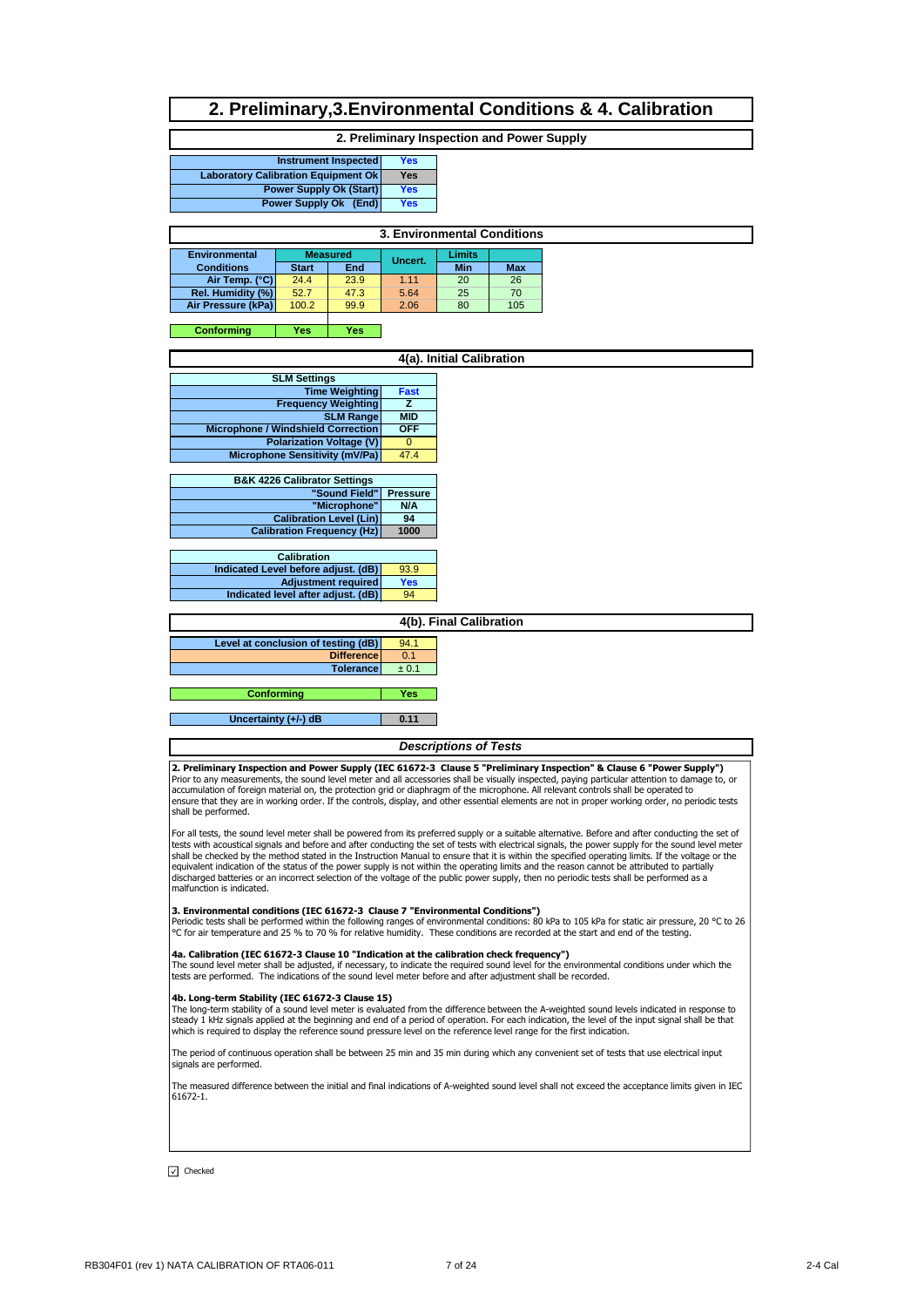| <b>5. Self-Generated Noise</b>                   |                      |                             |           |                                        |                                  |                     |              |   |  |  |  |  |
|--------------------------------------------------|----------------------|-----------------------------|-----------|----------------------------------------|----------------------------------|---------------------|--------------|---|--|--|--|--|
| 5(a). Self-Generated Noise, Microphone Installed |                      |                             |           |                                        |                                  |                     |              |   |  |  |  |  |
|                                                  | <b>SLM Settings</b>  |                             |           |                                        | <b>Observed Values</b>           |                     |              |   |  |  |  |  |
|                                                  |                      | <b>Time Weighting</b>       | Fast      |                                        | Leq                              | N/A                 |              |   |  |  |  |  |
|                                                  |                      | <b>Frequency Weighting</b>  | A         |                                        | 15.9                             | $\mathbf{1}$        |              |   |  |  |  |  |
|                                                  |                      | <b>SLM Range</b>            | LOW       |                                        |                                  | $\overline{2}$      |              |   |  |  |  |  |
|                                                  |                      | <b>Measurement Function</b> | Leq       |                                        |                                  | 3                   |              |   |  |  |  |  |
|                                                  |                      | Integration time (s)        | 30        |                                        |                                  | $\overline{4}$<br>5 |              |   |  |  |  |  |
|                                                  |                      |                             |           |                                        |                                  | $6\phantom{1}6$     |              |   |  |  |  |  |
|                                                  | <b>Results</b>       |                             |           |                                        |                                  | $\overline{7}$      |              |   |  |  |  |  |
| <b>Freq Wt</b>                                   | <b>Observed</b>      |                             | Quoted    |                                        |                                  | 8                   |              |   |  |  |  |  |
| A                                                | 15.9                 |                             | 16.6      |                                        |                                  | $\boldsymbol{9}$    |              |   |  |  |  |  |
|                                                  |                      |                             |           |                                        |                                  | 10                  |              |   |  |  |  |  |
|                                                  | Uncertainty (+/-) dB |                             | 0.09      |                                        |                                  | Avg                 |              |   |  |  |  |  |
|                                                  |                      |                             |           |                                        |                                  |                     |              |   |  |  |  |  |
|                                                  |                      |                             |           | 5(b). Self-Generated Noise, Electrical |                                  |                     |              |   |  |  |  |  |
|                                                  | <b>SLM Settings</b>  |                             |           |                                        |                                  |                     |              |   |  |  |  |  |
|                                                  |                      | <b>Time Weighting</b>       | Fast      |                                        |                                  |                     |              |   |  |  |  |  |
|                                                  |                      | <b>SLM Range</b>            | LOW       |                                        |                                  |                     |              |   |  |  |  |  |
|                                                  |                      | <b>Measurement Function</b> | Leq       |                                        |                                  |                     |              |   |  |  |  |  |
|                                                  |                      | Integration time (s)        | 30        |                                        |                                  |                     |              |   |  |  |  |  |
|                                                  |                      |                             |           | <b>Observed Values</b>                 |                                  |                     |              |   |  |  |  |  |
|                                                  |                      | Leq                         |           |                                        |                                  |                     | N/A          |   |  |  |  |  |
| A                                                |                      | $\mathbf{C}$                |           | z                                      | <b>Obs</b>                       | A                   | $\mathbf{C}$ | z |  |  |  |  |
| 7.8                                              |                      | 11.3                        |           | 17.3                                   | 1                                |                     |              |   |  |  |  |  |
|                                                  |                      |                             |           |                                        | $\overline{c}$                   |                     |              |   |  |  |  |  |
|                                                  |                      |                             |           |                                        | $\overline{3}$<br>$\overline{4}$ |                     |              |   |  |  |  |  |
|                                                  | <b>Results</b>       |                             |           |                                        | 5                                |                     |              |   |  |  |  |  |
| <b>Freq Wt</b>                                   | <b>Observed</b>      |                             | Quoted    |                                        | 6                                |                     |              |   |  |  |  |  |
| A                                                | 7.8                  |                             | 12.4      |                                        | $\overline{7}$                   |                     |              |   |  |  |  |  |
| $\mathsf{C}$                                     | 11.3                 |                             | 13.5      |                                        | 8                                |                     |              |   |  |  |  |  |
| $\overline{7}$                                   | 17.3                 |                             | 18.3-25.5 |                                        | 9                                |                     |              |   |  |  |  |  |
|                                                  |                      |                             |           |                                        | 10                               |                     |              |   |  |  |  |  |
|                                                  | Uncertainty (+/-) dB |                             | 0.09      |                                        | Avg                              |                     |              |   |  |  |  |  |
|                                                  |                      |                             |           |                                        |                                  |                     |              |   |  |  |  |  |

### *Descriptions of Tests*

#### **5(a) Self-Generated Noise, Microphone Installed (IEC 61672-3 Clause 11.1)**

Measurements of the level of self-generated noise shall be made in a location that is available to the testing laboratory and where the level of background noise is minimized. Any supplied windscreen and windscreen accessory need not be installed around the microphone for measurement of the level of self-generated noise. The sound level meter shall be in the configuration submitted for periodic testing and with the most-sensitive level range and frequency-weighting A selected.

The indicated level of the A-weighted self-generated noise on the most-sensitive level range shall be recorded and reported. The level of selfgenerated noise is preferably measured as a time-averaged sound level with an averaging time of at least 30 s. Time-averaged sound level may be measured directly or calculated from an indication of sound exposure level and integration time. If time-averaged sound level cannot be determined, the time-weighted sound level from the average of ten observations taken at random over a 60 s interval shall be measured. If the time-weighted sound level is recorded, the S time weighting shall be used if available; otherwise the F time weighting shall be used.

#### **5(b) Self-Generated Noise - Electrical (IEC 61672-3 Clause 11.2)**

With the microphone replaced by the electrical input-signal device (or using the specified means of inserting electrical signals), and with the device terminated in the manner specified in the Instruction Manual for measurements of the level of self-generated noise, the indicated level of the time-averaged or time-weighted self-generated noise, measured by the same procedure as with the microphone installed, shall be recorded and reported for all frequency weightings and for the most-sensitive level range.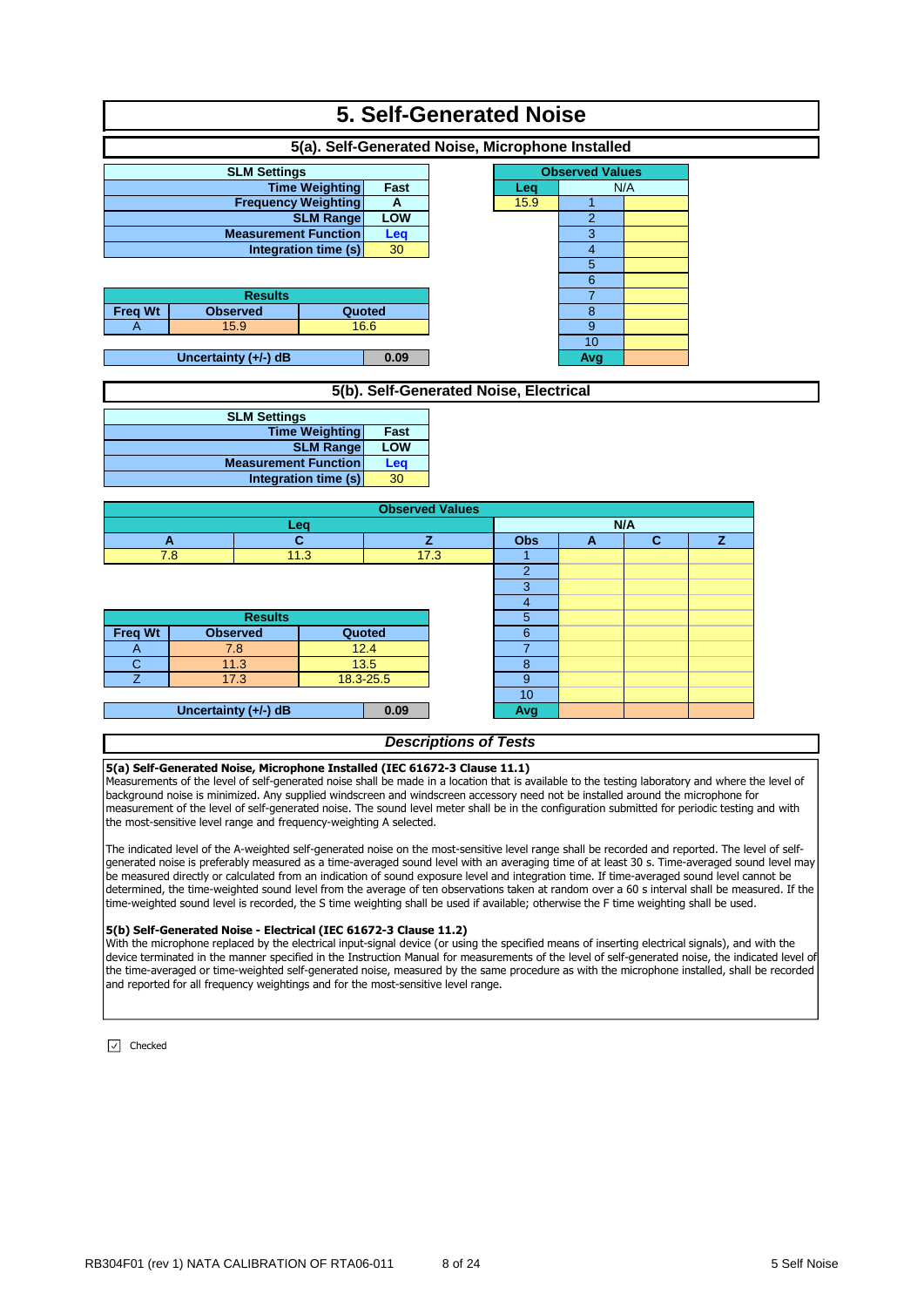## **6. Acoustical Signal Test**

| <b>SLM Settings</b>                     |                 |
|-----------------------------------------|-----------------|
| <b>Time Weighting</b>                   | Fast            |
| <b>Frequency Weighting</b>              | С               |
| <b>SLM Range</b>                        | <b>MID</b>      |
| <b>Microphone Compensation Filter</b>   | <b>OFF</b>      |
| <b>B&amp;K 4226 Calibrator Settings</b> |                 |
| "Sound Field"                           | <b>Pressure</b> |
| "Microphone"                            | N/A             |
| <b>Reference Setting (Lin)</b>          | 94              |
|                                         |                 |

| Freq       |      | <b>Observed Values</b> |       | <b>Mean Meter</b> | 4226        | <b>Corrected</b> |                   | <b>Pressure to Case Effect</b> | Windscreen        | <b>Other Effect  </b> | Equivalent        | Response re | u               | <b>Deviation</b> | <b>Tolerance</b> |                   |            |              | <b>Uncertainty</b> |                    |
|------------|------|------------------------|-------|-------------------|-------------|------------------|-------------------|--------------------------------|-------------------|-----------------------|-------------------|-------------|-----------------|------------------|------------------|-------------------|------------|--------------|--------------------|--------------------|
|            |      |                        |       | Reading           | calibrator  | Mean             | <b>Free Field</b> | <b>Correction</b>              | <b>Effect</b>     | <b>Correction</b>     | <b>Free Field</b> | 1kHz        | Weighting       | from             |                  |                   | Conformina | <b>Total</b> | Lab                | <b>Corrections</b> |
| (Hz)       | Set: | Set 2                  | Set 3 |                   | corrections | Readings         |                   |                                | <b>Correction</b> |                       |                   |             | <b>Response</b> | <b>Expected</b>  | Tvpe 1           | Tvpe <sub>2</sub> |            | $(+/-)$ dB   | $(+/-)$ dB         | $(+/-)$ dB         |
| 31.5       | 90.9 | 90.9                   | 90.9  | 90.90             | $-0.03$     | 90.87            | 0.00              | 0.00                           | 0.00              | 0.00                  | 90.87             | $-3.30$     | $-3.00$         | $-0.30$          | ± 1.5            | ± 3.0             | Yes        | 0.43         | 0.14               | 0.41               |
| 63         | 93.2 | 93.2                   | 93.2  | 93.20             | $-0.07$     | 93.13            | 0.00              | 0.00                           | 0.00              | 0.00                  | 93.13             | $-1.04$     | $-0.80$         | $-0.24$          | ± 1.0            | ± 2.0             | Yes        | 0.42         | 0.12               | 0.41               |
| 125        | 93.9 | 93.9                   | 93.9  | 93.90             | $-0.05$     | 93.85            | 0.00              | 0.00                           | 0.00              | 0.00                  | 93.85             | $-0.32$     | $-0.20$         | $-0.12$          | ± 1.0            | ± 1.5             | <b>Yes</b> | 0.42         | 0.12               | 0.41               |
| 250        | 94.  | 94.                    | 94.1  | 94.10             | $-0.04$     | 94.06            | 0.00              | 0.00                           | 0.00              | 0.00                  | 94.06             | $-0.11$     | 0.00            | $-0.11$          | ± 1.0            | ± 1.5             | Yes        | 0.42         | 0.12               | 0.41               |
| 500        | 94.1 | 94.                    | 94.1  | 94.10             | $-0.03$     | 94.07            | 0.00              | 0.00                           | 0.00              | 0.00                  | 94.07             | $-0.10$     | 0.00            | $-0.10$          | ± 1.0            | ± 1.5             | Yes        | 0.42         | 0.12               | 0.41               |
| 1k         | 94.0 | 94.0                   | 94.0  | 94.00             | $-0.03$     | 93.97            | 0.20              | 0.00                           | 0.00              | 0.00                  | 94.17             | 0.00        | 0.00            | 0.00             | ± 0.7            | ± 1.0             | <b>Yes</b> | 0.42         | 0.11               | 0.41               |
| 2k         | 93.7 | 93.7                   | 93.7  | 93.70             | $-0.01$     | 93.69            | 0.45              | 0.00                           | 0.00              | 0.00                  | 94.14             | $-0.03$     | $-0.20$         | 0.17             | ± 1.0            | ± 2.0             | Yes        | 0.43         | 0.13               | 0.41               |
| 4k         | 92.6 | 92.6                   | 92.6  | 92.60             | $-0.01$     | 92.59            | 1.05              | 0.00                           | 0.00              | 0.00                  | 93.64             | $-0.53$     | $-0.80$         | 0.27             | ± 1.0            | ± 3.0             | <b>Yes</b> | 0.43         | 0.14               | 0.41               |
|            | 89.4 | 89.4                   | 89.4  | 89.40             | $-0.07$     | 89.33            | 3.20              | 0.00                           | 0.00              | 0.00                  | 92.53             | $-1.64$     | $-3.00$         | 1.36             | $+1.5: -2.5$     | ± 5.0             | Yes        | 0.60         | 0.15               | 0.58               |
| 12.5k      | 84.2 | 84.2                   | 84.2  | 84.20             | $-0.10$     | 84.10            | 5.60              | 0.00                           | 0.00              | 0.00                  | 89.70             | $-4.47$     | $-6.20$         | 1.73             | $+2.0; -5.0$     | $+5.-inf$         | Yes        | 0.68         | 0.21               | 0.64               |
| <b>16k</b> |      | 79.6                   | 79.6  | 79.60             | $-0.07$     | 79.53            | 7.10              | 0.00                           | 0.00              | 0.00                  | 86.63             | $-7.54$     | $-8.50$         | 0.96             | $+2.5: -16.0$    | $-5 - in$         | Yes        | 0.74         | 0.37               | 0.64               |

#### *Description of Tests*

6. Acoustical signal tests of a frequency weighting C, if available, otherwise 12) clause 12)<br>The sound level meter shall be set for frequency-weighting C, if available, otherwise for frequencyweighting A. The frequency we

For frequency-weighting tests using a multi-frequency sound calibrator, the sound pressure level in the coupler of the sound calibrator shall preferably be set to the reference sound pressure level at 1 kHz, but shall be i

At the discretion of the laboratory, the sound level meter shall be set to measure F-timeweighted sound level or S-time-weighted sound level. As a minimum, two repetitions of the coupling and measurements shall be performe

The relative frequency weighting, relative to the response at 1 kHz, shall be determined from the average equivalent free-field or random-incidence sound level at a test frequency minus the average equivalent free-field or

O Checked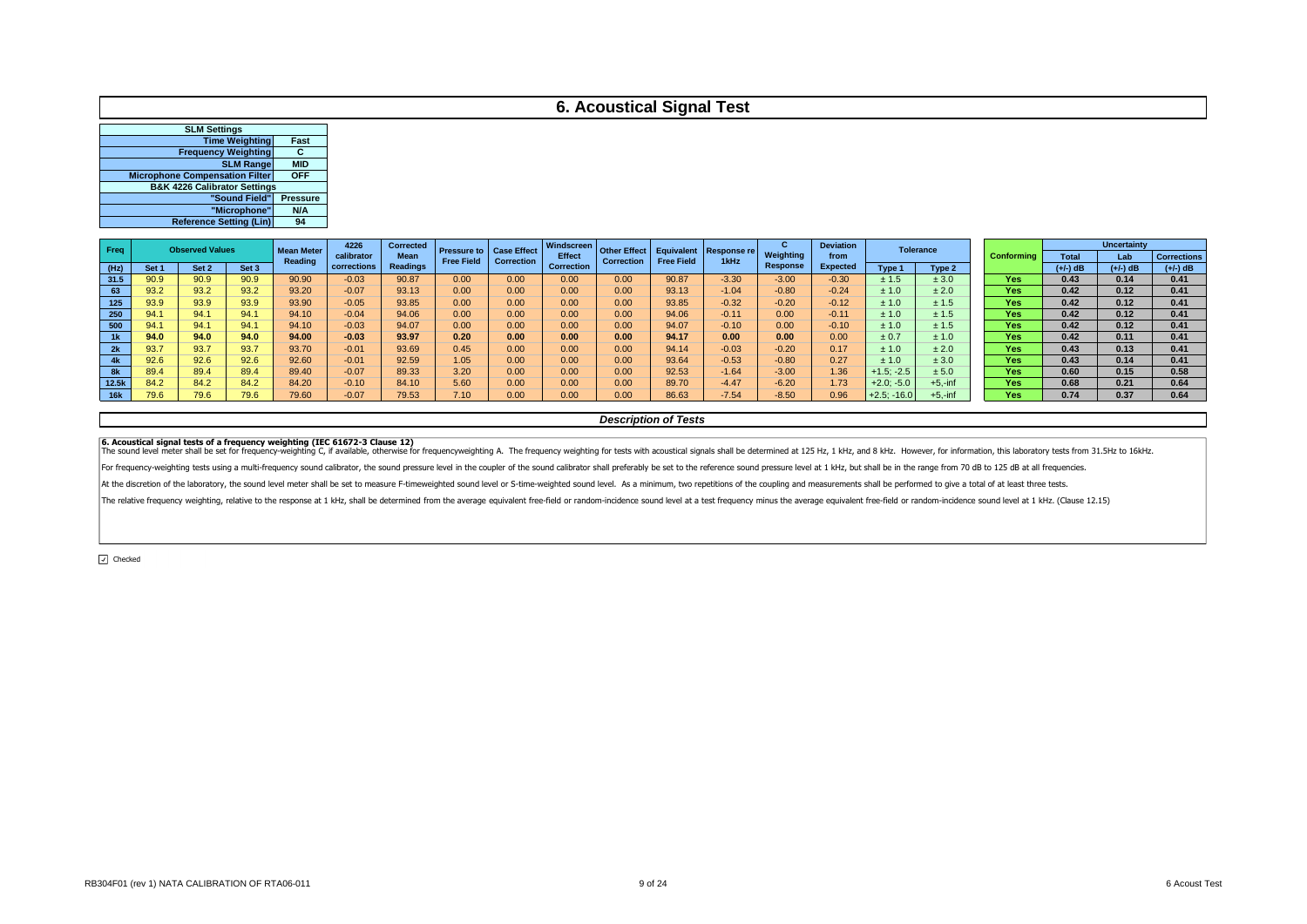## **7. Electrical Frequency Weighting**

| <b>SLM Settings</b>                        |            |
|--------------------------------------------|------------|
| <b>Time Weighting</b>                      | Fast       |
| <b>Frequency Weighting</b>                 | А          |
| <b>SLM Range</b>                           | <b>MID</b> |
| <b>Generator &amp; Attenuator Settings</b> |            |
| <b>Attenuation (dB)</b>                    | 20         |
| <b>Generator Frequency (Hz)</b>            | 1k         |
| <b>SPL Reference (dB)</b>                  | 75         |
| <b>Integration Time (s)</b>                | N/A        |
| <b>Generator Output (mVrms)</b>            | 56.70      |

| Freq                                | Output                 | Indication   | Output         | <b>Indication</b> | Output               | <b>Indication</b> |                  |            |
|-------------------------------------|------------------------|--------------|----------------|-------------------|----------------------|-------------------|------------------|------------|
| Hz                                  | $\frac{(mV)}{1157.67}$ | A            | (mV)           | $rac{C}{74.9}$    | $\frac{(mV)}{56.70}$ | z                 |                  |            |
| 63                                  |                        | 74.9         | 62.17          |                   |                      | 74.9              |                  |            |
| 125                                 | 361.90                 | 74.9         | 58.02          | 75.0              | 56.70                | 75.0              |                  |            |
| 250                                 | 152.61                 | 74.9         | 56.70          | 75.0              | 56.70                | 75.0              |                  |            |
| 500<br>1k                           | 81.96<br>56.70         | 75.0<br>75.0 | 56.70          | 75.0              | 56.70                | 75.0              |                  |            |
|                                     |                        |              | 56.70          | 75.0              | 56.70                | 75.0              |                  |            |
| 2k<br>4k                            | 49.38                  | 75.0         | 58.02          | 75.0              | 56.70                | 75.0<br>75.0      |                  |            |
|                                     | 50.53<br>64.36         | 75.0         | 62.17<br>80.09 | 75.0              | 56.70                |                   |                  |            |
| 8k<br>16k                           | 121.22                 | 75.0<br>74.8 | 150.86         | 75.0<br>74.8      | 56.70<br>56.70       | 75.0<br>75.0      |                  |            |
|                                     |                        | 0.00         |                | 0.00              |                      | 0.00              |                  |            |
|                                     |                        | 0.00         |                | 0.00              |                      | 0.00              |                  |            |
|                                     |                        | 0.00         |                | 0.00              |                      | 0.00              |                  |            |
|                                     |                        | 0.00         |                | 0.00              |                      | 0.00              |                  |            |
| <b>Odeg Free Field</b><br>Response  |                        | 0.05         |                | 0.05              |                      | 0.05              |                  |            |
|                                     |                        | 0.10         |                | 0.10              |                      | 0.10              |                  |            |
|                                     |                        | 0.00         |                | 0.00              |                      | 0.00              |                  |            |
| <b>Typical Microphone</b>           |                        | 0.30         |                | 0.30              |                      | 0.30              |                  |            |
|                                     |                        | 0.77         |                | 0.77              |                      | 0.77              |                  |            |
|                                     |                        | 0.00         |                | 0.00              |                      | 0.00              |                  |            |
| Case Effect Correction              |                        | 0.00         |                | 0.00              |                      | 0.00              |                  |            |
|                                     |                        | 0.00         |                | 0.00              |                      | 0.00              |                  |            |
|                                     |                        | 0.00         |                | 0.00              |                      | 0.00              |                  |            |
|                                     |                        | 0.00         |                | 0.00              |                      | 0.00              |                  |            |
|                                     |                        | 0.00         |                | 0.00              |                      | 0.00              |                  |            |
|                                     |                        | 0.00         |                | 0.00              |                      | 0.00              |                  |            |
|                                     |                        | 0.00         |                | 0.00              |                      | 0.00              | <b>Tolerance</b> |            |
|                                     |                        | 0.00         |                | 0.00              |                      | 0.00              |                  |            |
|                                     |                        | 0.00         |                | 0.00              |                      | 0.00              |                  |            |
|                                     |                        | 0.00         |                | 0.00              |                      | 0.00              |                  |            |
|                                     |                        | 0.00         |                | 0.00              |                      | 0.00              |                  |            |
|                                     |                        | 0.00         |                | 0.00              |                      | 0.00              |                  |            |
| Windscreen Effect<br>Correction     |                        | 0.00         |                | 0.00              |                      | 0.00              |                  |            |
|                                     |                        | 0.00         |                | 0.00              |                      | 0.00              |                  |            |
|                                     |                        | 0.00         |                | 0.00              |                      | 0.00              |                  |            |
|                                     |                        | 0.00         |                | 0.00              |                      | 0.00              |                  |            |
|                                     |                        | 0.00         |                | 0.00              |                      | 0.00<br>0.00      |                  |            |
|                                     |                        | 0.00         |                | 0.00              |                      |                   |                  |            |
| <b>OtherCorrection</b>              |                        | 0.00<br>0.00 |                | 0.00<br>0.00      |                      | 0.00<br>0.00      |                  |            |
|                                     |                        | 0.00         |                | 0.00              |                      | 0.00              |                  |            |
|                                     |                        | 0.00         |                | 0.00              |                      | 0.00              |                  |            |
|                                     |                        | 0.00         |                | 0.00              |                      | 0.00              |                  |            |
|                                     |                        | 0.00         |                | 0.00              |                      | 0.00              |                  |            |
|                                     |                        | 0.00         |                | 0.00              |                      | 0.00              |                  |            |
|                                     |                        | 0.00         |                | 0.00              |                      | 0.00              |                  |            |
|                                     |                        | 74.90        |                | 74.90             |                      | 74.90             |                  |            |
|                                     |                        | 74.90        |                | 75.00             |                      | 75.00             |                  |            |
|                                     |                        | 74.90        |                | 75.00             |                      | 75.00             |                  |            |
|                                     |                        | 75.00        |                | 75.00             |                      | 75.00             |                  |            |
|                                     |                        | 75.05        |                | 75.05             |                      | 75.05             |                  |            |
|                                     |                        | 75.10        |                | 75.10             |                      | 75.10             |                  |            |
|                                     |                        | 75.00        |                | 75.00             |                      | 75.00             |                  |            |
| Equivalent Free Field               |                        | 75.30        |                | 75.30             |                      | 75.30             |                  |            |
|                                     |                        | 75.57        |                | 75.57             |                      | 75.77             | Type 1           | Type 2     |
|                                     |                        | $-0.15$      |                | $-0.15$           |                      | $-0.15$           | ± 1.0            | ± 2.0      |
|                                     |                        | $-0.15$      |                | $-0.05$           |                      | $-0.05$           | ± 1.0            | ± 1.5      |
| Response re 1kHz<br>(Deviation from |                        | $-0.15$      |                | $-0.05$           |                      | $-0.05$           | $\pm 1.0$        | ± 1.5      |
| Expected)                           |                        | $-0.05$      |                | $-0.05$           |                      | $-0.05$           | ± 1.0            | ± 1.5      |
|                                     |                        | 0.00         |                | 0.00              |                      | 0.00              | ± 0.7            | ± 1.0      |
|                                     |                        | 0.05         |                | 0.05              |                      | 0.05              | ± 1.0            | ± 2.0      |
|                                     |                        | $-0.05$      |                | $-0.05$           |                      | $-0.05$           | ± 1.0            | ± 3.0      |
|                                     |                        | 0.25         |                | 0.25              |                      | 0.25              | $+1.5; -2.5$     | ± 5.0      |
|                                     |                        | 0.52         |                | 0.52              |                      | 0.72              | $+2.5; -16.0$    | $+5, -inf$ |

**Yes Yes Yes Conforming Pres** 

## **Uncertainty (+/-) dB 0.09 1.000**

## *Description of Tests*

**7. Electrical signal tests of frequency weightings (IEC 61672-3 Clause 13)**<br>Frequency weightings shall be determined using steady sinusoidal electrical input signals for all frequency weightings for which design goals and

On the reference level range and for each frequency weighting to be tested, the level of a 1 kHz input signal shall be adjusted to yield an indication that is 45 dB less than the<br>upper boundary stated in the Instruction Ma

At test frequencies other than 1 kHz, the level of the input electrical signal shall be determined as the level of the input signal at 1 kHz minus the exact design-goal response, given<br>in IEC 61672-1 for the selected frequ

 $\boxed{\triangle}$  Checked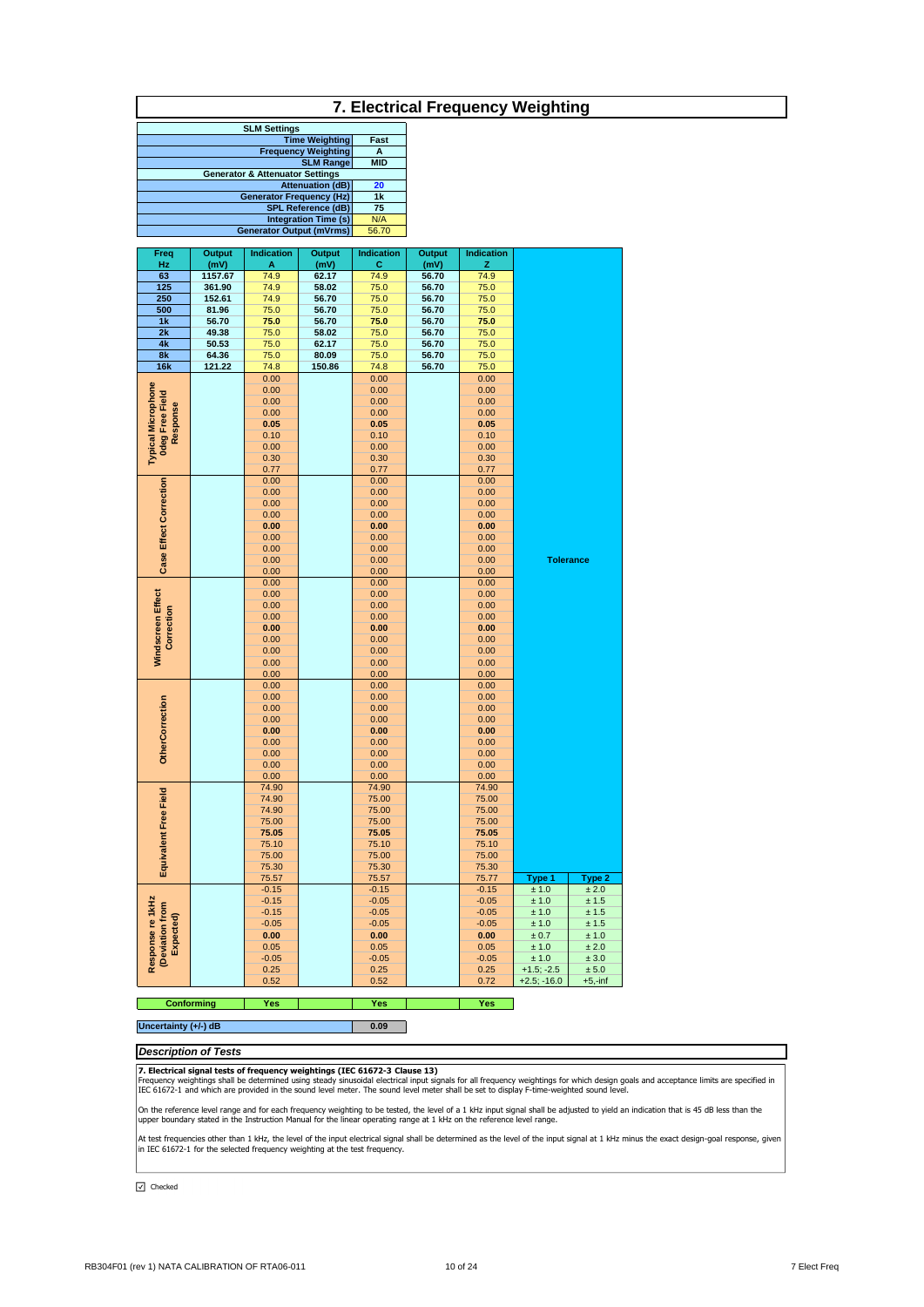|                                            | 8. Frequency & Time Weightings 1kHz                          |            |                            |                             |                  |           |  |  |  |  |  |  |
|--------------------------------------------|--------------------------------------------------------------|------------|----------------------------|-----------------------------|------------------|-----------|--|--|--|--|--|--|
|                                            | <b>SLM Settings</b>                                          |            |                            |                             |                  |           |  |  |  |  |  |  |
|                                            | <b>Time Weighting</b>                                        | Fast       |                            |                             |                  |           |  |  |  |  |  |  |
|                                            | <b>Frequency Weighting</b>                                   | A          |                            |                             |                  |           |  |  |  |  |  |  |
|                                            | <b>SLM Range</b>                                             | <b>MID</b> |                            |                             |                  |           |  |  |  |  |  |  |
| <b>Generator &amp; Attenuator Settings</b> |                                                              |            |                            |                             |                  |           |  |  |  |  |  |  |
|                                            | <b>Attenuation (dB)</b>                                      | 0.0        |                            |                             |                  |           |  |  |  |  |  |  |
|                                            | <b>Generator Frequency (Hz)</b><br><b>SPL Reference (dB)</b> | 1k<br>94.0 |                            |                             |                  |           |  |  |  |  |  |  |
|                                            |                                                              | 50.7       |                            |                             |                  |           |  |  |  |  |  |  |
| Output (mVrms)                             |                                                              |            |                            |                             |                  |           |  |  |  |  |  |  |
| 8(a). Frequency Weightings 1kHz            |                                                              |            |                            |                             |                  |           |  |  |  |  |  |  |
| <b>Time Wt</b>                             |                                                              |            | <b>Frequency Weighting</b> |                             |                  |           |  |  |  |  |  |  |
| Fast                                       | A                                                            | C          | $\overline{z}$             | <b>N/A</b>                  | <b>Tolerance</b> |           |  |  |  |  |  |  |
| 1kHz                                       | 94.0                                                         | 94.0       | 94.0                       |                             | Type 1           | Type 2    |  |  |  |  |  |  |
| <b>Difference</b>                          |                                                              | 0.0        | 0.0                        |                             | ± 0.2            | $\pm$ 0.2 |  |  |  |  |  |  |
|                                            |                                                              |            |                            |                             |                  |           |  |  |  |  |  |  |
| <b>Conforming</b>                          |                                                              | Yes        | <b>Yes</b>                 | N/A                         |                  |           |  |  |  |  |  |  |
|                                            |                                                              |            |                            |                             |                  |           |  |  |  |  |  |  |
| Uncertainty (+/-) dB                       |                                                              | 0.09       |                            |                             |                  |           |  |  |  |  |  |  |
|                                            |                                                              |            |                            | 8(b). Time Weightings 1kHz  |                  |           |  |  |  |  |  |  |
|                                            |                                                              |            |                            |                             |                  |           |  |  |  |  |  |  |
| <b>Freq Wt</b>                             |                                                              |            | <b>Time Weighting</b>      |                             | <b>Tolerance</b> |           |  |  |  |  |  |  |
| A                                          | F                                                            | s          | Leq                        |                             |                  |           |  |  |  |  |  |  |
| 1kHz                                       | 94.0                                                         | 94.0       | 94.0                       |                             | Type 1           | Type 2    |  |  |  |  |  |  |
| <b>Difference</b>                          |                                                              | 0.0        | 0.0                        |                             | ± 0.1            | ± 0.1     |  |  |  |  |  |  |
|                                            |                                                              |            |                            |                             |                  |           |  |  |  |  |  |  |
| Conforming                                 |                                                              | Yes        | Yes                        |                             |                  |           |  |  |  |  |  |  |
| Uncertainty (+/-) dB                       |                                                              | 0.09       |                            |                             |                  |           |  |  |  |  |  |  |
|                                            |                                                              |            |                            |                             |                  |           |  |  |  |  |  |  |
|                                            |                                                              |            |                            | <b>Description of Tests</b> |                  |           |  |  |  |  |  |  |
| $\sim$ $\sim$<br>$\cdot$                   | $\cdot$ $\cdot$ $\cdot$                                      |            |                            |                             |                  |           |  |  |  |  |  |  |

**8. Frequency and time weightings at 1 kHz (IEC 61672-3 Clause 14)**<br>For a steady sinusoidal electrical input signal at 1 kHz on the reference level range and with an input signal that yields an indication of the reference

The measured deviation of the indication of the sound level frequency weightings and time weightings shall not exceed the acceptance limits given in IEC 61672-1.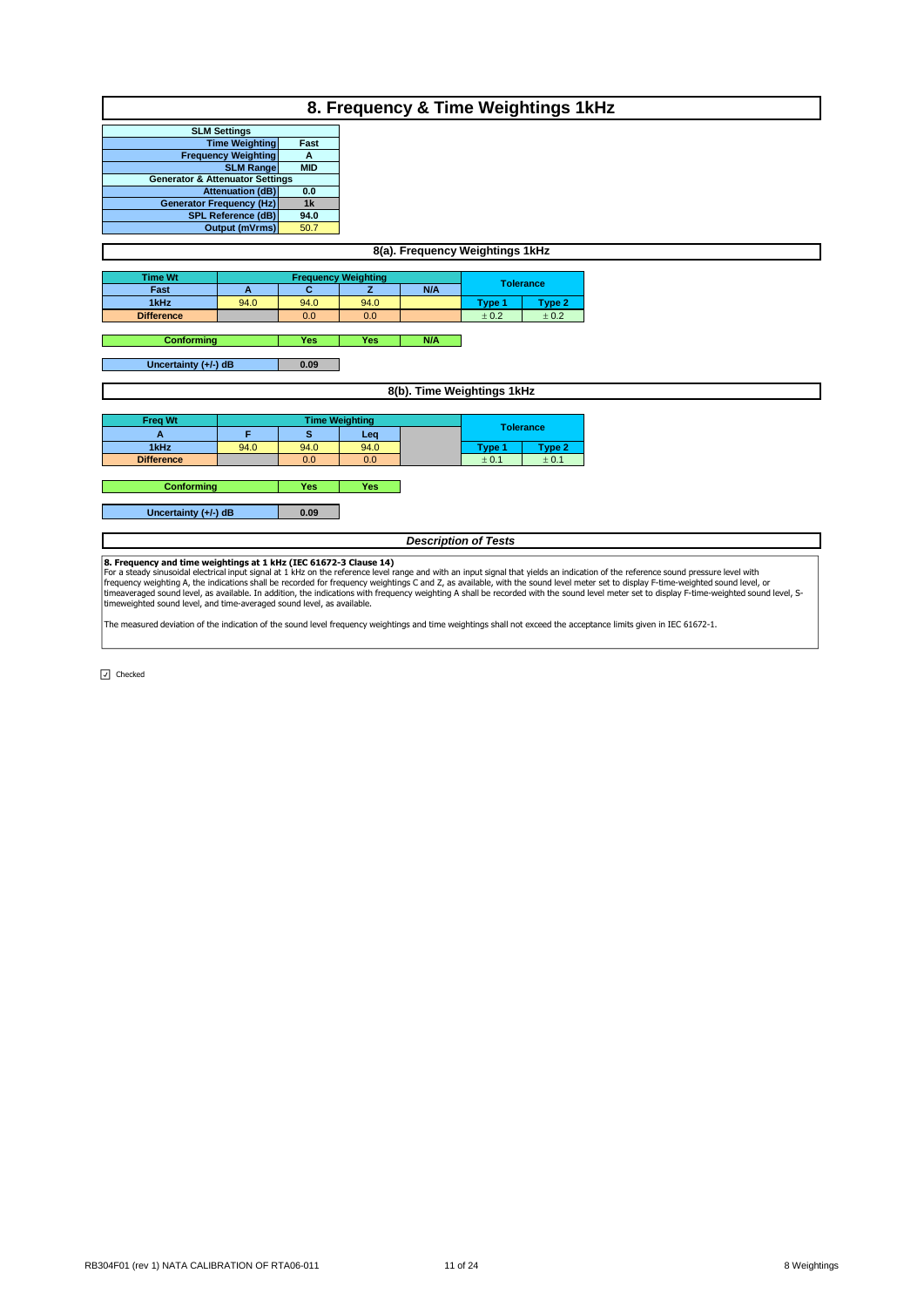# **9(a). Level Linearity 8kHz (Increasing)**

| <b>SLM Settings</b>                        |            |
|--------------------------------------------|------------|
| <b>Time Weighting</b>                      | Fast       |
| <b>Frequency Weighting</b>                 | А          |
| <b>SLM Range</b>                           | <b>MID</b> |
| <b>Generator &amp; Attenuator Settings</b> |            |
| <b>Attenuation (dB)</b>                    | 36.0       |
| <b>Generator Frequency (Hz)</b>            | 8k         |
| <b>SPL Reference Starting Point (dB)</b>   | 94.0       |
| <b>Output (mVrms)</b>                      | 3650.0     |
| <b>Noise Floor (dB)</b>                    | 7.8        |

|              | <b>Increasing level to Overload</b> | <b>Tolerance</b> |      |        |        |
|--------------|-------------------------------------|------------------|------|--------|--------|
| <b>Atten</b> | <b>Expected</b>                     | <b>Indicator</b> | Diff | Type 1 | Type 2 |
| 31.0         | 99.0                                | 99.0             | 0.0  | ± 0.8  | ± 1.1  |
| 26.0         | 104.0                               | 104.0            | 0.0  | ± 0.8  | ± 1.1  |
| 21.0         | 109.0                               | 109.0            | 0.0  | ± 0.8  | ± 1.1  |
| 16.0         | 114.0                               | 114.0            | 0.0  | ± 0.8  | ± 1.1  |
| 15.0         | 115.0                               | 115.0            | 0.0  | ± 0.8  | ± 1.1  |
| 14.0         | 116.0                               | 116.0            | 0.0  | ± 0.8  | ± 1.1  |
| 13.0         | 117.0                               | 117.0            | 0.0  | ± 0.8  | ± 1.1  |
| 12.0         | 118.0                               | 118.0            | 0.0  | ± 0.8  | ± 1.1  |
| 11.0         | 119.0                               | 119.0            | 0.0  | ± 0.8  | ± 1.1  |
| 10.0         | 120.0                               | 120.0            | 0.0  | ± 0.8  | ± 1.1  |
| 9.0          | 121.0                               | 121.0            | 0.0  | ± 0.8  | ± 1.1  |
| 8.0          | 122.0                               | 122.0            | 0.0  | ± 0.8  | ± 1.1  |
| 7.0          | 123.0                               | 123.0            | 0.0  | ± 0.8  | ± 1.1  |
| 6.0          | 124.0                               | 124.0            | 0.0  | ± 0.8  | ± 1.1  |
| 5.0          | 125.0                               | Y                |      | ± 0.8  | ± 1.1  |
|              |                                     |                  |      | ± 0.8  | ± 1.1  |
|              |                                     |                  |      | ± 0.8  | ± 1.1  |
|              |                                     |                  |      | ± 0.8  | ± 1.1  |
|              |                                     |                  |      | ± 0.8  | ± 1.1  |
|              |                                     |                  |      | ± 0.8  | ± 1.1  |
|              |                                     |                  |      | ± 0.8  | ± 1.1  |
|              |                                     |                  |      | ± 0.8  | ± 1.1  |
|              |                                     |                  |      | ± 0.8  | ± 1.1  |
|              |                                     |                  |      | ± 0.8  | ± 1.1  |
|              |                                     |                  |      | ± 0.8  | ± 1.1  |

#### **Yes Conforming**

**0.13 Uncertainty (+/-) dB**

#### *Description of Tests*

#### **9(a). Level linearity on the reference level range (IEC 61672-3 Clause 16)**

Level linearity shall be tested with steady sinusoidal electrical signals at a frequency of 8 kHz with the sound level meter set for frequency-weighting A. (61672-3 Clause 16.1).

Level linearity shall be measured in 5 dB steps of increasing input signal level from the starting point up to within 5 dB of the upper boundary stated in the Instruction Manual for the linear operating range at 8 kHz, then at 1 dB steps of increasing input signal level up to, but not including, the first indication of overload. The test of level linearity shall then be continued at 5 dB steps of decreasing input signal level from the starting point down to within 5 dB of the specified lower boundary, then at 1 dB steps of decreasing input signal level down to, but not including, the first indication of an under-range condition.

Measured level linearity deviations shall not exceed the applicable acceptance limits given in IEC 61672-1 from the specified upper boundary of the linear operating range up to, but not including, the first indication of overload and also from the specified lower boundary of the linear operating range down to, but not including, the first indication of an under-range condition.

"Y" means indicator over-range.

 $\boxed{\sqrt{ }}$  Checked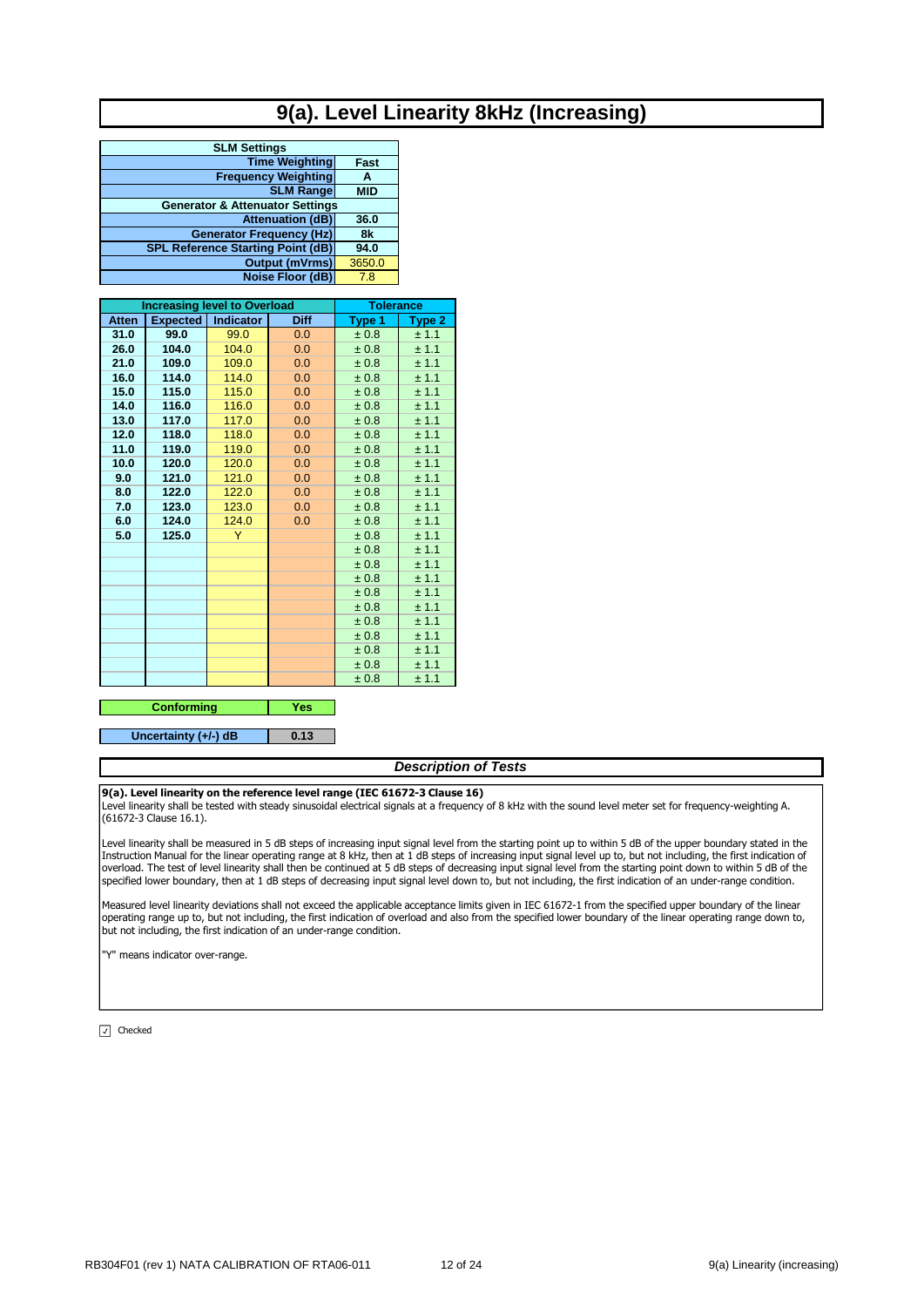# **9(b). Level Linearity 8kHz (Decreasing)**

| <b>SLM Settings</b>                        |            |
|--------------------------------------------|------------|
| <b>Time Weighting</b>                      | Fast       |
| <b>Frequency Weighting</b>                 | A          |
| <b>SLM Range</b>                           | <b>MID</b> |
| <b>Generator &amp; Attenuator Settings</b> |            |
| <b>Attenuation (dB)</b>                    | 0.0        |
| <b>Generator Frequency (Hz)</b>            | 8k         |
| <b>SPL Reference Starting Point (dB)</b>   | 94         |
| <b>Output (mVrms)</b>                      | 57.6       |
| Noise Floor (dB)                           | 7.8        |

| <b>Expected</b><br><b>Indicator</b><br><b>Diff</b><br><b>Atten</b><br>Type 1<br>Type 2<br>5.0<br>89.0<br>89.0<br>0.0<br>± 0.8<br>± 1.1<br>10.0<br>84.0<br>84.0<br>0.0<br>± 0.8<br>± 1.1<br>15.0<br>79.0<br>79.0<br>0.0<br>$\pm 0.8$<br>± 1.1<br>0.0<br>20.0<br>74.0<br>74.0<br>± 0.8<br>± 1.1<br>25.0<br>69.0<br>69.0<br>0.0<br>± 0.8<br>± 1.1<br>30.0<br>64.0<br>64.0<br>0.0<br>± 1.1<br>± 0.8<br>35.0<br>59.0<br>59.0<br>0.0<br>± 0.8<br>± 1.1<br>40.0<br>54.0<br>54.0<br>0.0<br>± 1.1<br>±0.8<br>45.0<br>49.0<br>49.0<br>0.0<br>± 1.1<br>± 0.8<br>45.0<br>49.0<br>45.0<br>0.0<br>± 0.8<br>± 1.1<br>44.0<br>50.0<br>43.9<br>$-0.1$<br>± 0.8<br>± 1.1<br>51.0<br>43.0<br>43.0<br>0.0<br>± 0.8<br>± 1.1<br>52.0<br>42.0<br>42.0<br>± 1.1<br>0.0<br>$\pm 0.8$<br>53.0<br>41.0<br>41.0<br>0.0<br>± 0.8<br>± 1.1<br>54.0<br>40.0<br>0.0<br>40.0<br>± 0.8<br>± 1.1<br>55.0<br>39.0<br>39.0<br>0.0<br>± 0.8<br>± 1.1<br>56.0<br>38.0<br>38.0<br>0.0<br>± 1.1<br>± 0.8 |  |
|------------------------------------------------------------------------------------------------------------------------------------------------------------------------------------------------------------------------------------------------------------------------------------------------------------------------------------------------------------------------------------------------------------------------------------------------------------------------------------------------------------------------------------------------------------------------------------------------------------------------------------------------------------------------------------------------------------------------------------------------------------------------------------------------------------------------------------------------------------------------------------------------------------------------------------------------------------------|--|
|                                                                                                                                                                                                                                                                                                                                                                                                                                                                                                                                                                                                                                                                                                                                                                                                                                                                                                                                                                  |  |
|                                                                                                                                                                                                                                                                                                                                                                                                                                                                                                                                                                                                                                                                                                                                                                                                                                                                                                                                                                  |  |
|                                                                                                                                                                                                                                                                                                                                                                                                                                                                                                                                                                                                                                                                                                                                                                                                                                                                                                                                                                  |  |
|                                                                                                                                                                                                                                                                                                                                                                                                                                                                                                                                                                                                                                                                                                                                                                                                                                                                                                                                                                  |  |
|                                                                                                                                                                                                                                                                                                                                                                                                                                                                                                                                                                                                                                                                                                                                                                                                                                                                                                                                                                  |  |
|                                                                                                                                                                                                                                                                                                                                                                                                                                                                                                                                                                                                                                                                                                                                                                                                                                                                                                                                                                  |  |
|                                                                                                                                                                                                                                                                                                                                                                                                                                                                                                                                                                                                                                                                                                                                                                                                                                                                                                                                                                  |  |
|                                                                                                                                                                                                                                                                                                                                                                                                                                                                                                                                                                                                                                                                                                                                                                                                                                                                                                                                                                  |  |
|                                                                                                                                                                                                                                                                                                                                                                                                                                                                                                                                                                                                                                                                                                                                                                                                                                                                                                                                                                  |  |
|                                                                                                                                                                                                                                                                                                                                                                                                                                                                                                                                                                                                                                                                                                                                                                                                                                                                                                                                                                  |  |
|                                                                                                                                                                                                                                                                                                                                                                                                                                                                                                                                                                                                                                                                                                                                                                                                                                                                                                                                                                  |  |
|                                                                                                                                                                                                                                                                                                                                                                                                                                                                                                                                                                                                                                                                                                                                                                                                                                                                                                                                                                  |  |
|                                                                                                                                                                                                                                                                                                                                                                                                                                                                                                                                                                                                                                                                                                                                                                                                                                                                                                                                                                  |  |
|                                                                                                                                                                                                                                                                                                                                                                                                                                                                                                                                                                                                                                                                                                                                                                                                                                                                                                                                                                  |  |
|                                                                                                                                                                                                                                                                                                                                                                                                                                                                                                                                                                                                                                                                                                                                                                                                                                                                                                                                                                  |  |
|                                                                                                                                                                                                                                                                                                                                                                                                                                                                                                                                                                                                                                                                                                                                                                                                                                                                                                                                                                  |  |
|                                                                                                                                                                                                                                                                                                                                                                                                                                                                                                                                                                                                                                                                                                                                                                                                                                                                                                                                                                  |  |
|                                                                                                                                                                                                                                                                                                                                                                                                                                                                                                                                                                                                                                                                                                                                                                                                                                                                                                                                                                  |  |
| 57.0<br>37.0<br>37.0<br>0.0<br>± 0.8<br>± 1.1                                                                                                                                                                                                                                                                                                                                                                                                                                                                                                                                                                                                                                                                                                                                                                                                                                                                                                                    |  |
| 58.0<br>36.0<br>36.0<br>0.0<br>± 0.8<br>± 1.1                                                                                                                                                                                                                                                                                                                                                                                                                                                                                                                                                                                                                                                                                                                                                                                                                                                                                                                    |  |
| 59.0<br>35.0<br>35.0<br>0.0<br>± 0.8<br>± 1.1                                                                                                                                                                                                                                                                                                                                                                                                                                                                                                                                                                                                                                                                                                                                                                                                                                                                                                                    |  |
| 34.0<br>60.0<br>34.0<br>0.0<br>± 0.8<br>± 1.1                                                                                                                                                                                                                                                                                                                                                                                                                                                                                                                                                                                                                                                                                                                                                                                                                                                                                                                    |  |
| 61.0<br>33.0<br>33.1<br>0.1<br>± 0.8<br>± 1.1                                                                                                                                                                                                                                                                                                                                                                                                                                                                                                                                                                                                                                                                                                                                                                                                                                                                                                                    |  |
| 62.0<br>32.0<br>32.1<br>0.1<br>± 1.1<br>± 0.8                                                                                                                                                                                                                                                                                                                                                                                                                                                                                                                                                                                                                                                                                                                                                                                                                                                                                                                    |  |
| 63.0<br>31.0<br>31.2<br>0.2<br>± 0.8<br>± 1.1                                                                                                                                                                                                                                                                                                                                                                                                                                                                                                                                                                                                                                                                                                                                                                                                                                                                                                                    |  |
| 64.0<br>30.0<br>30.2<br>0.2<br>± 0.8<br>± 1.1                                                                                                                                                                                                                                                                                                                                                                                                                                                                                                                                                                                                                                                                                                                                                                                                                                                                                                                    |  |

#### **Yes 0.13 Conforming Uncertainty (+/-) dB**

# *Description of Tests*

#### **9(b). Level linearity on the reference level range (IEC 61672-3 Clause 16)**

Level linearity shall be tested with steady sinusoidal electrical signals at a frequency of 8 kHz with the sound level meter set for frequency-weighting A. (61672-3 Clause 16.1).

Level linearity shall be measured in 5 dB steps of increasing input signal level from the starting point up to within 5 dB of the upper boundary stated in the Instruction Manual for the linear operating range at 8 kHz, then at 1 dB steps of increasing input signal level up to, but not including, the first indication of overload. The test of level linearity shall then be continued at 5 dB steps of decreasing input signal level from the starting point down to within 5 dB of the specified lower boundary, then at 1 dB steps of decreasing input signal level down to, but not including, the first indication of an under-range condition.

Measured level linearity deviations shall not exceed the applicable acceptance limits given in IEC 61672-1 from the specified upper boundary of the linear operating range up to, but not including, the first indication of overload and also from the specified lower boundary of the linear operating range down to, but not including, the first indication of an under-range condition.

"Y" means indicator under-range. However, if 20dB above noise floor is reached then no results are reported.

 $\boxed{\sqrt{ }}$  Checked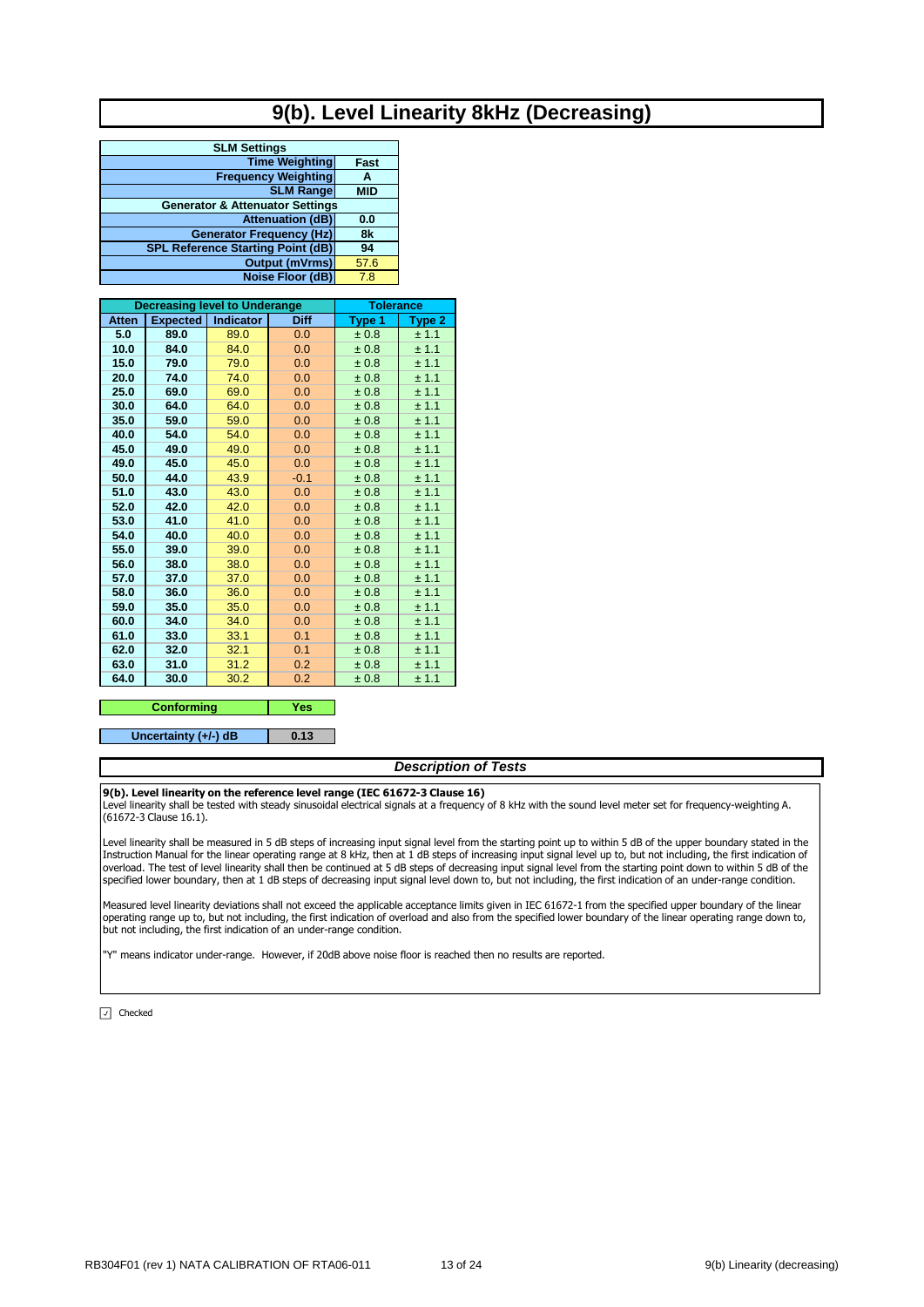## **10. Level Linearity with Level Ranges 1kHz**

### **10(a). Level Linearity Including the Level Range (Reference Signal)**

| <b>SLM Settings</b>                        |            |  |  |  |
|--------------------------------------------|------------|--|--|--|
| <b>Time Weighting</b>                      | Fast       |  |  |  |
| <b>Frequency Weighting</b>                 | А          |  |  |  |
| <b>SLM Range</b>                           | <b>MID</b> |  |  |  |
| <b>Generator &amp; Attenuator Settings</b> |            |  |  |  |
| <b>Attenuation (dB)</b>                    |            |  |  |  |
| <b>Generator Frequency (Hz)</b>            | 1k         |  |  |  |
| <b>Reference SPL (dB)</b>                  | 94         |  |  |  |
| <b>Output (mVrms)</b>                      | 50.7       |  |  |  |

| <b>Settings</b> | Level (dB)      |                  |                   | <b>Tolerance</b> |        |
|-----------------|-----------------|------------------|-------------------|------------------|--------|
| Range           | <b>Expected</b> | <b>Indicated</b> | <b>Difference</b> | Type 1           | Type 2 |
| <b>HIGH</b>     | 94.0            | 94.0             | 0.0               | ± 0.8            | ± 1.1  |
| <b>MID</b>      | 94.0            | 94.0             | 0.0               | ± 0.8            | ± 1.1  |
| LOW             | 94.0            | 94.0             | 0.0               | ± 0.8            | ± 1.1  |
|                 |                 |                  |                   | ± 0.8            | ± 1.1  |
|                 |                 |                  |                   | ± 0.8            | ± 1.1  |
|                 |                 |                  |                   | ± 0.8            | ± 1.1  |
|                 |                 |                  |                   | ± 0.8            | ± 1.1  |
|                 |                 |                  |                   | ± 0.8            | ± 1.1  |
|                 |                 |                  |                   | ± 0.8            | ± 1.1  |
|                 |                 |                  |                   | ± 0.8            | ± 1.1  |

**Yes Conforming**

**0.13 Uncertainty (+/-) dB**

### **10(b). Level Linearity Including the Level range (5dB Above Under-range)**

| <b>SLM Settings</b>                        |             |
|--------------------------------------------|-------------|
| <b>Time Weighting</b>                      | Fast        |
| <b>Frequency Weighting</b>                 | Α           |
| <b>SLM Range</b>                           | <b>HIGH</b> |
| <b>Generator &amp; Attenuator Settings</b> |             |
| <b>Attenuation (dB)</b>                    | 30          |
| <b>Generator Frequency (Hz)</b>            | 1k          |
| <b>Reference SPL (dB)</b>                  | 65          |
| <b>Output (mVrms)</b>                      | 56.7        |
|                                            |             |

|             | <b>Settings</b> |                 | Level (dB)       |                   | <b>Tolerance</b> |        |
|-------------|-----------------|-----------------|------------------|-------------------|------------------|--------|
| Range       | <b>Atten</b>    | <b>Expected</b> | <b>Indicated</b> | <b>Difference</b> | Type 1           | Type 2 |
| <b>HIGH</b> | 30.0            | 65.0            | 65.0             | 0.0               | ± 0.8            | ± 1.1  |
| <b>MID</b>  | 50.0            | 45.0            | 44.9             | $-0.1$            | ± 0.8            | ± 1.1  |
| LOW         | 70.0            | 25.0            | 25.0             | 0.0               | ± 0.8            | ± 1.1  |
|             |                 |                 |                  |                   | ± 0.8            | ± 1.1  |
|             |                 |                 |                  |                   | ± 0.8            | ± 1.1  |
|             |                 |                 |                  |                   | ± 0.8            | ± 1.1  |
|             |                 |                 |                  |                   | ± 0.8            | ± 1.1  |
|             |                 |                 |                  |                   | ± 0.8            | ± 1.1  |
|             |                 |                 |                  |                   | ± 0.8            | ± 1.1  |
|             |                 |                 |                  |                   | ± 0.8            | ± 1.1  |
|             |                 |                 |                  |                   |                  |        |

**Yes Conforming**

**Uncertainty (+/-) dB**

#### *Description of Tests*

**0.13**

#### **10. Level linearity including the level range control (IEC 61672-3 Clause 17)**

For sound level meters that have more than one level range, tests of level linearity errors incuding errors introduced by the level range control shall be performed with steady<br>sinusoidal electrical input signals at a freq

With the input signal level kept constant, the indicated signal level shall be recorded for all level ranges where the signal level is displayed. The indicated signal levels and the corresponding anticipated indications of signal levels shall be recorded. (61672-3 Clause 17.3).

For each level range, the level of the input signal shall then be adjusted to yield a signal level that is expected to be 5 dB greater than the signal level that first causes an indicatior<br>of under-range on a level range.

Level linearity deviations shall be calculated as an indicated signal level minus the corresponding anticipated signal level. Measured level linearity deviations shall not exceed the<br>applicable acceptance limits given in I

 $\boxed{\triangle}$  Checked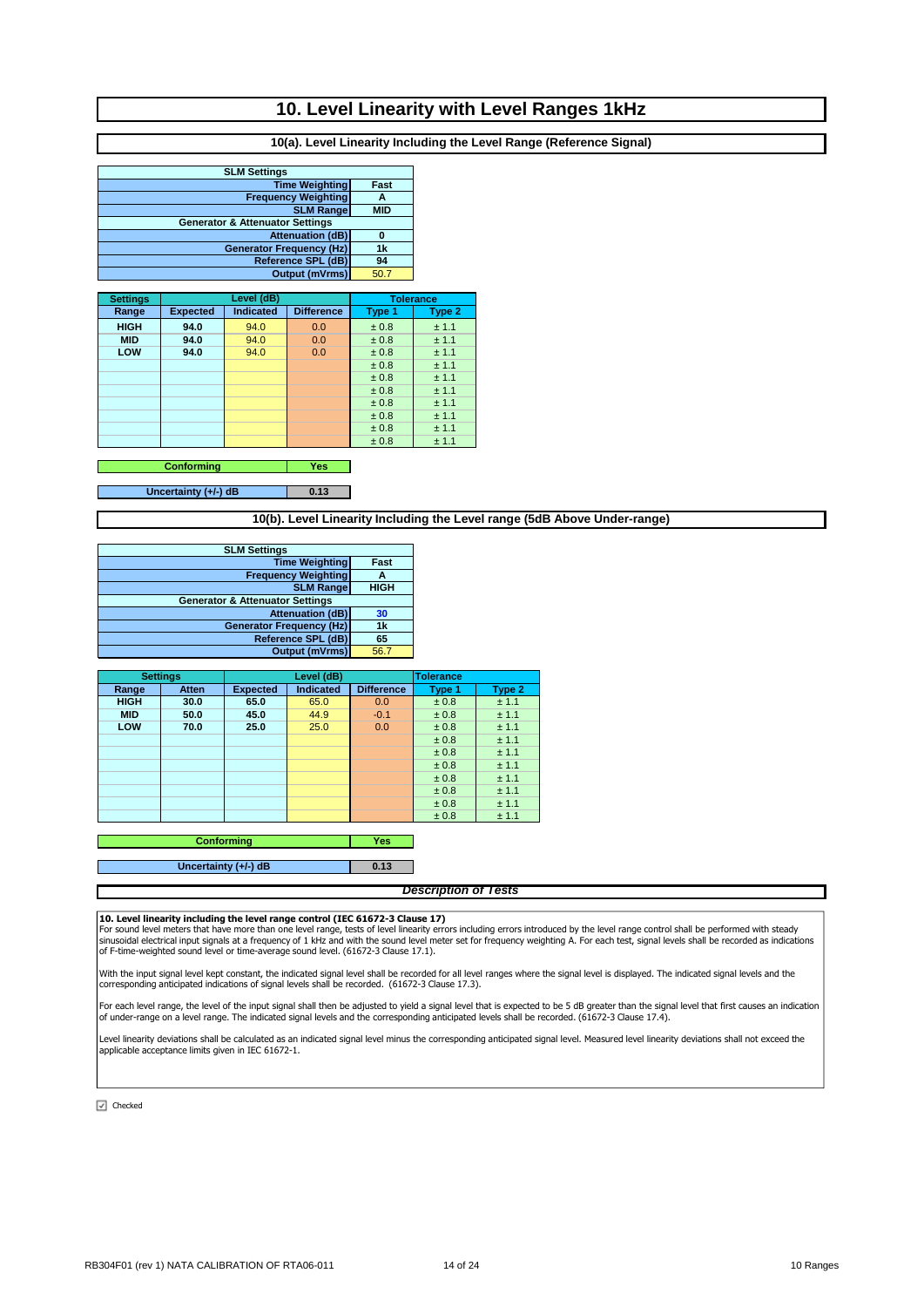| <b>11. Toneburst Response</b>                                                                                                                                                                                                                                                                                                                                                                                                                                                                         |  |  |  |  |  |
|-------------------------------------------------------------------------------------------------------------------------------------------------------------------------------------------------------------------------------------------------------------------------------------------------------------------------------------------------------------------------------------------------------------------------------------------------------------------------------------------------------|--|--|--|--|--|
| 11(a). Fast ToneBurst                                                                                                                                                                                                                                                                                                                                                                                                                                                                                 |  |  |  |  |  |
| <b>SLM Settings - Fast</b><br><b>Time Weighting</b><br>Fast<br><b>Frequency Weighting</b><br>A<br><b>SLM Range</b><br><b>MID</b><br><b>Generator &amp; Attenuator Settings</b><br><b>Attenuation (dB)</b><br>0.0<br>4k<br><b>Generator Frequency (Hz)</b><br>3<br>dB Down from Linearity Limit<br>Reference SPL (dB)<br>117.0<br><b>Output (mVrms)</b><br>640.0                                                                                                                                       |  |  |  |  |  |
| <b>Toneburst</b><br>LAFMax (dB)<br><b>Tolerance</b><br># Cycles<br>Indicated Difference<br><b>Expected</b><br>Type 1<br>Type 2<br>(ms)<br>200<br>800<br>116.0<br>116.0<br>0.0<br>$\pm$ 0.5<br>$\pm$ 1.0<br>$\overline{2}$<br>8<br>99.0<br>99.0<br>0.0<br>$+1.0; -1.5$ + 1.0; -2.5<br>0.25<br>90.0<br>89.9<br>$+1.0; -3.0 + 1.5; -5.0$<br>1<br>$-0.1$<br><b>Conforming</b><br>Yes<br>Uncertainty (+/-) dB<br>0.09                                                                                      |  |  |  |  |  |
| 11(b). Slow ToneBurst                                                                                                                                                                                                                                                                                                                                                                                                                                                                                 |  |  |  |  |  |
| <b>SLM Settings - Slow</b><br><b>Time Weighting</b><br><b>Slow</b><br><b>Frequency Weighting</b><br>A<br><b>SLM Range</b><br><b>MID</b><br><b>Generator &amp; Attenuator Settings</b><br><b>Attenuation (dB)</b><br>0.0<br><b>Generator Frequency (Hz)</b><br>4k<br>dB Down from Linearity Limit<br>$\mathbf{3}$<br><b>Reference SPL (dB)</b><br>117.0<br><b>Output (mVrms)</b><br>640.0                                                                                                              |  |  |  |  |  |
| LASMax (dB)<br><b>Tolerance</b><br><b>Toneburst</b><br># Cycles<br>Indicated   Difference<br><b>Expected</b><br>Type 2<br>Type 1<br>(ms)<br>800<br>109.6<br>109.6<br>$\pm$ 0.5<br>200<br>0.0<br>$\pm$ 1.0<br>90.0<br>$+ 1.0; -3.0 + 1.0; -5.0$<br>$\overline{2}$<br>8<br>90<br>0.0<br><b>Conforming</b><br>Yes                                                                                                                                                                                        |  |  |  |  |  |
| Uncertainty (+/-) dB<br>0.09<br>11(c). SEL ToneBurst                                                                                                                                                                                                                                                                                                                                                                                                                                                  |  |  |  |  |  |
| <b>SLM Settings - SEL/Leq</b><br><b>Function</b><br><b>SEL</b><br><b>Frequency Weighting</b><br>A<br><b>MID</b><br><b>SLM Range</b><br><b>Generator &amp; Attenuator Settings</b><br><b>Attenuation (dB)</b><br>0.0<br>4k<br><b>Generator Frequency (Hz)</b><br>dB Down from Linearity Limit<br>$\overline{\mathbf{3}}$<br>117.0<br>Reference SPL (dB)<br>640.0<br><b>Output (mVrms)</b><br>Integration Time (if SEL not available) (s)                                                               |  |  |  |  |  |
| SEL<br><b>Toneburst</b><br><b>Tolerance</b><br># Cycles<br>Calc'd<br><b>Difference</b><br>Indicated<br><b>Expected</b><br>Type 1<br>Type 2<br>(ms)<br>800<br>200<br>110.0<br>110.0<br>110.0<br>$\pm$ 0.5<br>± 1.0<br>0.0<br>90.0<br>90.0<br>$\overline{2}$<br>8<br>90.0<br>0.0<br>$+1.0; -1.5$ + 1.0; -2.5<br>0.25<br>1<br>80.9<br>80.9<br>81.0<br>$-0.1$<br>$+1.0$ ; -3.0 + 1.5; -5.0<br>Yes                                                                                                         |  |  |  |  |  |
| Conforming<br>Uncertainty (+/-) dB<br>0.13                                                                                                                                                                                                                                                                                                                                                                                                                                                            |  |  |  |  |  |
| <b>Description of Tests</b>                                                                                                                                                                                                                                                                                                                                                                                                                                                                           |  |  |  |  |  |
| 11. Toneburst response (IEC 61672-3 Clause 18)<br>The response of the sound level meter to short-duration signals shall be tested on the reference level range with 4 kHz tonebursts. The sound level meter shall be set to frequency weighting A.<br>(61672-3 Clause 18.1).<br>For the toneburst signals, indications of the sound level meter to be recorded are:<br>- maximum F-time-weighted sound level;<br>- maximum S-time-weighted sound level; and<br>- sound exposure level, as applicable. |  |  |  |  |  |
| The level of the steady input signal shall be adjusted to display an F-time-weighted, Stime-weighted, or time-averaged sound level, as appropriate, that is 3 dB less than the upper<br>boundary stated in the Instruction Manual for the linear operating range at 4 kHz on the reference level range. (61672-3 Clause 18.4).                                                                                                                                                                        |  |  |  |  |  |
| Tonebursts are tested at 200ms, 2ms and, 0.25ms durations (the latter for Fast and SEL only) and the LMax or SEL recorded.                                                                                                                                                                                                                                                                                                                                                                            |  |  |  |  |  |
| Measured deviations of the measured toneburst responses from the corresponding reference toneburst responses given in IEC 61672-1 shall not exceed the applicable<br>acceptance limits given in IEC 61672-1.                                                                                                                                                                                                                                                                                          |  |  |  |  |  |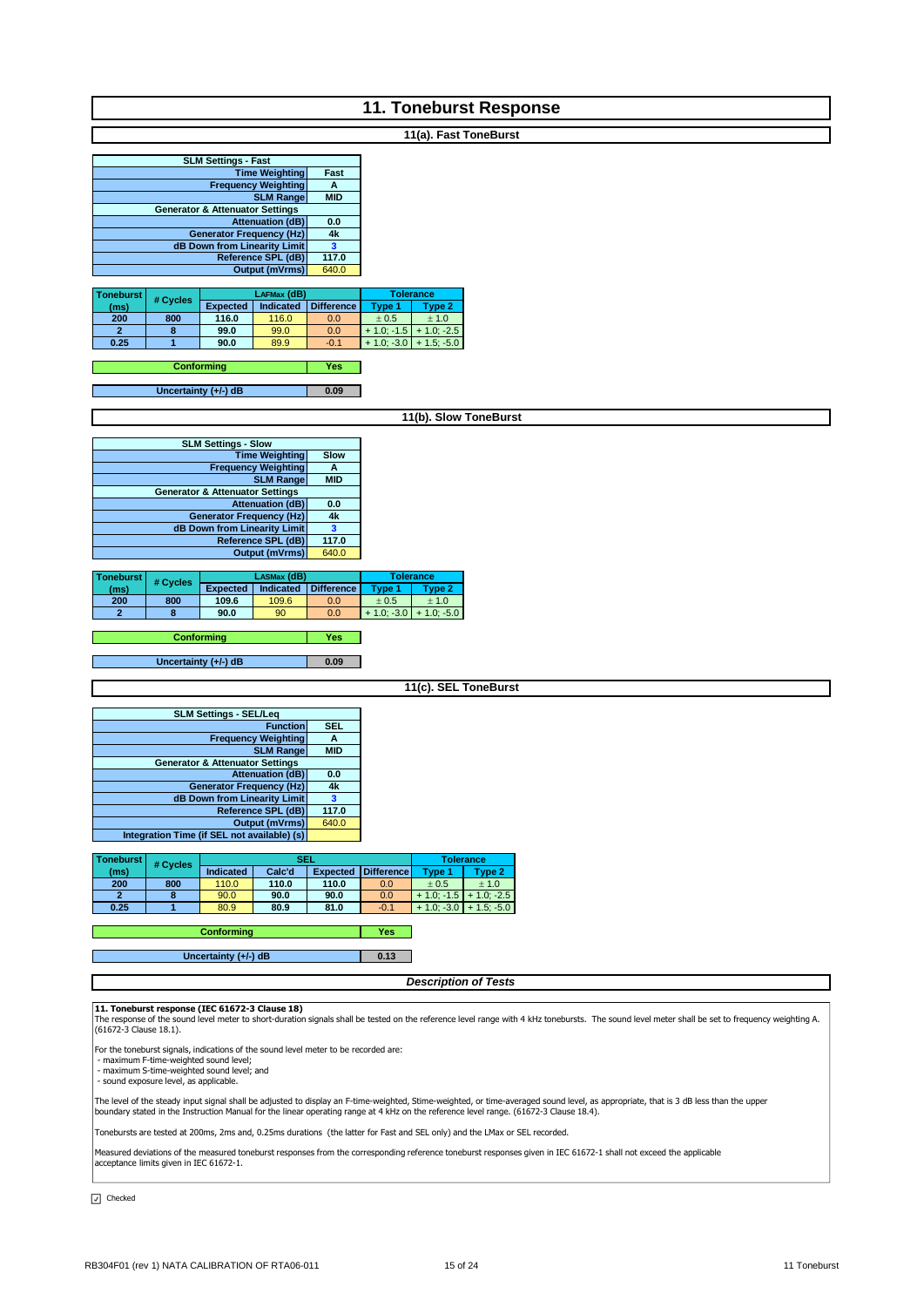| 12. Peak C sound level |      |  |  |  |  |
|------------------------|------|--|--|--|--|
|                        |      |  |  |  |  |
| 12(a). Peak C 8 KHz    |      |  |  |  |  |
|                        |      |  |  |  |  |
| <b>SLM Settings</b>    |      |  |  |  |  |
| <b>Time Weighting</b>  | Fast |  |  |  |  |
|                        |      |  |  |  |  |

|                    |                                            | c<br><b>Frequency Weighting</b>    |                       |                   |        |                  |
|--------------------|--------------------------------------------|------------------------------------|-----------------------|-------------------|--------|------------------|
|                    |                                            | <b>SLM Rangel</b><br><b>MID</b>    |                       |                   |        |                  |
|                    | <b>Generator &amp; Attenuator Settings</b> |                                    |                       |                   |        |                  |
|                    |                                            | <b>Attenuation (dB)</b><br>0.0     |                       |                   |        |                  |
|                    | <b>Generator Frequency (Hz)</b>            | 8k                                 |                       |                   |        |                  |
|                    |                                            | <b>Reference SPL (dB)</b><br>112.0 |                       |                   |        |                  |
|                    |                                            | Output (mVrms)<br>572.0            |                       |                   |        |                  |
|                    |                                            |                                    |                       |                   |        |                  |
| <b>Test Signal</b> |                                            |                                    | <b>dB LCpeak Hold</b> |                   |        | <b>Tolerance</b> |
| 8 kHz              | <b>Indication</b>                          | O'Load?                            | <b>Expected</b>       | <b>Difference</b> | Type 1 | Type 2           |
| 1 Cycle            | 115.4                                      | <b>No</b>                          | 115.4                 | 0.0               | ± 2.0  | ± 3.0            |
|                    |                                            |                                    |                       |                   |        |                  |

**Yes Conforming**

**0.09 Uncertainty (+/-) dB**

### **12(b). Peak C 500 Hz**

| <b>SLM Settings</b>                        |            |  |  |  |
|--------------------------------------------|------------|--|--|--|
| <b>Time Weighting</b>                      | Fast       |  |  |  |
| <b>Frequency Weighting</b>                 | С          |  |  |  |
| <b>SLM Range</b>                           | <b>MID</b> |  |  |  |
| <b>Generator &amp; Attenuator Settings</b> |            |  |  |  |
| <b>Attenuation (dB)</b>                    | 0.0        |  |  |  |
| <b>Generator Frequency (Hz)</b>            | 500        |  |  |  |
| <b>Reference SPL (dB)</b>                  | 112.0      |  |  |  |
| <b>Output (mVrms)</b>                      | 400.0      |  |  |  |

| <b>Test Signal</b> |                   | <b>dB LCpeak Hold</b> | <b>Tolerance</b> |                   |        |        |
|--------------------|-------------------|-----------------------|------------------|-------------------|--------|--------|
| 500 Hz             | <b>Indication</b> | O'Load?               | <b>Expected</b>  | <b>Difference</b> | Tvpe 1 | Type 2 |
| One +ve 1/2 cycle  | 114.2             | <b>No</b>             | 114.4            | $-0.2$            | ± 1.0  | ± 2.0  |
| One -ve 1/2 cycle  | 114.2             | No                    | 114.4            | $-0.2$            | ± 1.0  | ± 2.0  |

**Yes Conforming**

**0.09 Uncertainty (+/-) dB**

#### *Description of Tests*

**12. Peak C sound level (IEC 61672-3 Clause 19)**<br>Indications of C-weighted peak sound level shall be tested on the least-sensitive level range. The test signals consist of (a) a single complete cycle of an 8 kHz sinusoid s

The level of the steady sinusoidal 8 kHz electrical input signal, from which a single complete cycle is extracted, shall be adjusted to yield an indication of C-weighted, F-timeweighted sound level, or law and level, or la

The indication of C-weighted peak sound level in response to a complete cycle of the 8 kHz signal shall be recorded. Application of the complete-cycle 8 kHz signal shall not cause indication of an overload condition.

The level of the steady sinusoidal 500 Hz electrical input signal, from which positive and negative half cycles are extracted, shall be adjusted to yield an indication of C-weighted, Ftime-weighted<br>sound level, or C-weight

The indications of C-weighted peak sound level in response to a single positive halfcycle 500 Hz signal and to a single negative half-cycle 500 Hz signal shall be recorded and reported. Applications<br>of the 500 Hz half-cycl

 $\boxed{J}$  Checked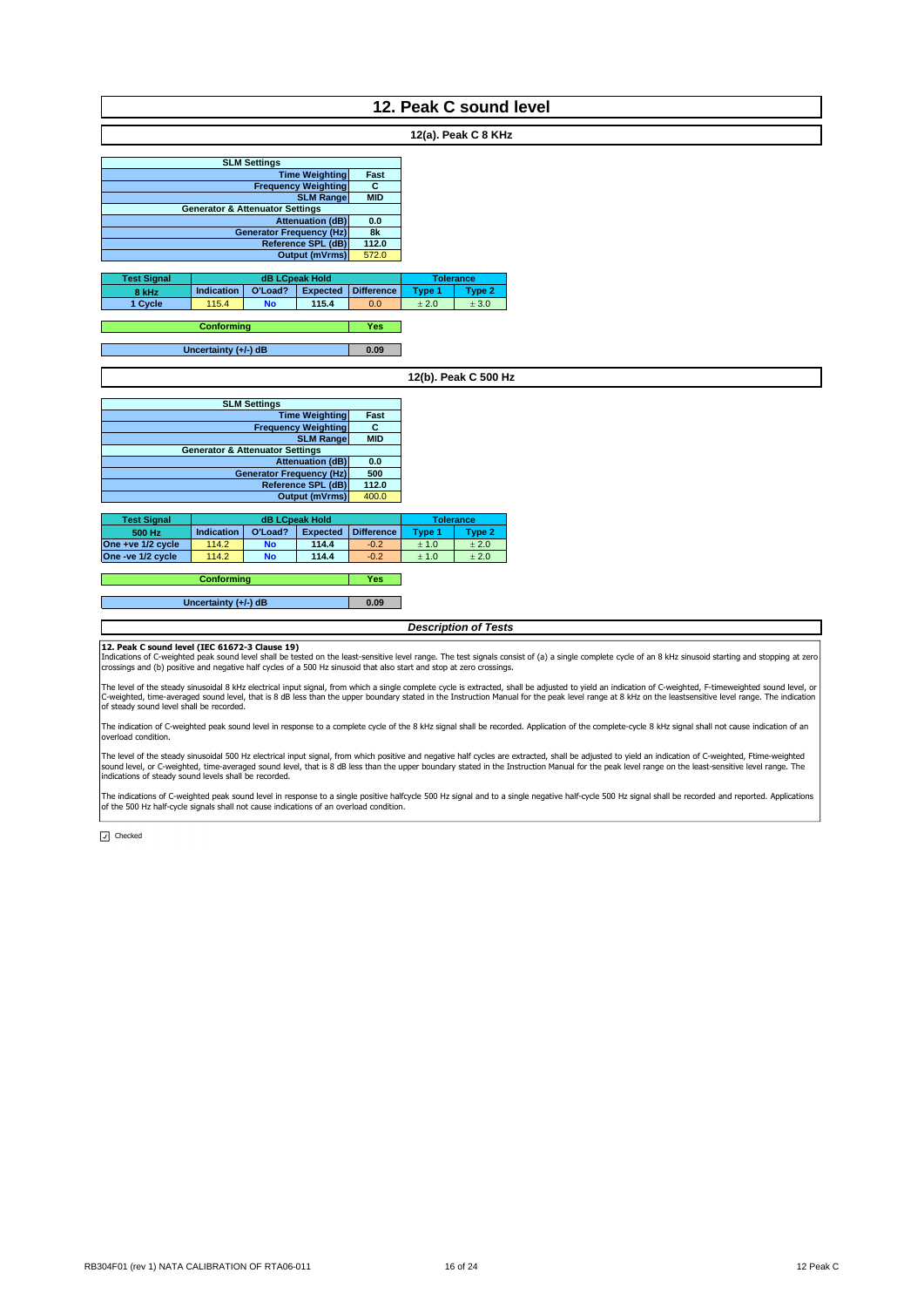|                                                                                                                                |                     |                                 |                         |                             |        | 13. Overload indication                                                                                                                                                                                                                                                                                                                                                                                                                                                                                                                                                             |
|--------------------------------------------------------------------------------------------------------------------------------|---------------------|---------------------------------|-------------------------|-----------------------------|--------|-------------------------------------------------------------------------------------------------------------------------------------------------------------------------------------------------------------------------------------------------------------------------------------------------------------------------------------------------------------------------------------------------------------------------------------------------------------------------------------------------------------------------------------------------------------------------------------|
|                                                                                                                                |                     |                                 |                         |                             |        |                                                                                                                                                                                                                                                                                                                                                                                                                                                                                                                                                                                     |
|                                                                                                                                | <b>SLM Settings</b> |                                 |                         |                             |        |                                                                                                                                                                                                                                                                                                                                                                                                                                                                                                                                                                                     |
|                                                                                                                                |                     | <b>Function</b>                 | Leg                     |                             |        |                                                                                                                                                                                                                                                                                                                                                                                                                                                                                                                                                                                     |
|                                                                                                                                |                     | <b>Frequency Weighting</b>      | A                       |                             |        |                                                                                                                                                                                                                                                                                                                                                                                                                                                                                                                                                                                     |
|                                                                                                                                |                     | <b>SLM Range</b>                | <b>MID</b>              |                             |        |                                                                                                                                                                                                                                                                                                                                                                                                                                                                                                                                                                                     |
| <b>Generator &amp; Attenuator Settings</b>                                                                                     |                     | <b>Attenuation (dB)</b>         | 0.0                     |                             |        |                                                                                                                                                                                                                                                                                                                                                                                                                                                                                                                                                                                     |
|                                                                                                                                |                     | <b>Generator Frequency (Hz)</b> | 4k                      |                             |        |                                                                                                                                                                                                                                                                                                                                                                                                                                                                                                                                                                                     |
|                                                                                                                                |                     | Reference SPL (dB)              | 119.0                   |                             |        |                                                                                                                                                                                                                                                                                                                                                                                                                                                                                                                                                                                     |
|                                                                                                                                |                     | <b>Output (mVrms)</b>           | 799.0                   |                             |        |                                                                                                                                                                                                                                                                                                                                                                                                                                                                                                                                                                                     |
|                                                                                                                                |                     |                                 |                         |                             |        |                                                                                                                                                                                                                                                                                                                                                                                                                                                                                                                                                                                     |
|                                                                                                                                |                     | <b>Half-Cycle Signal</b>        |                         | <b>Tolerance</b>            |        |                                                                                                                                                                                                                                                                                                                                                                                                                                                                                                                                                                                     |
|                                                                                                                                | <b>Positive</b>     | <b>Negative</b>                 | <b>Difference</b>       | Type 1                      | Type 2 |                                                                                                                                                                                                                                                                                                                                                                                                                                                                                                                                                                                     |
| Level (dB)                                                                                                                     | 124.0               | 124.1                           | $-0.1$                  | ± 1.5                       | ± 1.5  |                                                                                                                                                                                                                                                                                                                                                                                                                                                                                                                                                                                     |
| <b>Generator Output (mVrms)</b>                                                                                                | 1459.0              | 1489.0                          |                         |                             |        |                                                                                                                                                                                                                                                                                                                                                                                                                                                                                                                                                                                     |
|                                                                                                                                |                     |                                 |                         |                             |        |                                                                                                                                                                                                                                                                                                                                                                                                                                                                                                                                                                                     |
| <b>Conforming</b>                                                                                                              |                     |                                 | Yes                     |                             |        |                                                                                                                                                                                                                                                                                                                                                                                                                                                                                                                                                                                     |
|                                                                                                                                |                     |                                 |                         |                             |        |                                                                                                                                                                                                                                                                                                                                                                                                                                                                                                                                                                                     |
| Uncertainty (+/-) dB                                                                                                           |                     |                                 | 0.09                    |                             |        |                                                                                                                                                                                                                                                                                                                                                                                                                                                                                                                                                                                     |
| <b>Overload Indicated</b>                                                                                                      |                     |                                 |                         |                             |        |                                                                                                                                                                                                                                                                                                                                                                                                                                                                                                                                                                                     |
| <b>Overload Indicator Latches</b>                                                                                              |                     |                                 | <b>No</b><br><b>N/A</b> |                             |        |                                                                                                                                                                                                                                                                                                                                                                                                                                                                                                                                                                                     |
|                                                                                                                                |                     |                                 |                         |                             |        |                                                                                                                                                                                                                                                                                                                                                                                                                                                                                                                                                                                     |
| <b>Conforming</b>                                                                                                              |                     |                                 | N/A                     |                             |        |                                                                                                                                                                                                                                                                                                                                                                                                                                                                                                                                                                                     |
|                                                                                                                                |                     |                                 |                         |                             |        |                                                                                                                                                                                                                                                                                                                                                                                                                                                                                                                                                                                     |
|                                                                                                                                |                     |                                 |                         | <b>Description of Tests</b> |        |                                                                                                                                                                                                                                                                                                                                                                                                                                                                                                                                                                                     |
| 13. Overload Indication (IEC 61672-3 Clause 20)                                                                                |                     |                                 |                         |                             |        |                                                                                                                                                                                                                                                                                                                                                                                                                                                                                                                                                                                     |
| The test of overload indication shall only be performed for sound level meters capable of displaying time-average sound level. |                     |                                 |                         |                             |        |                                                                                                                                                                                                                                                                                                                                                                                                                                                                                                                                                                                     |
| sinusoidal electrical signals at a frequency of 4 kHz shall be used. (IEC 61672-3 Clause 20.2)                                 |                     |                                 |                         |                             |        | Overload indication shall be tested on the least-sensitive level range with the sound level meter set to display A-weighted, time-average sound level. Positive and negative one-half-cycle                                                                                                                                                                                                                                                                                                                                                                                         |
|                                                                                                                                |                     |                                 |                         |                             |        | The test shall begin at an indicated time-averaged level for the steady input signal that corresponds to 1 dB less than the upper boundary specified for the linear operating range at<br>4 kHz. The level of the single positive one-half-cycle input signal shall be increased to the first indication of overload, to a resolution of 0.1 dB. The process shall be repeated for the single<br>negative one-half-cycle signal. The levels of the single one-half-cycle input signals that produced the first indications of overload shall be recorded to a resolution of 0.1 dB. |

It shall be verified that the overload indicator latches on as specified in IEC 61672-1 when an overload condition occurs.

 $\sqrt{ }$  Checked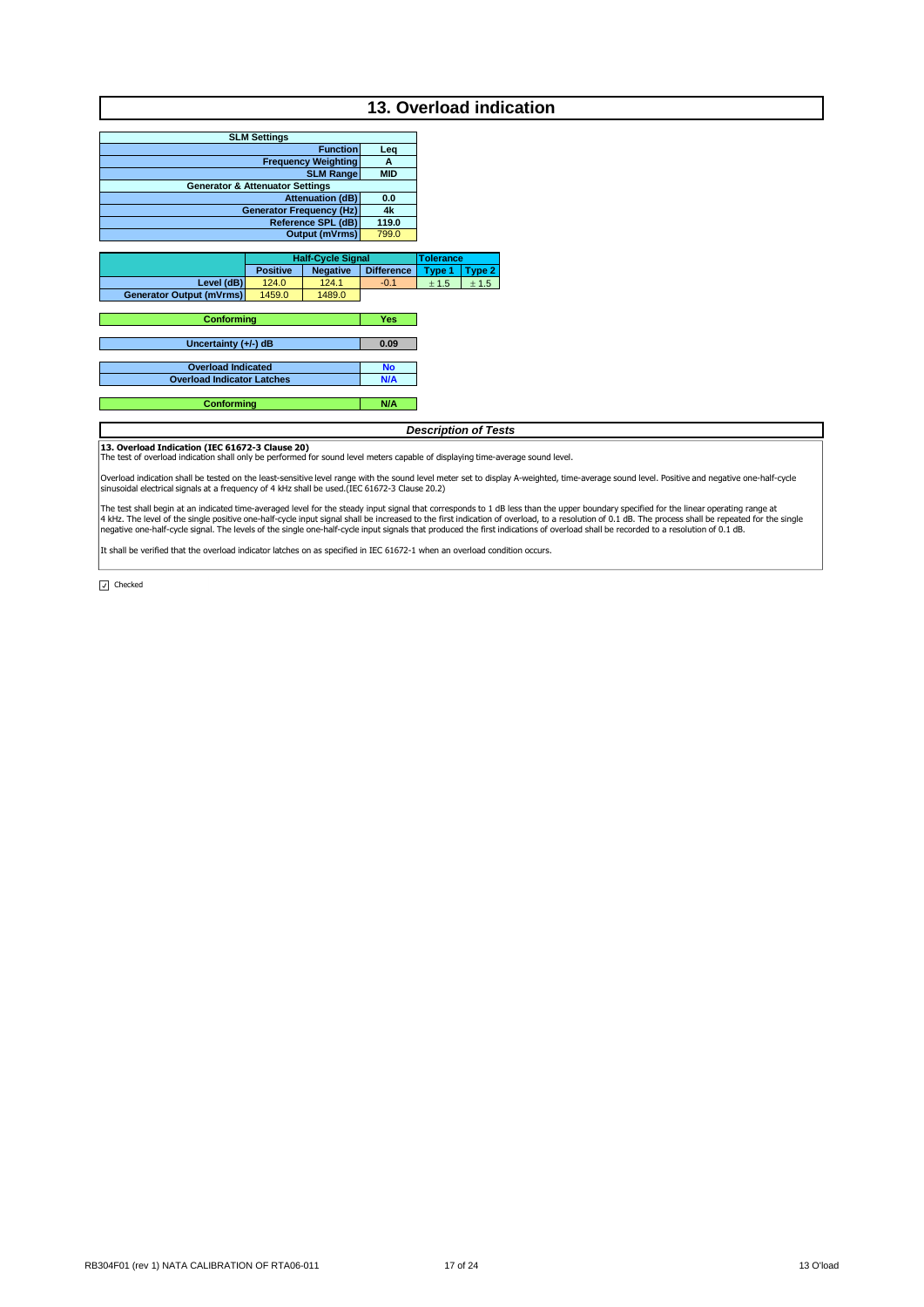## **14. High-level Stability**

| <b>SLM Settings</b>                                 |            |
|-----------------------------------------------------|------------|
| <b>Time Weighting</b>                               | F          |
| <b>Frequency Weighting</b>                          | A          |
| <b>SLM Range</b>                                    | <b>MID</b> |
| <b>Generator &amp; Attenuator Settings</b>          |            |
| <b>Attenuation (dB)</b>                             | 0.0        |
| <b>Generator Frequency (Hz)</b>                     | 1k         |
| Reference SPL (dB)                                  | 119.0      |
| <b>Output (mVrms)</b>                               | 899.0      |
|                                                     |            |
| <b>Time Period to Apply Signal (min)</b>            | 5.0        |
| <b>Record SPL at Conclusion of Time Period (dB)</b> | 119.0      |
| <b>Difference</b>                                   | 0.0        |
| <b>Tolerance</b>                                    | ± 0.1      |
|                                                     |            |
| Conformina                                          | Yes        |
|                                                     |            |
| Uncertainty $(+/-)$ dB                              | 0.09       |

## *Description of Tests*

**14. High-level Stability (IEC 61672-3 Clause 21)**<br>The ability of a sound level meter to operate continuously in response to high signal levels without significant change in sensitivity is evaluated from the difference bet

The level of the steady electrical input signal shall be that which is required to display the sound level that is 1 dB less than the upper boundary of the 1 kHz linear operating range on the least-sensitive level range.

 $\boxed{\triangleleft}$  Checked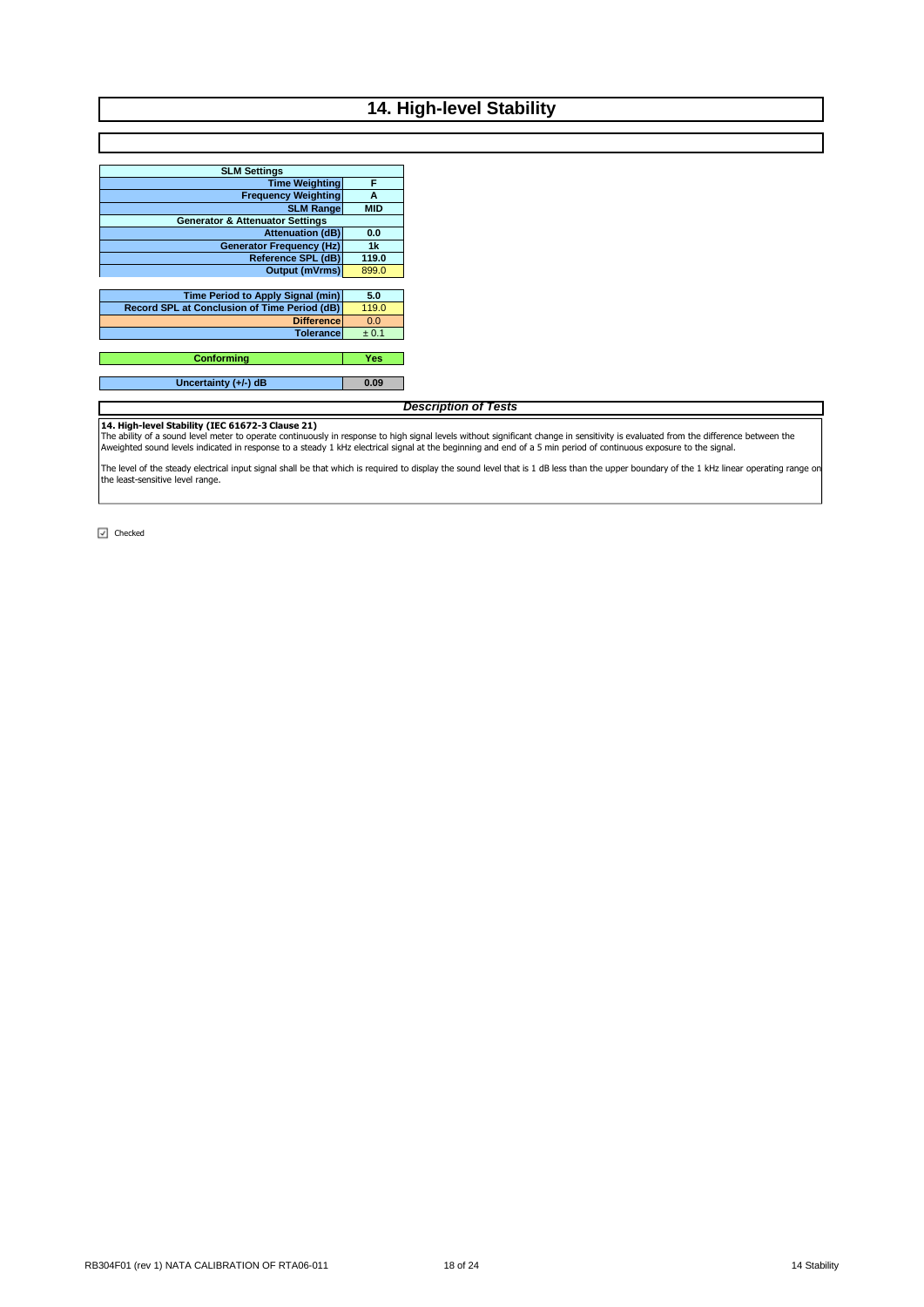## **15(a). Octave Band Filter**

| <b>SLM, Attenuator &amp; Generator Settings</b> |             |  |  |  |  |  |
|-------------------------------------------------|-------------|--|--|--|--|--|
| <b>Time Weighting</b>                           | <b>Fast</b> |  |  |  |  |  |
| <b>Frequency Weighting</b>                      | z           |  |  |  |  |  |
| Range                                           | <b>MID</b>  |  |  |  |  |  |
| <b>Set dB Below Full Scale</b>                  | -3          |  |  |  |  |  |
| <b>Attenuator dB</b>                            | 0.0         |  |  |  |  |  |
| <b>Reference SPL 1kHz</b>                       | 117.0       |  |  |  |  |  |
| <b>Output mVrms</b>                             | 712.9       |  |  |  |  |  |
| <b>Noise Floor dB</b>                           | 17.2        |  |  |  |  |  |
|                                                 |             |  |  |  |  |  |

| <b>Ratio</b>   | 1    | $\mathbf{2}$ | 3            | 4       | 5     | 6      | $\overline{7}$ | 8      | 9     | 10    |                |                  |
|----------------|------|--------------|--------------|---------|-------|--------|----------------|--------|-------|-------|----------------|------------------|
| Freq           | 4 Hz | 8 Hz         | <b>16 Hz</b> | 31.5 Hz | 63 Hz | 125 Hz | 250 Hz         | 500 Hz | 1 kHz | 2 kHz |                |                  |
| 0.06           |      | 27.1         | 27.7         | 27.1    | 27.6  | 34.1   | 33.3           | 34.0   | 33.6  | 33.0  |                |                  |
| 0.13           |      | 29.2         | 30.5         | 29.8    | 35.1  | 35.4   | 35.0           | 34.8   | 35.1  | 35.0  |                |                  |
| 0.25           |      | 42.7         | 38.8         | 36.0    | 39.9  | 42.8   | 40.0           | 40.0   | 40.4  | 40.6  |                |                  |
| 0.50           |      | 63.3         | 59.8         | 58.5    | 56.8  | 54.8   | 54.6           | 54.7   | 54.7  | 54.7  |                |                  |
| 0.71           |      | 114.4        | 114.8        | 114.3   | 114.2 | 114.5  | 114.5          | 114.5  | 114.5 | 114.5 |                |                  |
| 0.77           |      | 117.3        | 117.6        | 116.9   | 116.9 | 117.0  | 117.0          | 117.0  | 117.0 | 117.0 |                |                  |
| 0.84           |      | 117.4        | 117.5        | 116.9   | 116.9 | 117.0  | 117.0          | 117.0  | 117.0 | 117.0 |                | <b>Tolerance</b> |
| 0.92           |      | 117.5        | 117.4        | 116.8   | 116.9 | 117.0  | 117.0          | 116.9  | 116.9 | 116.9 |                |                  |
| 1.00           |      | 117.5        | 117.3        | 116.8   | 116.9 | 117.0  | 117.0          | 117.0  | 117.0 | 117.0 |                |                  |
| 1.09           |      | 117.6        | 117.2        | 116.9   | 116.9 | 117.0  | 117.0          | 117.0  | 117.0 | 117.0 |                |                  |
| 1.19           |      | 117.7        | 117.2        | 116.9   | 116.9 | 117.0  | 117.0          | 117.0  | 117.0 | 117.0 |                |                  |
| 1.30           |      | 117.7        | 117.2        | 116.9   | 116.9 | 117.1  | 117.0          | 117.0  | 117.0 | 117.0 |                |                  |
| 1.41           |      | 114.5        | 113.7        | 113.6   | 113.4 | 113.7  | 113.6          | 113.5  | 113.5 | 113.5 |                |                  |
| 2.00           |      | 30.1         | 29.9         | 30.0    | 32.8  | 24.6   | 24.8           | 24.8   | 24.6  | 24.4  |                |                  |
| 4.00           |      | 17.0         | 13.4         | 25.5    | 18.2  | 18.6   | 18.4           | 21.1   | 19.6  | 37.7  |                |                  |
| 8.00           |      | 18.9         | 13.5         | 15.0    | 16.1  | 16.5   | 18.1           | 20.6   | 20.4  | 21.1  |                |                  |
| 16.00          |      | 15.9         | 14.2         | 13.9    | 17.0  | 17.2   | 18.6           | 21.3   | 20.6  | 20.0  | <b>Class 1</b> | <b>Class 2</b>   |
|                |      | 90.4         | 89.6         | 89.7    | 89.3  | 82.9   | 83.7           | 83.0   | 83.4  | 84.0  | $+70$ /inf     | $+60/inf$        |
|                |      | 88.3         | 86.8         | 87.0    | 81.8  | 81.6   | 82.0           | 82.2   | 81.9  | 82.0  | $+61/inf$      | $+55$ /inf       |
|                |      | 74.8         | 78.5         | 80.8    | 77.0  | 74.2   | 77.0           | 77.0   | 76.6  | 76.4  | $+42$ /inf     | $+41/inf$        |
|                |      | 54.2         | 57.5         | 58.3    | 60.1  | 62.2   | 62.4           | 62.3   | 62.3  | 62.3  | $+17.5$ /inf   | $+16.5/inf$      |
|                |      | 3.1          | 2.5          | 2.5     | 2.7   | 2.5    | 2.5            | 2.5    | 2.5   | 2.5   | $+2/+5$        | $+1.6/+5.5$      |
|                |      | 0.2          | $-0.3$       | $-0.1$  | 0.0   | 0.0    | 0.0            | 0.0    | 0.0   | 0.0   | $-3/+1.3$      | $-5/+1.6$        |
|                |      | 0.1          | $-0.2$       | $-0.1$  | 0.0   | 0.0    | 0.0            | 0.0    | 0.0   | 0.0   | $-3/+6$        | $-5/ + 8$        |
| Attenuation dB |      | 0.0          | $-0.1$       | 0.0     | 0.0   | 0.0    | 0.0            | 0.1    | 0.1   | 0.1   | $-3/44$        | $-5/+6$          |
|                |      | 0.0          | 0.0          | 0.0     | 0.0   | 0.0    | 0.0            | 0.0    | 0.0   | 0.0   | $-3/+3$        | $-5/+5$          |
|                |      | $-0.1$       | 0.1          | $-0.1$  | 0.0   | 0.0    | 0.0            | 0.0    | 0.0   | 0.0   | $-3/+4$        | $-5/+6$          |
|                |      | $-0.2$       | 0.1          | $-0.1$  | 0.0   | 0.0    | 0.0            | 0.0    | 0.0   | 0.0   | $-3/+6$        | $-5/ + 8$        |
|                |      | $-0.2$       | 0.1          | $-0.1$  | 0.0   | $-0.1$ | 0.0            | 0.0    | 0.0   | 0.0   | $-3/+1.3$      | $-5/+1.6$        |
|                |      | 3.0          | 3.6          | 3.2     | 3.5   | 3.3    | 3.4            | 3.5    | 3.5   | 3.5   | $+2/+5$        | $+1.6/+5.5$      |
|                |      | 87.4         | 87.4         | 86.8    | 84.1  | 92.4   | 92.2           | 92.2   | 92.4  | 92.6  | $+17.5/inf$    | $+16.5/inf$      |
|                |      | 100.5        | 103.9        | 91.3    | 98.7  | 98.4   | 98.6           | 95.9   | 97.4  | 79.3  | $+42$ /inf     | $+41/inf$        |
|                |      | 98.6         | 103.8        | 101.8   | 100.8 | 100.5  | 98.9           | 96.4   | 96.6  | 95.9  | $+61/inf$      | $+55$ /inf       |
|                |      | 101.6        | 103.1        | 102.9   | 99.9  | 99.8   | 98.4           | 95.7   | 96.4  | 97.0  | $+70$ /inf     | $+60/inf$        |
|                |      |              |              |         |       |        |                |        |       |       |                |                  |

## **Ins Loss 0.5 0.3 -0.2 -0.1 0.0 0.0 0.0 0.0 0.0**

**Conforming N/A Yes Yes Yes Yes Yes Yes Yes Yes Yes**

#### **0.09 Uncert (+/-) dB**

### *Description of Test*

### **15(a) Octave Filter (AS 4476 Clause 5.3)**

The relative attenuation characteristic of each filter in a filter set shall be measured on the reference level range. The level of the input signals<br>shall be within 1dB of the upper boundary of the linear operating range. levels of input and output signals at appropriate frequencies are measured.

For periodic verification of compliance with the tolerances indicated above for Class 1 and Class 2 filters, the input signal frequencies are the 17 octave or third-octave band normalized frequencies indicated in the "Freq" column in the table above.

**Interpretation:** The yellow cells are the observed values. The "Attenuation dB" cells are the attenuation values of each filter with the filter's centre frequency attenuation assumed to be zero (i.e. the relative attenuation). The "Ins Loss" are the actual values of attenuation at the filter centre frequencies. Values in the "Difference" cells are left blank if the observed value is less than 20dB above the noise floor.

 $\boxed{\vee}$  Checked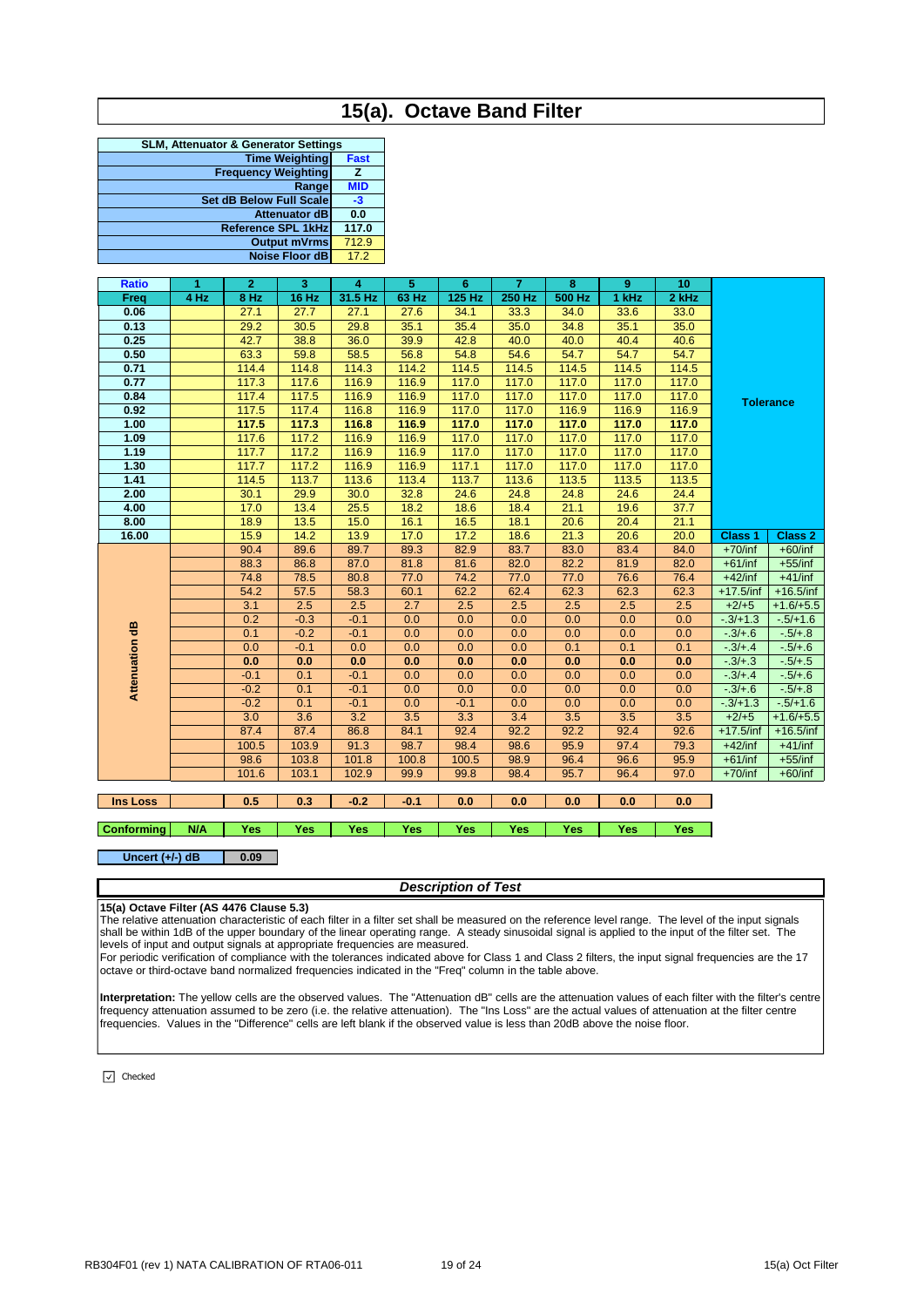## **15(b). Octave Band Filter**

| <b>SLM, Attenuator &amp; Generator Settings</b><br><b>Time Weighting</b><br>Fast<br><b>Frequency Weighting</b><br>Z.<br><b>SLM Range</b><br><b>MID</b><br><b>Set dB Below Full Scale</b><br>$-3.0$ |  |  |  |  |  |  |  |
|----------------------------------------------------------------------------------------------------------------------------------------------------------------------------------------------------|--|--|--|--|--|--|--|
|                                                                                                                                                                                                    |  |  |  |  |  |  |  |
|                                                                                                                                                                                                    |  |  |  |  |  |  |  |
|                                                                                                                                                                                                    |  |  |  |  |  |  |  |
|                                                                                                                                                                                                    |  |  |  |  |  |  |  |
|                                                                                                                                                                                                    |  |  |  |  |  |  |  |
| 0.0<br><b>Attenuator dB</b>                                                                                                                                                                        |  |  |  |  |  |  |  |
| 117.0<br><b>Reference SPL 1kHz</b>                                                                                                                                                                 |  |  |  |  |  |  |  |
| 712.9<br><b>Output mVrms</b>                                                                                                                                                                       |  |  |  |  |  |  |  |
| 17.2<br><b>Noise Floor dB</b>                                                                                                                                                                      |  |  |  |  |  |  |  |

**0.0 NOTE:** Last entry fails which is a feature of the instrument not a defect

| <b>Ratio</b>   | $\blacktriangleleft$ | $\overline{2}$ | 3     | 4     | 5 | 6 | $\overline{7}$ | 8 | 9 | 10 |                |                  |
|----------------|----------------------|----------------|-------|-------|---|---|----------------|---|---|----|----------------|------------------|
| Freq           | 4kHz                 | 8kHz           | 16kHz | 32kHz |   |   |                |   |   |    |                |                  |
| 0.06           | 33.0                 | 41.5           | 38.3  |       |   |   |                |   |   |    |                |                  |
| 0.13           | 35.0                 | 41.7           | 41.6  |       |   |   |                |   |   |    |                |                  |
| 0.25           | 40.9                 | 43.0           | 43.1  |       |   |   |                |   |   |    |                |                  |
| 0.50           | 54.7                 | 54.8           | 54.8  |       |   |   |                |   |   |    |                |                  |
| 0.71           | 114.5                | 114.5          | 114.5 |       |   |   |                |   |   |    |                |                  |
| 0.77           | 117.0                | 117.0          | 117.0 |       |   |   |                |   |   |    |                |                  |
| 0.84           | 117.0                | 117.0          | 117.0 |       |   |   |                |   |   |    |                | <b>Tolerance</b> |
| 0.92           | 116.9                | 116.9          | 117.0 |       |   |   |                |   |   |    |                |                  |
| 1.00           | 117.0                | 117.0          | 117.0 |       |   |   |                |   |   |    |                |                  |
| 1.09           | 117.0                | 117.0          | 117.0 |       |   |   |                |   |   |    |                |                  |
| 1.19           | 117.0                | 117.0          | 117.0 |       |   |   |                |   |   |    |                |                  |
| 1.30           | 117.0                | 117.0          | 117.0 |       |   |   |                |   |   |    |                |                  |
| 1.41           | 113.5                | 113.5          | 113.5 |       |   |   |                |   |   |    |                |                  |
| 2.00           | 25.0                 | 38.3           | 39.4  |       |   |   |                |   |   |    |                |                  |
| 4.00           | 35.0                 | 33.3           | 31.0  |       |   |   |                |   |   |    |                |                  |
| 8.00           | 33.4                 | 30.3           | 25.6  |       |   |   |                |   |   |    |                |                  |
| 16.00          | 23.9                 | 28.7           |       |       |   |   |                |   |   |    | <b>Class 1</b> | <b>Class 2</b>   |
|                | 84.0                 | 75.5           | 78.7  |       |   |   |                |   |   |    | $+70$ /inf     | $+60/inf$        |
|                | 82.0                 | 75.3           | 75.4  |       |   |   |                |   |   |    | $+61/inf$      | $+55/inf$        |
|                | 76.1                 | 74.0           | 73.9  |       |   |   |                |   |   |    | $+42$ /inf     | $+41/inf$        |
|                | 62.3                 | 62.2           | 62.2  |       |   |   |                |   |   |    | $+17.5/inf$    | $+16.5/inf$      |
|                | 2.5                  | 2.5            | 2.5   |       |   |   |                |   |   |    | $+2/+5$        | $+1.6/+5.5$      |
|                | 0.0                  | 0.0            | 0.0   |       |   |   |                |   |   |    | $-3/+1.3$      | $-5/+1.6$        |
| Attenuation dB | 0.0                  | 0.0            | 0.0   |       |   |   |                |   |   |    | $-3/+6$        | $-5/+.8$         |
|                | 0.1                  | 0.1            | 0.0   |       |   |   |                |   |   |    | $-3/4.4$       | $-5/+6$          |
|                | 0.0                  | 0.0            | 0.0   |       |   |   |                |   |   |    | $-3/+3$        | $-5/+5$          |
|                | 0.0                  | 0.0            | 0.0   |       |   |   |                |   |   |    | $-3/4.4$       | $-5/+6$          |
|                | 0.0                  | 0.0            | 0.0   |       |   |   |                |   |   |    | $-3/+.6$       | $-5/ + 8$        |
|                | 0.0                  | 0.0            | 0.0   |       |   |   |                |   |   |    | $-3/+1.3$      | $-5/+1.6$        |
|                | 3.5                  | 3.5            | 3.5   |       |   |   |                |   |   |    | $+2/+5$        | $+1.6/+5.5$      |
|                | 92.0                 | 78.7           | 77.6  |       |   |   |                |   |   |    | $+17.5/inf$    | $+16.5/inf$      |
|                | 82.0                 | 83.7           | 86.0  |       |   |   |                |   |   |    | $+42$ /inf     | $+41/inf$        |
|                | 83.6                 | 86.7           | 91.4  |       |   |   |                |   |   |    | $+61/inf$      | $+55/inf$        |
|                | 93.1                 | 88.3           |       |       |   |   |                |   |   |    | $+70$ /inf     | $+60/inf$        |
|                |                      |                |       |       |   |   |                |   |   |    |                |                  |

**Ins Loss 0.0 0.0 0.0**

**Conforming Yes Yes Yes N/A N/A N/A N/A N/A N/A N/A**

**0.09 Uncert (+/-) dB**

*Description of Test*

**15(b) Octave Filter (AS 4476 Clause 5.3)** The relative attenuation characteristic of each filter in a filter set shall be measured on the reference level range. The level of the input signals shall be within 1dB of the upper boundary of the linear operating range. A steady sinusoidal signal is applied to the input of the filter set. The levels of input and output signals at appropriate frequencies are measured.

For periodic verification of compliance with the tolerances indicated above for Class 1 and Class 2 filters, the input signal frequencies are the 17 octave or third-octave band normalized frequencies indicated in the "Freq" column in the table above.

**Interpretation:** The yellow cells are the observed values. The "Attenuation dB" cells are the attenuation values of each filter with the filter's centre frequency attenuation assumed to be zero (i.e. the relative attenuation). The "Ins Loss" are the actual values of attenuation at the filter centre frequencies. Values in the "Difference" cells are left blank if the observed value is less than 20dB above the noise floor.

 $\sqrt{\phantom{a}}$  Checked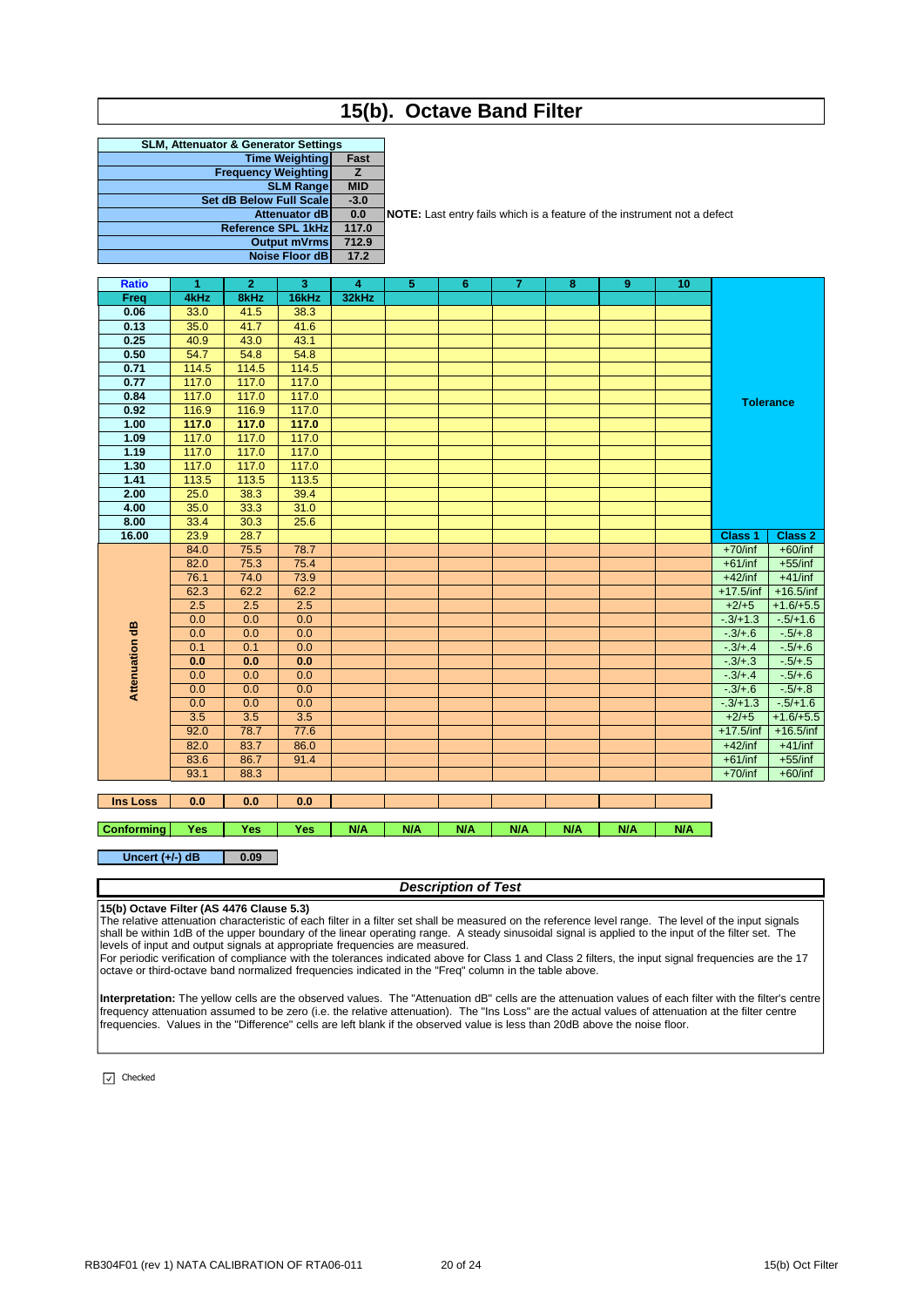## **16(a). Third Octave Band Filter**

| <b>SLM, Attenuator &amp; Generator Settings</b> |             |
|-------------------------------------------------|-------------|
| <b>Time Weighting</b>                           | <b>Fast</b> |
| <b>Frequency Weighting</b>                      | z           |
| <b>SLM Range</b>                                | <b>MID</b>  |
| <b>Set dB Below Full Scale</b>                  | $-3$        |
| <b>Attenuator dB</b>                            | 0.0         |
| <b>Reference SPL 1kHz</b>                       | 117.0       |
| <b>Output mVrms</b>                             | 712.9       |
| Noise Floor dB                                  | 17.2        |
|                                                 |             |

| <b>Ratio</b>   | 1   | $\mathbf{2}$ | 3        | 4      | 5      | $6\phantom{1}$ | $\overline{7}$ | 8           | 9     | 10     |                |                  |
|----------------|-----|--------------|----------|--------|--------|----------------|----------------|-------------|-------|--------|----------------|------------------|
| Freq           | 4Hz | 5Hz          | $6.3$ Hz | 8Hz    | 10Hz   | 12.5Hz         | 16Hz           | <b>20Hz</b> | 25Hz  | 31.5Hz |                |                  |
| 0.18           |     |              | 22.4     | 22.1   | 23.7   | 30.4           | 25.0           | 25.5        | 31.8  | 25.6   |                |                  |
| 0.33           |     |              | 52.0     | 42.1   | 40.2   | 35.8           | 31.0           | 25.0        | 30.9  | 35.1   |                |                  |
| 0.53           |     |              | 64.1     | 62.4   | 60.7   | 58.7           | 57.1           | 56.3        | 55.7  | 54.5   |                |                  |
| 0.77           |     |              | 75.8     | 54.0   | 47.6   | 75.1           | 54.2           | 43.4        | 74.5  | 53.5   |                |                  |
| 0.89           |     |              | 114.4    | 114.8  | 115.0  | 115.0          | 114.8          | 114.5       | 114.3 | 114.2  |                |                  |
| 0.92           |     |              | 116.7    | 117.1  | 117.3  | 117.1          | 116.9          | 116.7       | 116.3 | 116.4  |                |                  |
| 0.95           |     |              | 117.4    | 117.7  | 117.8  | 117.5          | 117.4          | 117.1       | 116.8 | 116.9  |                | <b>Tolerance</b> |
| 0.97           |     |              | 117.3    | 117.6  | 117.8  | 117.6          | 117.4          | 117.1       | 116.9 | 116.9  |                |                  |
| 1.00           |     |              | 117.3    | 117.6  | 117.7  | 117.5          | 117.3          | 117.1       | 116.9 | 116.9  |                |                  |
| 1.03           |     |              | 117.4    | 117.7  | 117.8  | 117.6          | 117.3          | 117.1       | 116.9 | 116.9  |                |                  |
| 1.06           |     |              | 117.5    | 117.7  | 117.7  | 117.5          | 117.3          | 117.0       | 116.9 | 116.9  |                |                  |
| 1.09           |     |              | 116.7    | 117.7  | 117.0  | 116.7          | 116.5          | 116.2       | 116.1 | 116.1  |                |                  |
| 1.12           |     |              | 114.2    | 114.4  | 114.5  | 114.2          | 113.8          | 113.7       | 113.6 | 113.5  |                |                  |
| 1.30           |     |              | 56.2     | 51.1   | 72.1   | 55.8           | 50.3           | 71.4        | 55.3  | 50.2   |                |                  |
| 1.89           |     |              | 26.2     | 15.4   | 35.3   | 12.2           | 8.7            | 34.9        | 22.5  | 12.5   |                |                  |
| 3.07           |     |              | 10.6     | 11.6   | 14.0   | 15.4           | 10.5           | 10.1        | 9.1   | 9.7    |                |                  |
| 5.43           |     |              | 12.9     | 9.4    | 9.8    | 11.0           | 11.0           | 9.5         | 7.3   | 10.6   | <b>Class 1</b> | <b>Class 2</b>   |
|                |     |              | 94.9     | 95.5   | 94.0   | 87.1           | 92.3           | 91.6        | 85.1  | 91.3   | $+70$ /inf     | $+60/inf$        |
|                |     |              | 65.3     | 75.5   | 77.5   | 81.7           | 86.3           | 92.1        | 86.0  | 81.8   | $+61/inf$      | $+55$ /inf       |
|                |     |              | 53.2     | 55.2   | 57.0   | 58.8           | 60.2           | 60.8        | 61.2  | 62.4   | $+42$ /inf     | $+41/inf$        |
|                |     |              | 41.5     | 63.6   | 70.1   | 42.4           | 63.1           | 73.7        | 42.4  | 63.4   | $+17.5$ /inf   | $+16.5/inf$      |
|                |     |              | 2.9      | 2.8    | 2.7    | 2.5            | 2.5            | 2.6         | 2.6   | 2.7    | $+2/+5$        | $+1.6/+5.5$      |
|                |     |              | 0.6      | 0.5    | 0.4    | 0.4            | 0.4            | 0.4         | 0.6   | 0.5    | $-3/+1.3$      | $-5/+1.6$        |
|                |     |              | $-0.1$   | $-0.1$ | $-0.1$ | 0.0            | $-0.1$         | 0.0         | 0.1   | 0.0    | $-3/+6$        | $-5/ + 8$        |
|                |     |              | 0.0      | 0.0    | $-0.1$ | $-0.1$         | $-0.1$         | 0.0         | 0.0   | 0.0    | $-3/4.4$       | $-5/+6$          |
|                |     |              | 0.0      | 0.0    | 0.0    | 0.0            | 0.0            | 0.0         | 0.0   | 0.0    | $-3/+3$        | $-5/+5$          |
| Attenuation dB |     |              | $-0.1$   | $-0.1$ | $-0.1$ | $-0.1$         | 0.0            | 0.0         | 0.0   | 0.0    | $-3/4.4$       | $-5/+6$          |
|                |     |              | $-0.2$   | $-0.1$ | 0.0    | 0.0            | 0.0            | 0.1         | 0.0   | 0.0    | $-3/+6$        | $-5/ + 8$        |
|                |     |              | 0.6      | $-0.1$ | 0.7    | 0.8            | 0.8            | 0.9         | 0.8   | 0.8    | $-3/+1.3$      | $-5/+1.6$        |
|                |     |              | 3.1      | 3.2    | 3.2    | 3.3            | 3.5            | 3.4         | 3.3   | 3.4    | $+2/+5$        | $+1.6/+5.5$      |
|                |     |              | 61.1     | 66.5   | 45.6   | 61.7           | 67.0           | 45.7        | 61.6  | 66.7   | $+17.5/inf$    | $+16.5/inf$      |
|                |     |              | 91.1     | 102.2  | 82.4   | 105.3          | 108.6          | 82.2        | 94.4  | 104.4  | $+42$ /inf     | $+41/inf$        |
|                |     |              | 106.7    | 106.0  | 103.7  | 102.1          | 106.8          | 107.0       | 107.8 | 107.2  | $+61/inf$      | $+55/inf$        |
|                |     |              | 104.4    | 108.2  | 107.9  | 106.5          | 106.3          | 107.6       | 109.6 | 106.3  | $+70$ /inf     | $+60/inf$        |

## **Ins Loss 0.3 0.6 0.7 0.5 0.3 0.1 -0.1 -0.1**

**Conforming N/A N/A Yes Yes Yes Yes Yes Yes Yes Yes**

#### **0.09 Uncert (+/-) dB**

### *Description of Test*

## **16(a) Third Octave Filter (AS 4476 Clause 5.3)**

The relative attenuation characteristic of each filter in a filter set shall be measured on the reference level range. The level of the input signals<br>shall be within 1dB of the upper boundary of the linear operating range. levels of input and output signals at appropriate frequencies are measured.

For periodic verification of compliance with the tolerances indicated above for Class 1 and Class 2 filters, the input signal frequencies are the 17 octave or third-octave band normalized frequencies indicated in the "Freq" column in the table above.

**Interpretation:** The yellow cells are the observed values. The "Attenuation dB" cells are the attenuation values of each filter with the filter's centre frequency attenuation assumed to be zero (i.e. the relative attenuation). The "Ins Loss" are the actual values of attenuation at the filter centre frequencies. Values in the "Difference" cells are left blank if the observed value is less than 20dB above the noise floor.

 $\boxed{\vee}$  Checked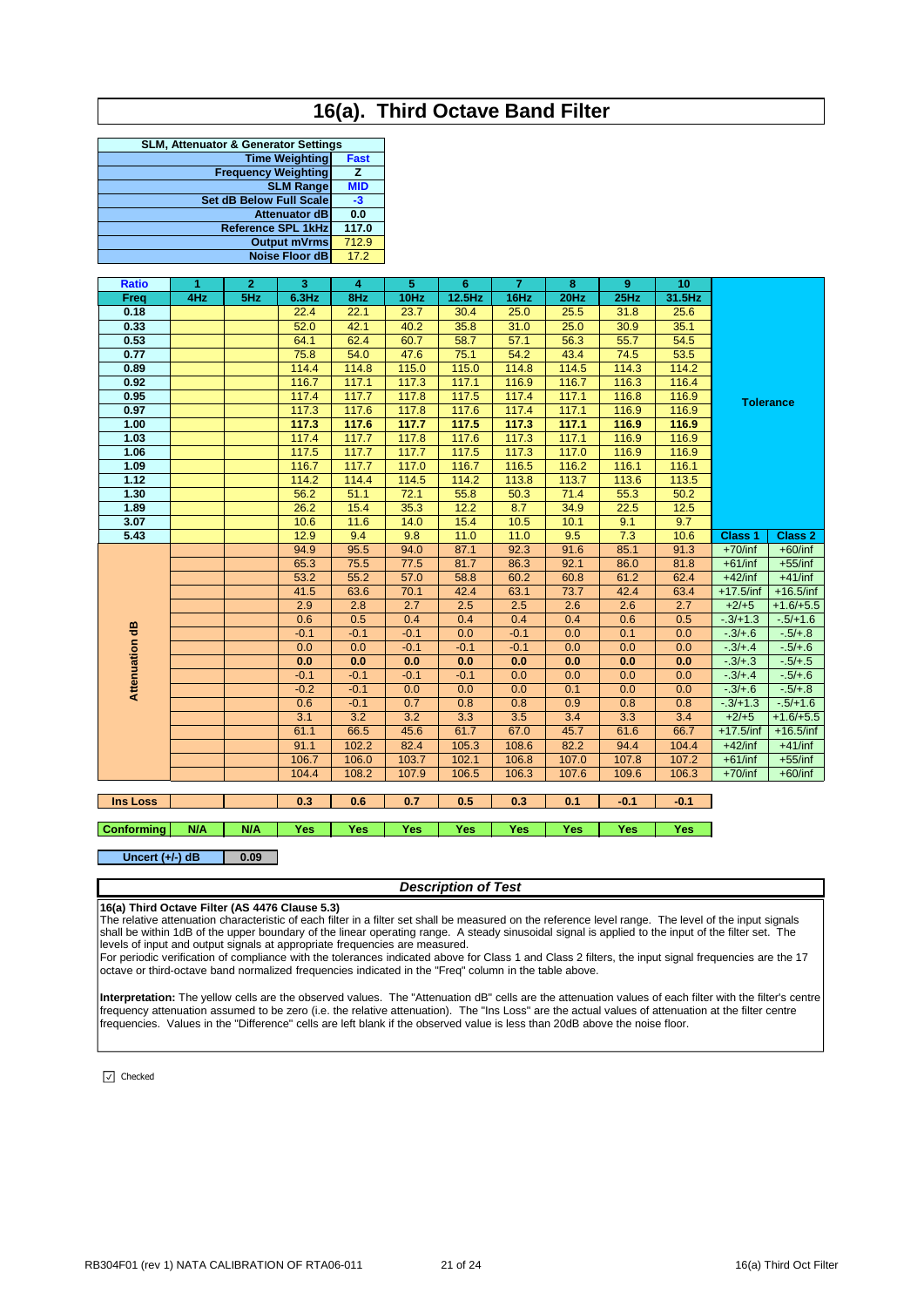## **16(b). Third Octave Band Filter**

| <b>SLM, Attenuator &amp; Generator Settings</b> |                |  |  |  |  |  |  |
|-------------------------------------------------|----------------|--|--|--|--|--|--|
| <b>Time Weighting</b>                           | Fast           |  |  |  |  |  |  |
| <b>Frequency Weighting</b>                      | $\overline{z}$ |  |  |  |  |  |  |
| <b>SLM Range</b>                                | <b>MID</b>     |  |  |  |  |  |  |
| <b>Set dB Below Full Scale</b>                  | $-3.0$         |  |  |  |  |  |  |
| <b>Attenuator dB</b>                            | 0.0            |  |  |  |  |  |  |
| <b>Reference SPL 1kHz</b>                       | 117.0          |  |  |  |  |  |  |
| <b>Output mVrms</b>                             | 712.9          |  |  |  |  |  |  |
| <b>Noise Floor dB</b>                           | 17.2           |  |  |  |  |  |  |
|                                                 |                |  |  |  |  |  |  |

| <b>Ratio</b>   | 1     | $\overline{2}$ | 3     | 4     | 5            | $6\phantom{1}$ | $\overline{7}$ | 8            | 9            | 10    |                |                  |
|----------------|-------|----------------|-------|-------|--------------|----------------|----------------|--------------|--------------|-------|----------------|------------------|
| Freq           | 40Hz  | 50Hz           | 63Hz  | 80Hz  | <b>100Hz</b> | 125Hz          | <b>160Hz</b>   | <b>200Hz</b> | <b>250Hz</b> | 315Hz |                |                  |
| 0.18           | 26.0  | 35.2           | 26.1  | 32.2  | 33.7         | 30.7           | 24.4           | 33.2         | 29.8         | 23.5  |                |                  |
| 0.33           | 37.7  | 38.9           | 39.3  | 41.1  | 41.8         | 42.4           | 41.6           | 36.5         | 37.1         | 40.0  |                |                  |
| 0.53           | 52.8  | 51.2           | 49.7  | 47.5  | 45.0         | 39.4           | 31.2           | 29.9         | 36.3         | 35.2  |                |                  |
| 0.77           | 43.2  | 74.2           | 53.5  | 39.3  | 73.7         | 55.2           | 60.6           | 73.8         | 54.9         | 60.6  |                |                  |
| 0.89           | 114.1 | 114.2          | 114.2 | 114.2 | 114.4        | 114.6          | 114.4          | 114.5        | 114.6        | 114.4 |                |                  |
| 0.92           | 116.4 | 116.3          | 116.4 | 116.5 | 116.5        | 116.7          | 116.6          | 116.5        | 116.7        | 116.6 |                |                  |
| 0.95           | 116.9 | 116.9          | 116.9 | 116.9 | 117.0        | 117.1          | 117.0          | 117.0        | 117.0        | 117.0 |                | <b>Tolerance</b> |
| 0.97           | 116.9 | 116.9          | 116.9 | 116.9 | 116.9        | 117.0          | 117.0          | 117.0        | 117.0        | 117.0 |                |                  |
| 1.00           | 116.9 | 116.9          | 116.9 | 116.9 | 116.9        | 117.0          | 117.0          | 117.0        | 117.0        | 117.0 |                |                  |
| 1.03           | 116.9 | 116.9          | 116.9 | 116.9 | 117.0        | 117.0          | 117.1          | 117.0        | 117.0        | 117.0 |                |                  |
| 1.06           | 116.8 | 116.9          | 116.9 | 116.9 | 116.9        | 117.0          | 117.0          | 117.0        | 117.0        | 117.0 |                |                  |
| 1.09           | 116.1 | 116.1          | 116.2 | 116.2 | 116.3        | 116.2          | 116.4          | 116.3        | 116.2        | 116.3 |                |                  |
| 1.12           | 113.6 | 113.6          | 113.5 | 113.4 | 113.4        | 113.5          | 113.7          | 113.4        | 113.5        | 113.6 |                |                  |
| 1.30           | 71.3  | 55.4           | 50.2  | 48.8  | 47.3         | 42.2           | 65.2           | 47.0         | 42.1         | 65.1  |                |                  |
| 1.89           | 34.8  | 43.4           | 29.4  | 20.1  | 15.4         | 35.7           | 15.1           | 15.2         | 35.7         | 18.4  |                |                  |
| 3.07           | 28.7  | 22.8           | 11.4  | 10.7  | 15.2         | 13.8           | 13.7           | 15.4         | 13.4         | 14.3  |                |                  |
| 5.43           | 10.5  | 14.3           | 11.3  | 9.9   | 12.4         | 14.8           | 14.8           | 14.7         | 13.9         | 14.2  | <b>Class 1</b> | Class 2          |
|                | 90.9  | 81.7           | 90.8  | 84.7  | 83.2         | 86.3           | 92.6           | 83.8         | 87.2         | 93.5  | $+70$ /inf     | $+60/inf$        |
|                | 79.2  | 78.0           | 77.6  | 75.8  | 75.1         | 74.6           | 75.4           | 80.5         | 79.9         | 77.0  | $+61/inf$      | $+55$ /inf       |
|                | 64.1  | 65.7           | 67.2  | 69.4  | 71.9         | 77.6           | 85.8           | 87.1         | 80.7         | 81.8  | $+42$ /inf     | $+41/inf$        |
|                | 73.7  | 42.7           | 63.4  | 77.6  | 43.2         | 61.8           | 56.4           | 43.2         | 62.1         | 56.4  | $+17.5$ /inf   | $+16.5$ /inf     |
|                | 2.8   | 2.7            | 2.7   | 2.7   | 2.5          | 2.4            | 2.6            | 2.5          | 2.4          | 2.6   | $+2/+5$        | $+1.6/+5.5$      |
|                | 0.5   | 0.6            | 0.5   | 0.4   | 0.4          | 0.3            | 0.4            | 0.5          | 0.3          | 0.4   | $-3/+1.3$      | $-5/+1.6$        |
| Attenuation dB | 0.0   | 0.0            | 0.0   | 0.0   | $-0.1$       | $-0.1$         | 0.0            | 0.0          | 0.0          | 0.0   | $-3/+6$        | $-5/ + 8$        |
|                | 0.0   | 0.0            | 0.0   | 0.0   | 0.0          | 0.0            | 0.0            | 0.0          | 0.0          | 0.0   | $-3/4.4$       | $-5/+6$          |
|                | 0.0   | 0.0            | 0.0   | 0.0   | 0.0          | 0.0            | 0.0            | 0.0          | 0.0          | 0.0   | $-3/+3$        | $-5/+5$          |
|                | 0.0   | 0.0            | 0.0   | 0.0   | $-0.1$       | 0.0            | $-0.1$         | 0.0          | 0.0          | 0.0   | $-3/4.4$       | $-5/+6$          |
|                | 0.1   | 0.0            | 0.0   | 0.0   | 0.0          | 0.0            | 0.0            | 0.0          | 0.0          | 0.0   | $-3/+6$        | $-5/ + 8$        |
|                | 0.8   | 0.8            | 0.7   | 0.7   | 0.6          | 0.8            | 0.6            | 0.7          | 0.8          | 0.7   | $-3/+1.3$      | $-5/+1.6$        |
|                | 3.3   | 3.3            | 3.4   | 3.5   | 3.5          | 3.5            | 3.3            | 3.6          | 3.5          | 3.4   | $+2/+5$        | $+1.6/+5.5$      |
|                | 45.6  | 61.5           | 66.7  | 68.1  | 69.6         | 74.8           | 51.8           | 70.0         | 74.9         | 51.9  | $+17.5$ /inf   | $+16.5/inf$      |
|                | 82.1  | 73.5           | 87.5  | 96.8  | 101.5        | 81.3           | 101.9          | 101.8        | 81.3         | 98.6  | $+42$ /inf     | $+41/inf$        |
|                | 88.2  | 94.1           | 105.5 | 106.2 | 101.7        | 103.2          | 103.3          | 101.6        | 103.6        | 102.7 | $+61/inf$      | $+55$ /inf       |
|                | 106.4 | 102.6          | 105.6 | 107.0 | 104.5        | 102.2          | 102.2          | 102.3        | 103.1        | 102.8 | $+70$ /inf     | $+60/inf$        |

## **Ins Loss -0.1 -0.1 -0.1 -0.1 -0.1 0.0 0.0 0.0 0.0 0.0**

**Conforming Yes Yes Yes Yes Yes Yes Yes Yes Yes Yes**

### **Uncert (+/-) dB 0.09**

### *Description of Test*

**16(b) Third Octave Filter (AS 4476 Clause 5.3)** The relative attenuation characteristic of each filter in a filter set shall be measured on the reference level range. The level of the input signals shall be within 1dB of the upper boundary of the linear operating range. A steady sinusoidal signal is applied to the input of the filter set. The levels of input and output signals at appropriate frequencies are measured.

For periodic verification of compliance with the tolerances indicated above for Class 1 and Class 2 filters, the input signal frequencies are the 17 octave or third-octave band normalized frequencies indicated in the "Freq" column in the table above.

**Interpretation:** The yellow cells are the observed values. The "Attenuation dB" cells are the attenuation values of each filter with the filter's centre frequency attenuation assumed to be zero (i.e. the relative attenuation). The "Ins Loss" are the actual values of attenuation at the filter centre frequencies. Values in the "Difference" cells are left blank if the observed value is less than 20dB above the noise floor.

 $\boxed{\vee}$  Checked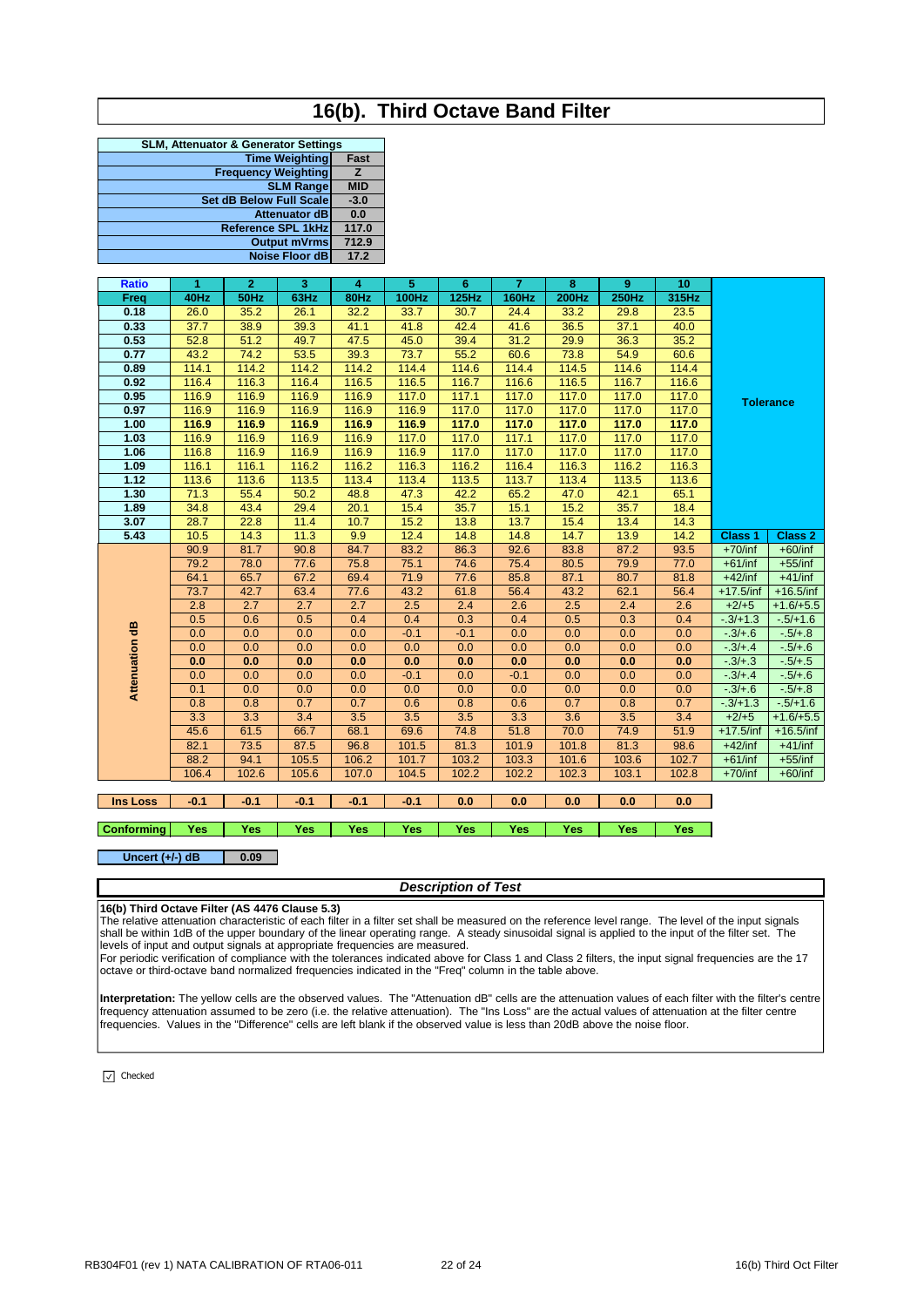## **16(c). Third Octave Band Filter**

| <b>SLM, Attenuator &amp; Generator Settings</b> |                |  |  |  |  |  |  |
|-------------------------------------------------|----------------|--|--|--|--|--|--|
| <b>Time Weighting</b>                           | Fast           |  |  |  |  |  |  |
| <b>Frequency Weighting</b>                      | $\overline{z}$ |  |  |  |  |  |  |
| <b>SLM Range</b>                                | <b>MID</b>     |  |  |  |  |  |  |
| Set dB Below Full Scale                         | $-3.0$         |  |  |  |  |  |  |
| <b>Attenuator dB</b>                            | 0.0            |  |  |  |  |  |  |
| <b>Reference SPL 1kHz</b>                       | 117.0          |  |  |  |  |  |  |
| <b>Output mVrms</b>                             | 712.9          |  |  |  |  |  |  |
| <b>Noise Floor dB</b>                           | 17.2           |  |  |  |  |  |  |
|                                                 |                |  |  |  |  |  |  |

| <b>Ratio</b>   | 1     | $\mathbf{2}$ | 3     | 4     | 5     | 6       | $\overline{7}$ | 8     | 9      | 10      |                  |                    |
|----------------|-------|--------------|-------|-------|-------|---------|----------------|-------|--------|---------|------------------|--------------------|
| Freq           | 400Hz | 500Hz        | 630Hz | 800Hz | 1kHz  | 1.25kHz | 1.6kHz         | 2kHz  | 2.5kHz | 3.15kHz |                  |                    |
| 0.18           | 33.2  | 29.9         | 21.5  | 33.2  | 29.9  | 21.1    | 33.2           | 29.9  | 21.1   | 33.2    |                  |                    |
| 0.33           | 37.0  | 37.9         | 40.2  | 37.4  | 38.0  | 40.3    | 37.7           | 38.4  | 40.5   | 38.3    | <b>Tolerance</b> |                    |
| 0.53           | 35.1  | 37.6         | 35.7  | 35.2  | 37.8  | 35.8    | 35.4           | 37.9  | 36.0   | 35.7    |                  |                    |
| 0.77           | 73.8  | 54.7         | 60.6  | 73.8  | 54.6  | 60.6    | 73.8           | 54.5  | 60.5   | 73.8    |                  |                    |
| 0.89           | 114.5 | 114.5        | 114.4 | 114.5 | 114.5 | 114.4   | 114.5          | 114.5 | 114.4  | 114.5   |                  |                    |
| 0.92           | 116.6 | 116.7        | 116.6 | 116.6 | 116.6 | 116.6   | 116.6          | 116.6 | 116.6  | 116.6   |                  |                    |
| 0.95           | 117.0 | 117.0        | 117.0 | 117.0 | 117.0 | 117.0   | 117.0          | 117.0 | 117.0  | 117.0   |                  |                    |
| 0.97           | 117.0 | 117.0        | 117.0 | 117.0 | 117.0 | 117.0   | 117.0          | 117.0 | 117.0  | 117.0   |                  |                    |
| 1.00           | 117.0 | 117.0        | 117.0 | 117.0 | 117.0 | 117.0   | 117.0          | 117.0 | 117.0  | 117.0   |                  |                    |
| 1.03           | 117.0 | 117.0        | 117.0 | 117.0 | 117.0 | 117.0   | 117.0          | 117.0 | 117.0  | 117.0   |                  |                    |
| 1.06           | 117.0 | 116.9        | 117.0 | 117.0 | 117.0 | 116.9   | 117.0          | 117.0 | 116.9  | 117.0   |                  |                    |
| 1.09           | 116.3 | 116.2        | 116.3 | 116.3 | 116.2 | 116.3   | 116.3          | 116.2 | 116.3  | 116.3   |                  |                    |
| 1.12           | 113.4 | 113.5        | 113.5 | 113.4 | 113.5 | 113.5   | 113.4          | 113.5 | 113.5  | 113.4   |                  |                    |
| 1.30           | 47.0  | 42.1         | 65.0  | 47.0  | 42.1  | 65.0    | 47.0           | 42.1  | 65.0   | 47.0    |                  |                    |
| 1.89           | 19.3  | 35.7         | 15.5  | 15.5  | 35.7  | 15.0    | 16.3           | 35.6  | 15.4   | 27.7    |                  |                    |
| 3.07           | 19.4  | 12.4         | 14.0  | 16.1  | 16.5  | 15.7    | 15.5           | 15.8  | 16.6   | 17.3    |                  |                    |
| 5.43           | 14.3  | 14.1         | 14.6  | 14.0  | 15.3  | 16.0    | 16.6           | 16.9  | 17.5   | 17.1    | <b>Class 1</b>   | Class <sub>2</sub> |
|                | 83.8  | 87.1         | 95.5  | 83.8  | 87.1  | 95.9    | 83.8           | 87.1  | 95.9   | 83.8    | $+70$ /inf       | $+60/inf$          |
|                | 80.0  | 79.1         | 76.8  | 79.6  | 79.0  | 76.7    | 79.3           | 78.6  | 76.5   | 78.7    | $+61/inf$        | $+55/inf$          |
|                | 81.9  | 79.4         | 81.3  | 81.8  | 79.2  | 81.2    | 81.6           | 79.1  | 81.0   | 81.3    | $+42$ /inf       | $+41/inf$          |
|                | 43.2  | 62.3         | 56.4  | 43.2  | 62.4  | 56.4    | 43.2           | 62.5  | 56.5   | 43.2    | $+17.5$ /inf     | $+16.5/inf$        |
|                | 2.5   | 2.5          | 2.6   | 2.5   | 2.5   | 2.6     | 2.5            | 2.5   | 2.6    | 2.5     | $+2/+5$          | $+1.6/+5.5$        |
|                | 0.4   | 0.3          | 0.4   | 0.4   | 0.4   | 0.4     | 0.4            | 0.4   | 0.4    | 0.4     | $-3/+1.3$        | $-5/+1.6$          |
|                | 0.0   | 0.0          | 0.0   | 0.0   | 0.0   | 0.0     | 0.0            | 0.0   | 0.0    | 0.0     | $-3/+6$          | $-5/ + 8$          |
|                | 0.0   | 0.0          | 0.0   | 0.0   | 0.0   | 0.0     | 0.0            | 0.0   | 0.0    | 0.0     | $-3/4.4$         | $-5/+6$            |
|                | 0.0   | 0.0          | 0.0   | 0.0   | 0.0   | 0.0     | 0.0            | 0.0   | 0.0    | 0.0     | $-3/4.3$         | $-5/+5$            |
|                | 0.0   | 0.0          | 0.0   | 0.0   | 0.0   | 0.0     | 0.0            | 0.0   | 0.0    | 0.0     | $-3/4.4$         | $-5/+6$            |
| Attenuation dB | 0.0   | 0.1          | 0.0   | 0.0   | 0.0   | 0.1     | 0.0            | 0.0   | 0.1    | 0.0     | $-3/+6$          | $-5/ + 8$          |
|                | 0.7   | 0.8          | 0.7   | 0.7   | 0.8   | 0.7     | 0.7            | 0.8   | 0.7    | 0.7     | $-3/+1.3$        | $-5/+1.6$          |
|                | 3.6   | 3.5          | 3.5   | 3.6   | 3.5   | 3.5     | 3.6            | 3.5   | 3.5    | 3.6     | $+2/+5$          | $+1.6/+5.5$        |
|                | 70.0  | 74.9         | 52.0  | 70.0  | 74.9  | 52.0    | 70.0           | 74.9  | 52.0   | 70.0    | $+17.5/inf$      | $+16.5/inf$        |
|                | 97.7  | 81.3         | 101.5 | 101.5 | 81.3  | 102.0   | 100.7          | 81.4  | 101.6  | 89.3    | $+42$ /inf       | $+41/inf$          |
|                | 97.6  | 104.6        | 103.0 | 100.9 | 100.5 | 101.3   | 101.5          | 101.2 | 100.4  | 99.7    | $+61/inf$        | $+55$ /inf         |
|                | 102.7 | 102.9        | 102.4 | 103.0 | 101.7 | 101.0   | 100.4          | 100.1 | 99.5   | 99.9    | $+70$ /inf       | $+60/inf$          |

## **Ins Loss 0.0 0.0 0.0 0.0 0.0 0.0 0.0 0.0 0.0 0.0**

**Conforming Yes Yes Yes Yes Yes Yes Yes Yes Yes Yes**

**0.09 Uncert (+/-) dB**

### *Description of Test*

### **16(c) Third Octave Filter (AS 4476 Clause 5.3)**

The relative attenuation characteristic of each filter in a filter set shall be measured on the reference level range. The level of the input signals shall be within 1dB of the upper boundary of the linear operating range. A steady sinusoidal signal is applied to the input of the filter set. The levels of input and output signals at appropriate frequencies are measured.

For periodic verification of compliance with the tolerances indicated above for Class 1 and Class 2 filters, the input signal frequencies are the 17 octave or third-octave band normalized frequencies indicated in the "Freq" column in the table above.

**Interpretation:** The yellow cells are the observed values. The "Attenuation dB" cells are the attenuation values of each filter with the filter's centre frequency attenuation assumed to be zero (i.e. the relative attenuation). The "Ins Loss" are the actual values of attenuation at the filter centre frequencies. Values in the "Difference" cells are left blank if the observed value is less than 20dB above the noise floor.